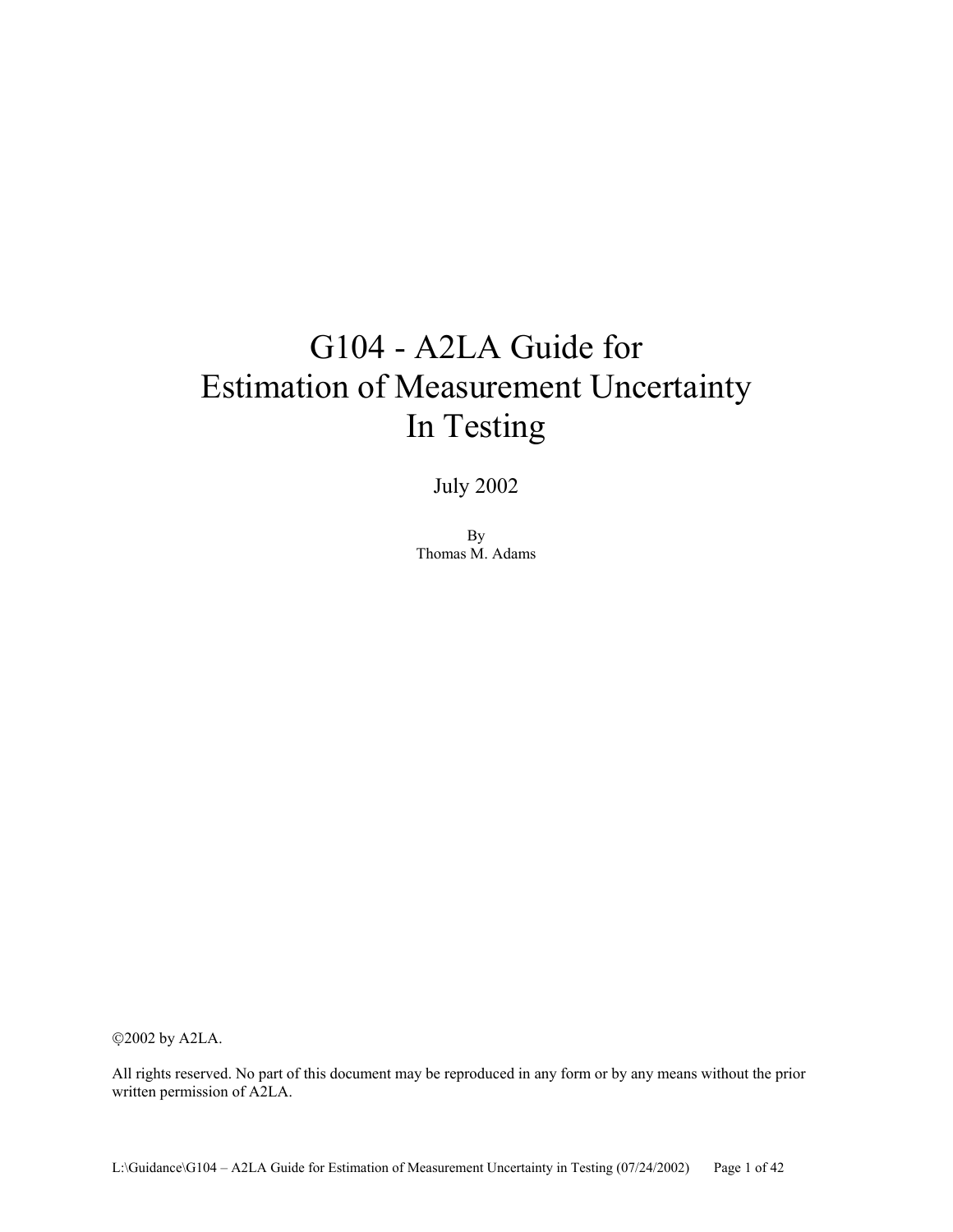# **Table of Contents**

| 2.0   | Repeatability, reproducibility, trueness estimates, and control charts in measurement uncertainty estimation.5 |  |
|-------|----------------------------------------------------------------------------------------------------------------|--|
| 2.1   |                                                                                                                |  |
| 2.2   |                                                                                                                |  |
| 2.2.1 |                                                                                                                |  |
| 2.2.2 |                                                                                                                |  |
| 3.0   |                                                                                                                |  |
| 3.1   |                                                                                                                |  |
| 3.2   |                                                                                                                |  |
| 3.3   |                                                                                                                |  |
| 3.3.1 |                                                                                                                |  |
| 3.3.2 |                                                                                                                |  |
| 3.3.3 |                                                                                                                |  |
| 3.4   |                                                                                                                |  |
| 3.5   |                                                                                                                |  |
| 3.5.1 |                                                                                                                |  |
| 3.5.2 |                                                                                                                |  |
| 3.5.3 |                                                                                                                |  |
| 3.6   |                                                                                                                |  |
| 3.6.1 |                                                                                                                |  |
| 3.7   |                                                                                                                |  |
| 3.8   |                                                                                                                |  |
| 3.9   |                                                                                                                |  |
| 3.10  |                                                                                                                |  |
|       |                                                                                                                |  |
|       |                                                                                                                |  |
|       |                                                                                                                |  |
|       |                                                                                                                |  |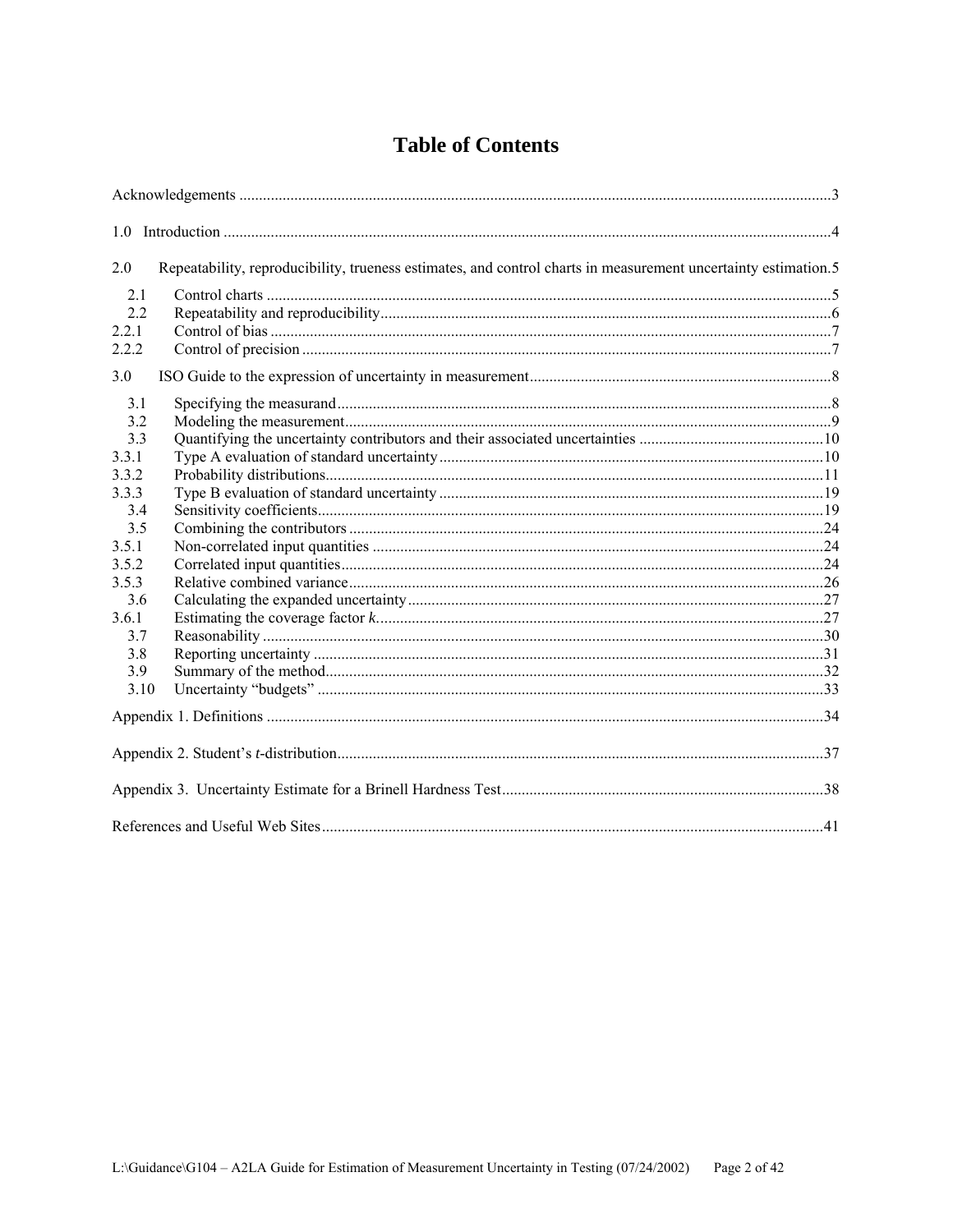# **Acknowledgements**

I would like to thank A2LA's Measurement Advisory Committee and calibration assessors for their efforts in reviewing the manuscript and providing commentary and corrections.

In particular, I gratefully acknowledge the following individuals for their insightful comments and stimulating uncertainty discussions over the years: Mr. Ralph Veale, Dr. Richard Turner, Dr. Henrik Nielsen, Mr. Phil Stein, Dr. Ted Doiron, and Mr. Dan Tholen.

Finally, this guidance could not have been written without the support and encouragement of A2LA, its Advisory Committees, and management.

Thom Adams Frederick, MD July 2002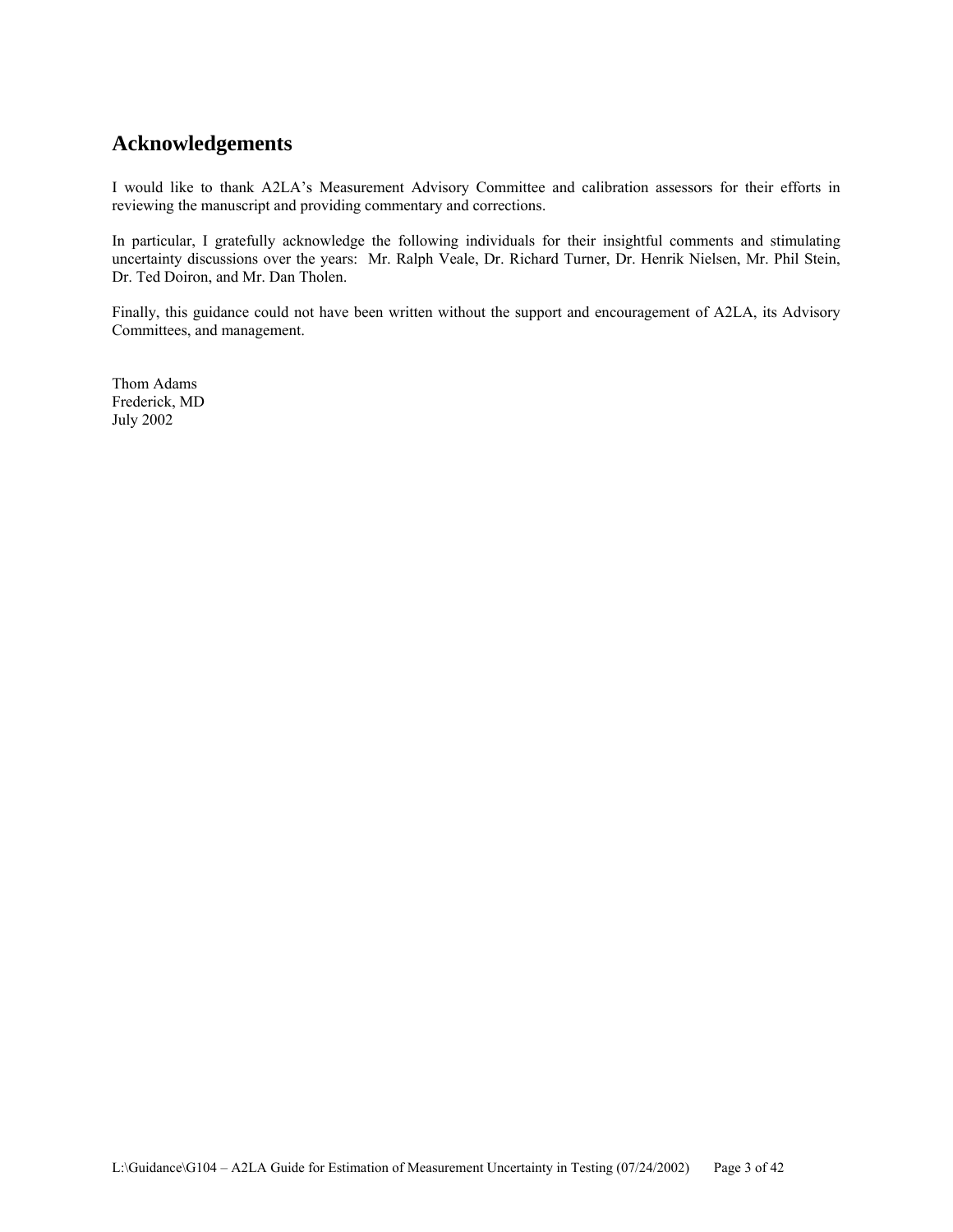# **1.0 Introduction**

The purpose of measurement is to determine a value of a quantity of interest (the measurand**)**. Examples of measurands include the boiling point of water under 1 atmosphere of pressure, or the Rockwell hardness of a metal specimen, or the tensile strength of a plastic compound, or the length of a metal bar at 20°C. Notice that the objective of a measurement is to determine a value of the measurand, in other words, to sample one value out of a universe of possible values, since, in general, when one repeats a measurement many times, one will obtain many different answers.

This observed variability in the results of repeated measurements arises because influence quantities that can affect the measurement result are not held constant. In general, there are many- if not infinitely many- influence quantities affecting a measurement result. Although it is impossible to identify all of them, the most significant can be identified and the magnitude of their effects on the measurement result can be estimated. Further, the way they impact the measurement result can, in many cases, be *mathematically modeled*.

Given the inherent variability of measurement, a statement of a measurement result is incomplete (perhaps even meaningless) without an accompanying statement of the estimated uncertainty of measurement (a parameter characterizing the range of values within which the value of the measurand can be said to lie within a specified level of confidence). The incompleteness of measurement results unqualified by uncertainty estimates is evidenced by the common situations when two technicians in the same lab determine different measurement results, or different labs determine different results, or when disagreements arise between customer and supplier. Even with Youden plots, commonly taken as a measure of the agreement among different test labs in an interlaboratory comparison, outliers are identified even if the difference between the lab's result and the grand mean is smaller than the actual uncertainty of the measurement (were it to be determined!).

However, even granting the importance of uncertainty estimates, it is just as important that the method used to estimate uncertainties be generally agreed upon, at least between interested parties. Given the nature of today's global economy, however, the method should be *universally adopted, understood, and equitably applied*. The ISO *Guide to the Expression of Uncertainty in Measurement* (GUM) and the corresponding American National Standard ANSI/NCSL Z540-2-1997 provide the current international consensus method for estimating measurement uncertainty. It is equally applicable to calibration and test results and it forms the basis for accreditation requirements relating to measurement uncertainty estimation.

The GUM method supposes that a mathematical model is available or can be derived that describes the functional relationship between the measurand and the influence quantities. In the absence of this model, the GUM method does not apply very well. Further, it must be admitted that, for many people, the mathematics and concepts in the GUM are somewhat removed from daily experience.

There are, however, measures of precision that can be used as the basis for estimating uncertainty that are well known in the testing community. These measures include reproducibility and repeatability and what ISO 5725 refers to as "intermediate measures of precision". These measures are standard deviations derived from the analysis of experimental data, and if the reproducibility experiment is designed in such a way that variability due to all of the major sources of uncertainty is sampled (as required by ISO/IEC 17025 section 5.4.6.3), then reliable estimates of uncertainty can be based entirely on experiment without having to resort to the mathematics and theory found in the GUM that so many people find daunting.

Therefore, this document also provides guidance on estimation of uncertainty based on reproducibility estimates and control charting. This guidance is applicable to all fields of testing. The method assumes that all significant systematic effects have been identified and either eliminated or else compensated for by the application of suitable corrections.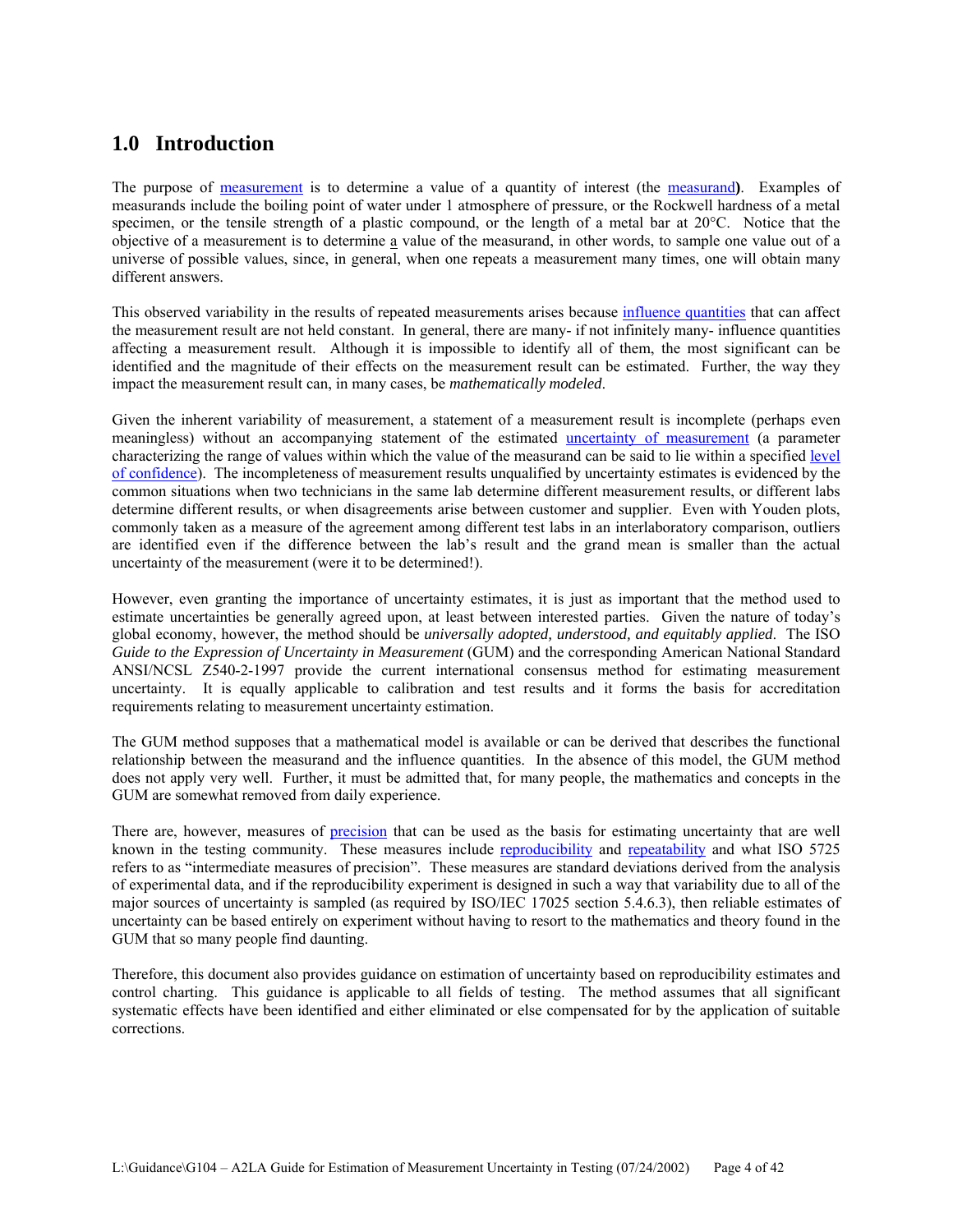# **2.0 Repeatability, reproducibility, trueness estimates, and control charts in measurement uncertainty estimation**

Although the GUM method presented below (c.f. Section 3) is generally regarded as the complete, rigorous method for uncertainty estimation, in practice many people find it to be too complicated and, as mentioned in the Introduction, it does not apply well in the absence of a mathematical model for the measurement. For example, in the absence of a mathematical model, it would be necessary to devise experiments in order to estimate the sensitivity coefficients (c.f. Section 3.4) of each of the identified uncertainty contributors. This could be an arduous task indeed.

In this section we will focus on two measures of precision, repeatability and reproducibility, and measures of trueness to show a simple method for basing uncertainty estimates on these measures. This method has the great advantages that most testing labs are already acquainted with repeatability and reproducibility experiments and that a suitably devised reproducibility experiment will include the effects of all of the major uncertainty contributors. Thus, adequate uncertainty estimates can be derived without recourse to the mathematics of the GUM. For complete details, the reader is urged to consult ISO 5725, in particular part 2, "Accuracy (trueness and precision) of measurement methods and results – Basic method for the determination of repeatability and reproducibility of a standard measurement method". In addition, a draft technical standard is being prepared by ISO designated as ISO/DTS 21748. This document will be an excellent guide to the use of repeatability, reproducibility and trueness estimates in estimation of measurement uncertainty. Also, this section briefly discusses the use of control charts as the basis for uncertainty estimates. For details on control charts, the reader is referred to, for example, ISO 8258, "Shewhart control charts". In what follows, we assume that the reader is already familiar with control charting.

# **2.1 Control charts**

Recalling that:

- 1) *measurement uncertainty* is defined as a "parameter, associated with the result of a measurement, that characterizes the dispersion of the values that could reasonably be attributed to the measurand";
- 2) this parameter is a standard deviation, or a multiple of a standard deviation, that can be derived from the statistical analysis of experimental data;
- 3) upper and lower action limits are established on control charts so that approximately 997 measurements out of 1000 are within the action limits for a measurement process in statistical control;
- 4) upper and lower warning limits are established on control charts so that approximately 950 measurements out of 1000 are within the warning limits for a measurement process in statistical control,

we can see immediately that the action limits provide an estimate of measurement uncertainty at approximately the 99.7% level of confidence ("3 sigma") and that the warning limits will provide estimates of uncertainty at approximately the 95% level of confidence ("2 sigma").

There are a few caveats associated with estimating measurement uncertainty based on control chart data:

- 1) The control test sample should have a certified or otherwise known or accepted value. This way, bias in the measurement process may be identified and corrected for in the calculation of measurement results, or else eliminated. There will be some uncertainty associated with bias corrections so it may be necessary to identify and quantify this uncertainty and root-sum-square it with the standard deviation associated with the control limits.
- 2) The value of the measurand represented by the control sample should be close to the value of the measurand actually obtained during routine testing since, in general, the uncertainty of a measurement will be some function of the "level of the test", or value of the measurand. For example, the uncertainty associated with melt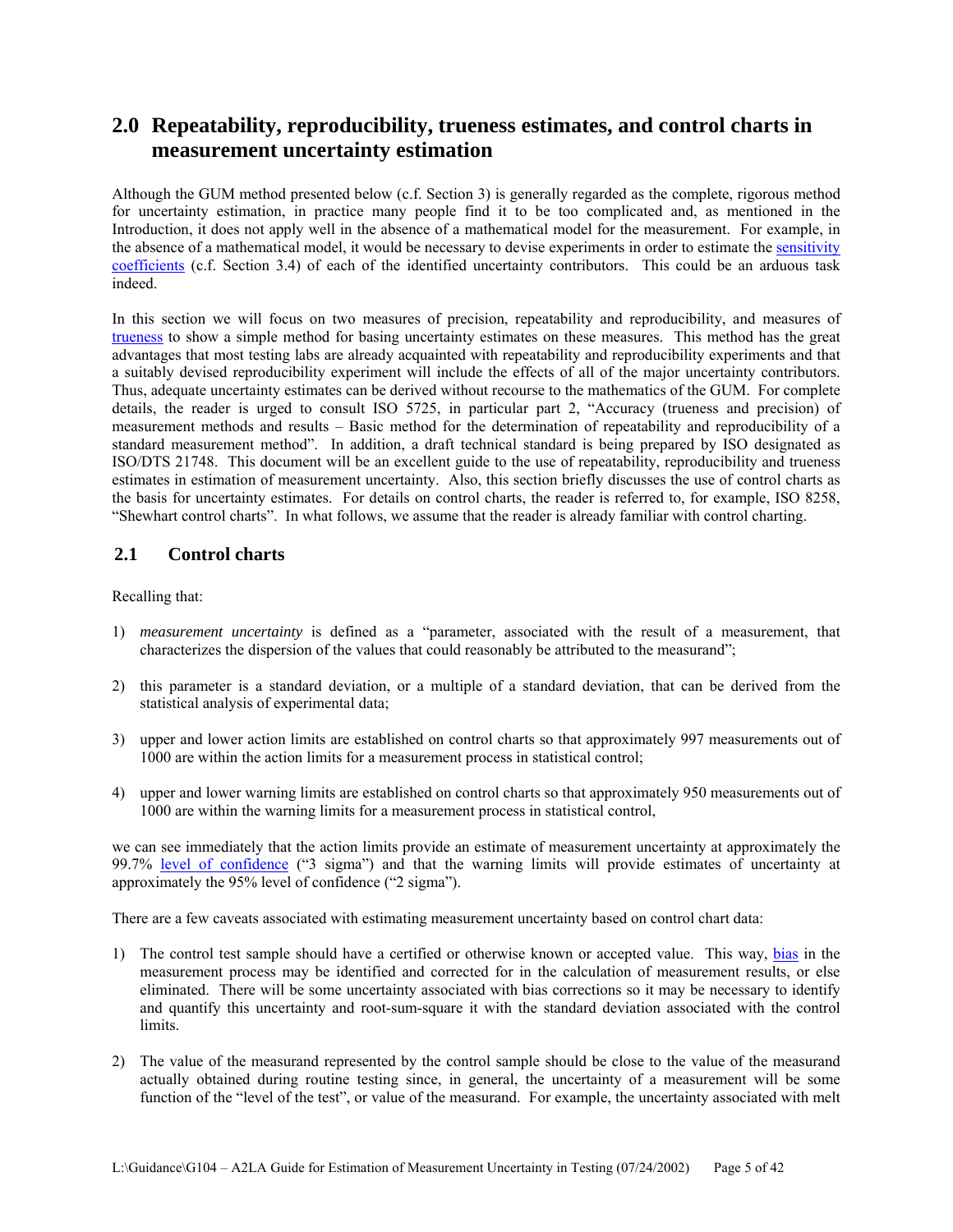flow rate determinations will depend on the value of the melt flow rate: uncertainties associated with very low flow rates will in general be different from uncertainties associated with very high melt flow rates. Consequently, it may be necessary to track several control samples at different levels of the measurand in order to properly assess the measurement uncertainty for the various levels of the measurand encountered in a testing laboratory.

- 3) The measurement process for control samples should be the same as for routine samples, including subsampling and sample preparation. If it is not, then additional uncertainty components may have to be considered (c.f. section 3 for the general method of doing this).
- 4) The measurement process must be in statistical control as demonstrated by the control chart. This means that a sufficient number of data points must be collected before a judgment can be made as to whether or not the process is in control and also to ensure that the estimate of the population standard deviation is reasonably accurate. There are no universally applicable rules here, but normally  $20 - 25$  subgroups of 4 or 5 are considered adequate for providing preliminary estimates. Measurement processes that are not in statistical control must be brought into control before the control chart can be properly constructed.

Even with those caveats, control charting is probably the simplest, most direct way of estimating measurement uncertainty. However, if, for example, certified reference materials are unavailable or very expensive or if a test is very expensive or time-consuming to perform, control charting may not be a viable option and the methods of the GUM presented below may have to be used.

# **2.2 Repeatability and reproducibility**

For the purposes of this section, the following definitions are taken from ISO 3534-1 (note the differences between these definitions and the definitions from the VIM given in Appendix 1):

*Precision* is the closeness of agreement between independent test results obtained under stipulated conditions. Precision depends upon the distribution of random errors and does not relate to the true value or the specified value of the measurand. The measure of precision is usually computed as a standard deviation of test results. Less precision is indicated by a higher standard deviation. "Independent test results" means results obtained in a manner not influenced by any previous result on the same or similar test item. Quantitative measures of precision depend critically on the stipulated conditions. Repeatability and reproducibility conditions are particular examples of extreme stipulated conditions.

*Repeatability* is precision under repeatability conditions, i.e. conditions where independent test results are obtained with the same method on identical test items in the same laboratory by the same operator using the same equipment within short intervals of time. *Repeatability standard deviation* is the standard deviation of test results obtained under repeatability conditions.

*Reproducibility* is precision under reproducibility conditions, i.e. conditions where independent test results are obtained with the same method on identical test items in different laboratories by different operators using different equipment. Reproducibility standard deviation is the standard deviation of test results obtained under Reproducibility standard deviation is the standard deviation of test results obtained under reproducibility conditions and is a measure of the dispersion of test results under reproducibility conditions. A valid statement of reproducibility requires specification of the conditions changed. For example, ISO 5725 considers four factors subject to change: operator, equipment, calibration, and time. A statement of reproducibility will indicate which of these factors have been varied in the course of the experiment.

*Bias* is the difference between the expectation of the test results and an accepted reference value. Bias is the total systematic error as contrasted to random error. There may be one or more systematic error components contributing to the bias. A larger systematic difference from the accepted reference value is reflected by a larger bias value.

*Trueness* is the closeness of agreement between the average value obtained from a large set of test results and an accepted reference value. The measure of trueness is normally expressed in terms of bias.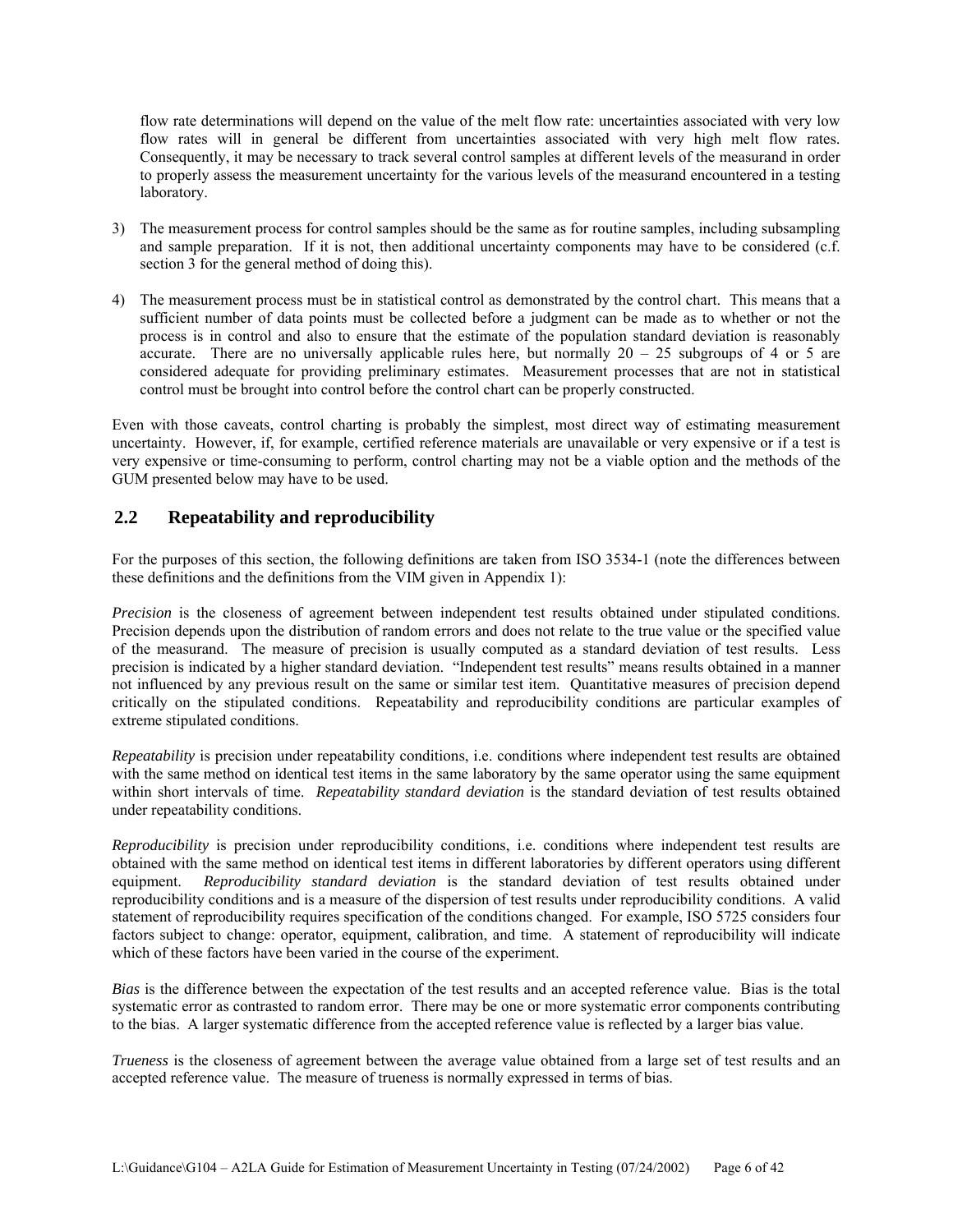It will usually be the case that if the laboratory is applying a standard, validated test method, the test method will be accompanied by estimates of precision and bias obtained by interlaboratory comparison during the course of method validation. For example, ASTM test methods are required to be accompanied by statements of precision and, where, applicable, a statement of bias. In the case of ASTM test methods, the statement of precision will include an expression of the within-laboratory standard deviation  $(S_r)$  and the between-laboratory standard deviation  $(S_R)$ .

With all of this in mind, we can see that a laboratory will be able to establish reasonable uncertainty estimates if

- 1) it can establish that its bias when applying the measurement method is within the bias stated in the test method, and
- 2) it can establish that the precision (i.e., reproducibility with several factors varied) obtained during application of the test method is within the between-laboratory standard deviation stated in the test method, and
- 3) it can identify any influence quantities that may not have been adequately studied during the interlaboratory comparison, and quantify the influence quantities, associated uncertainties and sensitivity coefficients (c.f. section 3.4).

If these conditions are satisfied, then the laboratory can estimate its measurement uncertainty by combining the uncertainty associated with bias corrections, its reproducibility, and the uncertainties of any influence quantities identified in (3) above via the "root-sum-square" method given below in section 3.5. To establish that these conditions are fulfilled, the laboratory may proceed as follows:

# **2.2.1 Control of bias**

The laboratory may demonstrate that its measurement bias is within the limits expected by proper application of the test method by either of the following methods:

1) Using a certified reference material

Using an appropriate reference standard or material, the laboratory should perform replicate measurements to form an estimate of its bias, which is the difference between the mean of its test results and the certified value of the standard or material. If the absolute value of this bias is less than twice the reproducibility standard deviation given in the precision statement in the test method, then the laboratory may consider that its bias is under control.

2) Interlaboratory comparison

Laboratories participating in proficiency testing schemes will have available to them data from a large number of laboratories which they can use to estimate the bias of their measurement results. Comparison of the lab mean to the grand mean or other assigned value in such programs, for example, will allow them to demonstrate that their bias is under adequate control.

# **2.2.2 Control of precision**

To verify control of precision, the laboratory may perform a number of replicate measurements under repeatability conditions and compare its repeatability standard deviation  $s_i$  to the repeatability standard deviation  $s_i$  given in the precision statement in the test method. Comparing  $s_l$  to  $s_r$  using an F-test, for example, to test for significant difference, will allow the laboratory to demonstrate control of precision. If  $s_l$  differs significantly from  $s_r$ , then the laboratory should use  $s_l$  in its estimate of uncertainty, otherwise it can use  $s_r$ .

Once the laboratory has demonstrated control of precision and bias, it is free to use the estimates of these quantities given in the test method as the basis for its estimate of measurement uncertainty. However, it must demonstrate on an on-going basis that precision and bias continue to be under adequate control. This is accomplished, for example, by proper measurement assurance techniques including control charting. Further, as mentioned above, the reference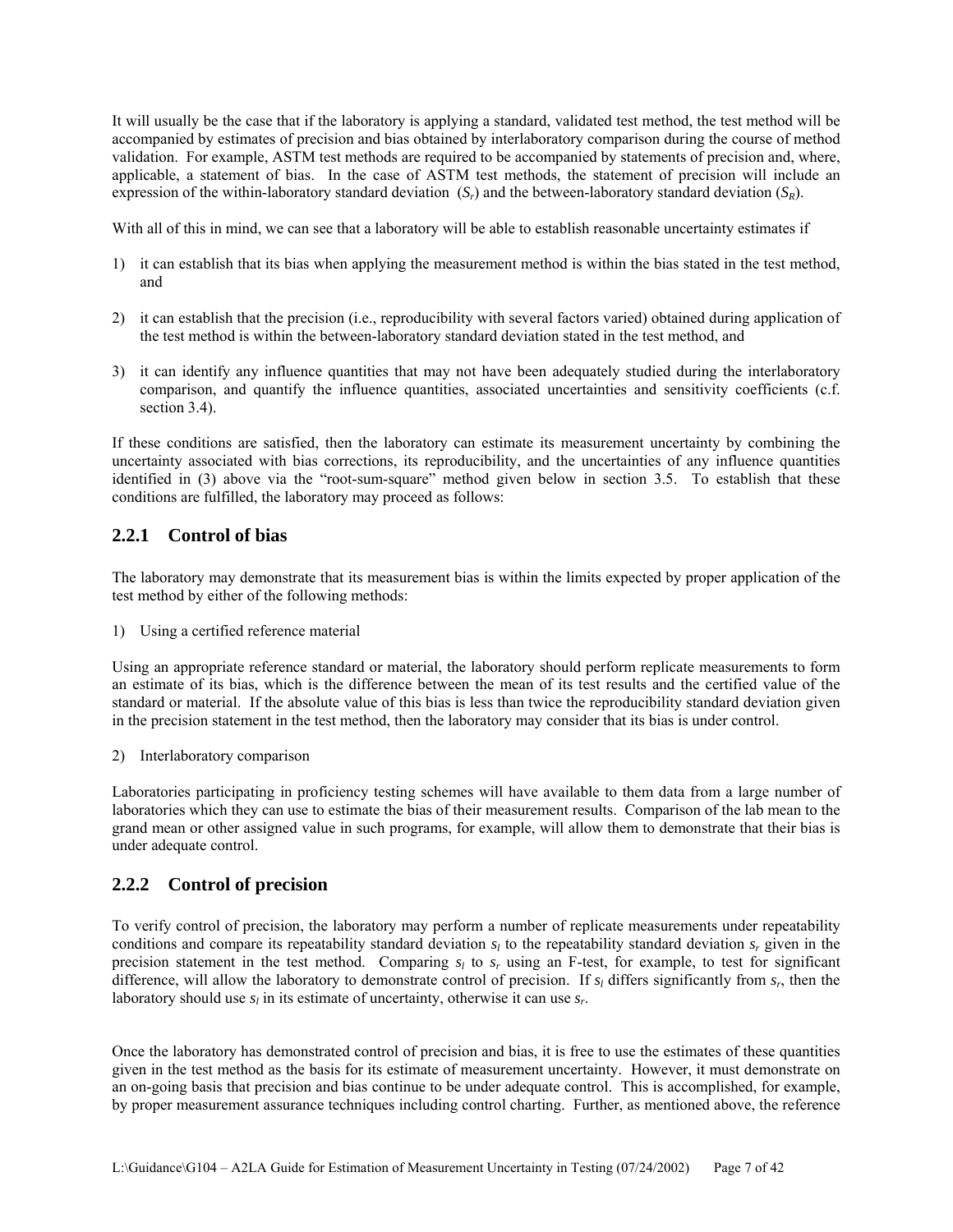materials or standards used in these verifications must be relevant to the levels of the test encountered by the laboratory in its routine testing. Once these conditions are fulfilled and satisfied on an on-going basis, the laboratory has all of the information it needs to estimate its measurement uncertainty.

# **3.0 ISO Guide to the expression of uncertainty in measurement**

# **3.1 Specifying the measurand**

 $\overline{a}$ 

Any uncertainty analysis must begin with a clear specification of the measurand. Although this step may seem trivial, it is in fact the most important and possibly the most difficult. Without a clear understanding of what the objective of the measurement is, and the factors influencing the measurement result, it is impossible to arrive at a meaningful estimate of the uncertainty.

At this point it may be worthwhile to recall the admonition found in ANSI/NCSL Z540-2-1997, the *US Guide to the Expression of Uncertainty in Measurement*:

Although this *Guide* provides a framework for assessing uncertainty, it cannot substitute for critical thinking, intellectual honesty, and professional skill. The evaluation of uncertainty is neither a routine task nor a purely mathematical one; it depends on detailed knowledge of the nature of the measurand and of the measurement. The quality and utility of the uncertainty quoted for the result of a measurement therefore ultimately depend on the understanding, critical analysis, and integrity of those who contribute to the assignment of its value.<sup>1</sup>

Especially for complex tests, it is not necessarily clear what is being measured and what is influencing the measurement result. Even with industry standard test methods that set tolerances on all the various parts and features of a testing machine, places limits on the environmental conditions, and specifies the method of preparation of the samples, the nature of the material itself may be the major source of variability in test results. If the laboratory does not understand this, but sees the test or testing machine as a "black box" from which numbers are spewed by some mysterious process, then it is impossible for the laboratory to analyze the uncertainty of the measurements involved in the test.

On the other hand, the required level of detail in the definition of the measurand must be dictated by the required level of accuracy of the measurement.

The specification of a measurand may require statements about quantities such as time, temperature, and pressure.

**Example**. We will consider the tensile strength at break of a fiber-reinforced composite according to the method specified in ASTM D638.

Note that, implicit in this definition of the measurand, there are several factors specified- all possible contributors to the uncertainty of the tensile strength result- including:

- a) specification of the accuracy and other characteristics of the testing machine (through the requirements of D638 itself and also ASTM E4 and E74 for the verification of testing machines and force indicating devices);
- b) specification of the environmental conditions under which the test is to be conducted;

<sup>&</sup>lt;sup>1</sup> GUM 3.4.8. Since uncertainty evaluation is neither a purely mathematical task nor a merely routine task, the details of its procedures in every particular as applied to a given test can never be codified to the point of complete unambiguousness. Reasonable and informed observers can and do disagree on the particulars of a given uncertainty analysis and it must be recognized that there is nothing that can be called the "final word" on the uncertainty analysis of a given measurement. For this reason, this guidance document, while presenting the necessary mathematical machinery needed to produce an uncertainty evaluation in accordance with the GUM, emphasizes the importance of "reasonability" (see below) in assessing the final uncertainty estimate.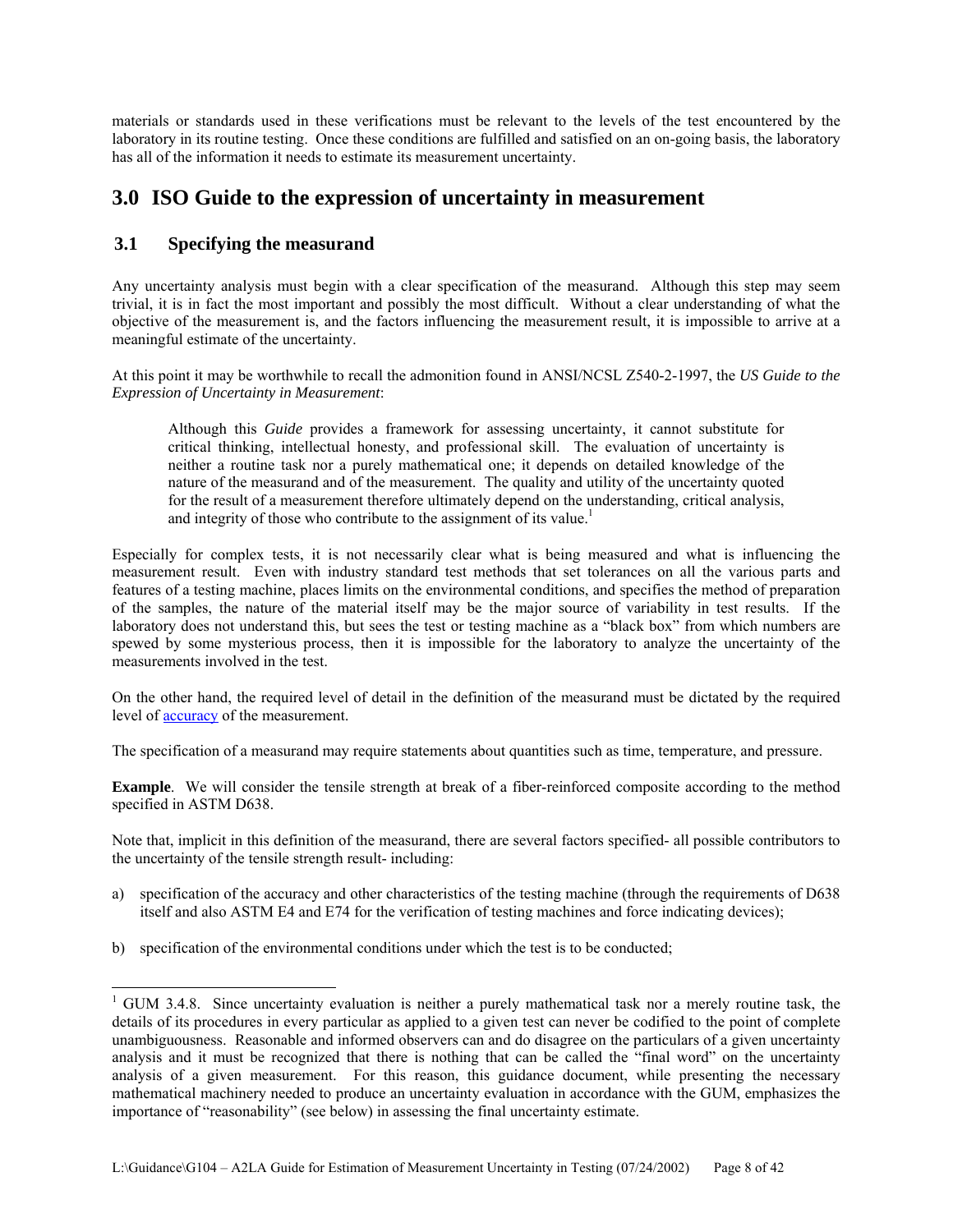- c) specification of the molding conditions and dimensional characteristics of the test samples;
- d) specification of the conditioning environment for the molded test samples as found, for example, in material specifications;
- e) specification of the accuracy of the device used to measure the thickness and width of the molded test items.

It is important to be aware of the factors included explicitly and implicitly in the definition of a measurand. This will generally necessitate, as mentioned above, a thorough understanding of the principles, assumptions, and science underlying the measurement at hand.

# **3.2 Modeling the measurement**

The uncertainty in the result of a measurement is a result both of our incomplete knowledge of the value of the measurand and of the factors influencing it. Even after correcting for known systematic effects, the corrected measurement result is still only an estimate of the value of the measurand because of random effects and because our knowledge of the magnitudes of the corrections is itself only an estimate. It is important to note that the result of a measurement after correction could be (unbeknownst to the analyst) very close to the value of the measurand, even though the measurement itself may have a large uncertainty. In other words, the uncertainty of a measurement must not be confused with the remaining unknown (and unknowable) "error".

There are many possible sources of uncertainty in measurement including<sup>2</sup>:

- 1) incomplete definition of the measurand;
- 2) imperfect realization of the definition of the measurand;
- 3) nonrepresentative sampling (the sample measured may not represent the defined measurand);
- 4) inadequate knowledge of the effects of environmental conditions on the measurement or imperfect measurement of environmental conditions;
- 5) personal bias in reading analog instruments, including the effects of parallax;
- 6) finite resolution or discrimination threshold;
- 7) inexact values of measurement standards and reference materials;
- 8) inexact values of constants and other parameters obtained from external sources and used in the data-reduction algorithm;
- 9) approximations and assumptions incorporated in the measurement method and procedure;
- 10) variations in repeated observations of the measurand under apparently identical conditions.

These sources of uncertainty are not necessarily independent and some or all of items 1-9 can contribute to the variations in repeated observations. If all of the quantities on which the result of a measurement depend could be varied, then its uncertainty could be evaluated based purely on a statistical treatment of experimental data. But this is seldom possible in practice because of the time and expense involved in such an exhaustive experimental evaluation of uncertainty. Instead, the GUM assumes that the uncertainty of a measurement result can be evaluated based on a mathematical model of the measurement. Further, it is assumed that this model can be made as accurate as needed relative to the required accuracy of the measurement.

 $\overline{\phantom{a}}$  $^{2}$  GUM 3.3.2.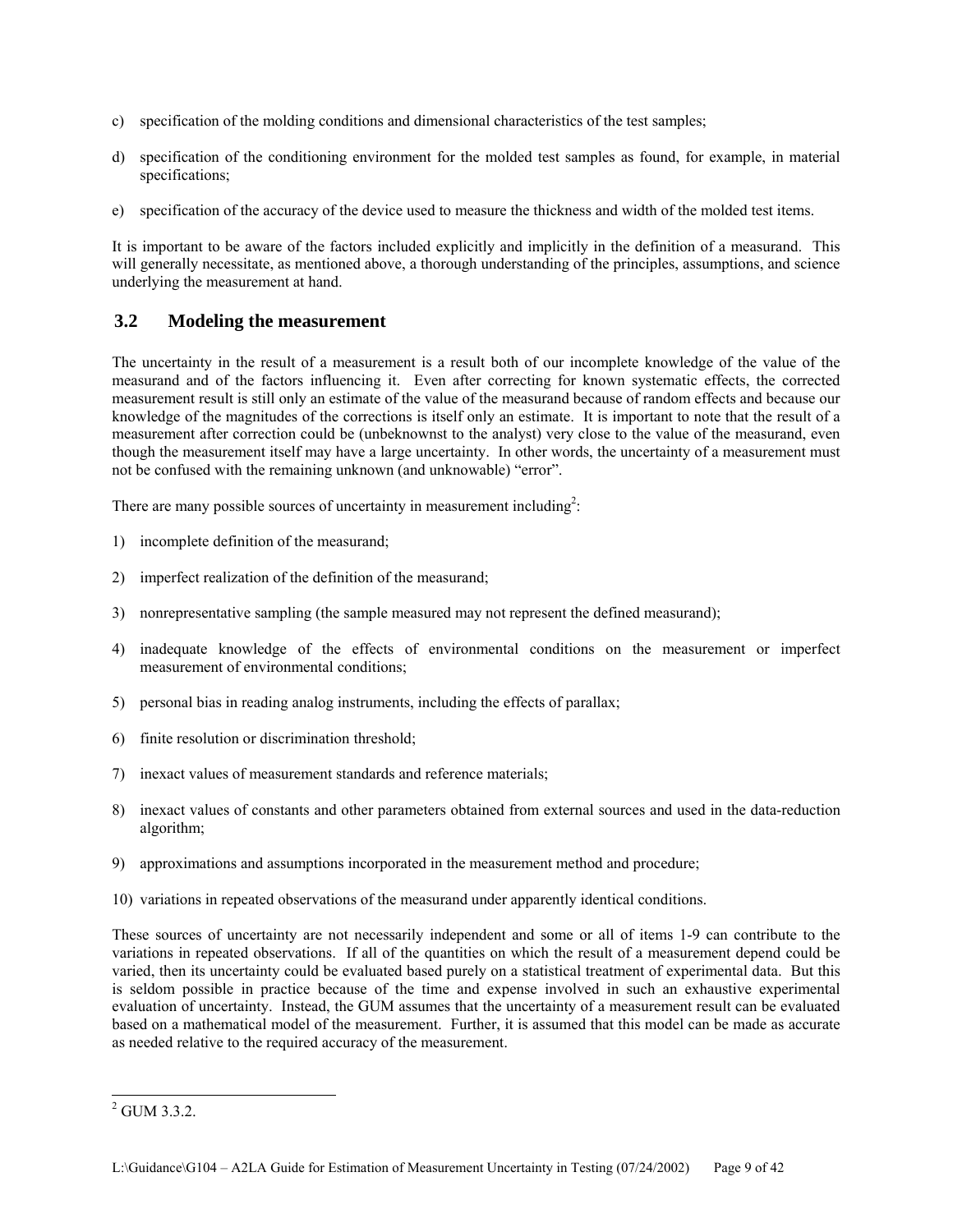Nevertheless, because the mathematical model is always incomplete, all relevant input quantities should be varied to the extent possible so that the uncertainty estimate can be based, as much as possible, on experimental data. Whenever possible, the use of check standards and control charts (often called *measurement assurance*) should be used to establish that a measurement system is under statistical control, and these data should be used as part of the effort to obtain a reasonable estimate of the measurement uncertainty. When the observed data shows that the mathematical model is incomplete, then the model should be revised<sup>3</sup>.

In general, the mathematical model will be a function of several input quantities showing how the measurement result is obtained from the input quantities. If the input quantities are designated as  $x_1, x_2, \ldots, x_n$ , then we can write the functional relationship between the measurement result *y* and the input quantities  $x_i$  as

$$
y = f(x_1, x_2, ..., x_n).
$$

This function is to be understood in the broadest possible context as including every possible source of variation in the measurement result including all corrections and correction factors. Consequently, the mathematical model may be a very complicated relationship between many input quantities that is never explicitly written down.

**Example**. Tensile strength at break, *S*, according to ASTM D638 is defined as the force *F* necessary to break a test bar divided by the cross sectional area of the bar. The cross-sectional area of the bar is defined as the product of its thickness *T* and its width *W*. Therefore, as a first approximation, we will take as the mathematical model of our tensile strength measurement:

$$
S = f(F,T,W) = \frac{F}{TW}.
$$

We call this a first approximation since we can immediately see that a number of potential influence quantities are not explicitly included in this function. For example, influence quantities such as temperature effects on the dimensions and strength of the bar, or inertial effects within the testing machine, or variability due to varying "necking" or "drawing" behaviors of the different test samples during the application of force, are not included. Depending on the final uncertainty estimate obtained based on this approximation, it may be necessary to revise the model function to include additional influence quantities if it is felt that the first approximation is inadequate.

### **3.3 Quantifying the uncertainty contributors and their associated uncertainties**

### **3.3.1 Type A evaluation of standard uncertainty**

-

A type A uncertainty estimate is an estimate derived from the statistical analysis of experimental data. (Note that the designation "type A" refers to the *method* by which the uncertainty estimate was obtained. "Type A" does not refer to the nature of the uncertainty contributor itself; in particular, the reader should avoid the temptation to identify type A uncertainty estimates as "random" components of uncertainty as is often done.) Because it is such a vast subject of discussion we cannot hope to cover it in all its complexity in this document. We will focus only on the standard deviation of test results as Type A uncertainty estimates. The reader is urged to consult the GUM and ISO 5725 for further details.

It will usually be the case that the best estimate of the value of a measurand will be the average of several test results. If *n* test results are obtained, then the average is simply the sum of the test results divided by *n*. If we

 $3$  In fact, if a laboratory has sufficient data, uncertainty analysis by the method of the GUM is not necessary and the uncertainty of measurement requirements of ISO/IEC 17025 can be satisfied via the methods of ISO 5725 or control charting as described above. The GUM will always be applicable to calibration laboratories, but it should be used by testing laboratories only in cases where the testing laboratory has insufficient data to establish a reliable estimate of its long-term reproducibility. This will be the case, for example, when the laboratory is a commercial testing facility that receives unique items to be tested. Traceability to appropriate standards will always be required regardless of the state of knowledge of reproducibility.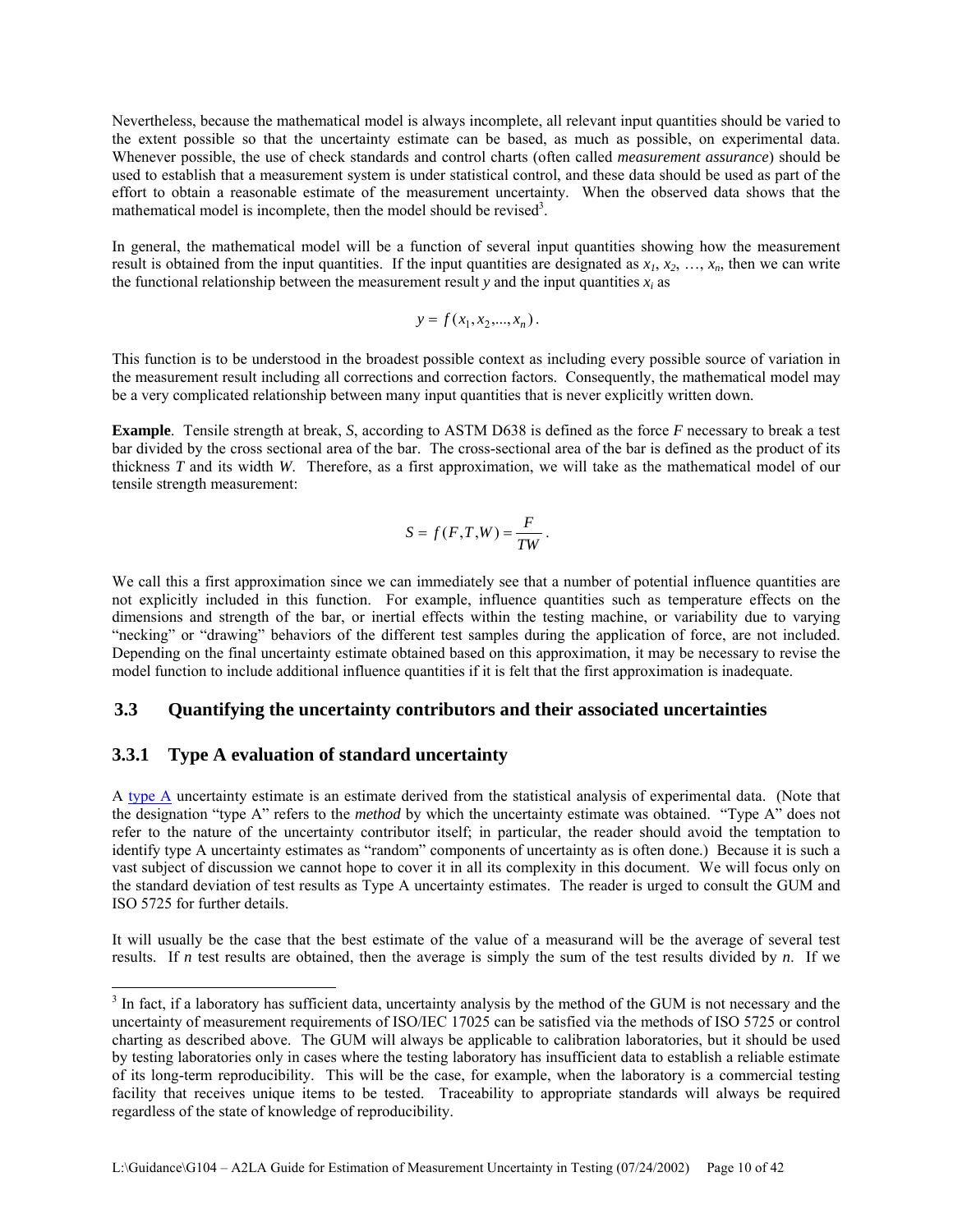designate each of the test results by the symbol  $x_i$ , then we can write the following equation for the average  $\bar{x}$  of *n* test results:

$$
\overline{x} = \frac{1}{n} \sum_{i=1}^{n} x_i \; .
$$

The experimental standard deviation  $s$  characterizes the variability, or spread, of the observed values  $x_i$ . It is given by the equation

$$
s = \sqrt{\frac{\sum_{i=1}^{n} (x_i - \overline{x})^2}{n-1}}.
$$

It is best to use a calculator or spreadsheet program for these calculations. For example, the functions AVERAGE and STDEV in Excel can be used to find the average and standard deviation of test results quickly and easily.

**Example**. Continuing with the tensile strength example, suppose that 5 bars are tested. A "test" consists of measuring the thickness and width of each specimen and then determining the force required to break each bar. Suppose that we obtained the following data:

| Bar                  | Thickness, T | Width, W           | Force to break, $F$ | Tensile strength, S             |  |
|----------------------|--------------|--------------------|---------------------|---------------------------------|--|
|                      | $0.124$ in   | 0.499 in           | 830 lb              | 13414 <i>lb/in</i> <sup>2</sup> |  |
| 2                    | 0.126 in     | $0.501$ in         | 900 lb              |                                 |  |
| 3                    | 0.125 in     | 0.500 in<br>810 lb |                     | 12960 <i>lb/in</i> <sup>2</sup> |  |
| 4                    | 0.126 in     | 0.500 in           | 870 lb              | 13810 <i>lb/in</i> <sup>2</sup> |  |
| 5                    | $0.124$ in   | 0.499 in           | 850 lb              | 13737 <i>lb/in</i> <sup>2</sup> |  |
|                      |              |                    |                     |                                 |  |
| Average, $\bar{x}$ : | 0.125 in     | 0.4998 in          | 852.0 lb            | 13636 <i>lb/in</i> <sup>2</sup> |  |
| Stdev, $s$ :         | 0.001 in     | 0.000837 in        | 34.93 lb            | 482.8 $lb/in^2$                 |  |

From this data, we see that the best estimate<sup>4</sup> of the force required to break a bar is the average of the five force measurements, or 852.0 *lb*. The standard deviation of these 5 results is 34.93 *lb*. This is the type A uncertainty estimate of the force due to random variations in the testing machine, molding process, sample-curing process, and in the material itself. The standard deviation of the thickness measurements is 0.001 *in* and the standard deviation of the width measurements is 0.000837 *in* which we will take to be the type A estimates of the uncertainties of the thickness and width of an average test bar.

#### **3.3.2 Probability distributions**

A probability distribution is a mathematical function giving the probability that a random variable takes any given value or else belongs to a set of values. For example, different probability distribution functions describe the

<sup>&</sup>lt;sup>4</sup> "Best", that is, relative to the extremely limited information available in this example. A laboratory with proper measurement assurance programs in place will have much more data to work with and, consequently, a much better uncertainty estimate.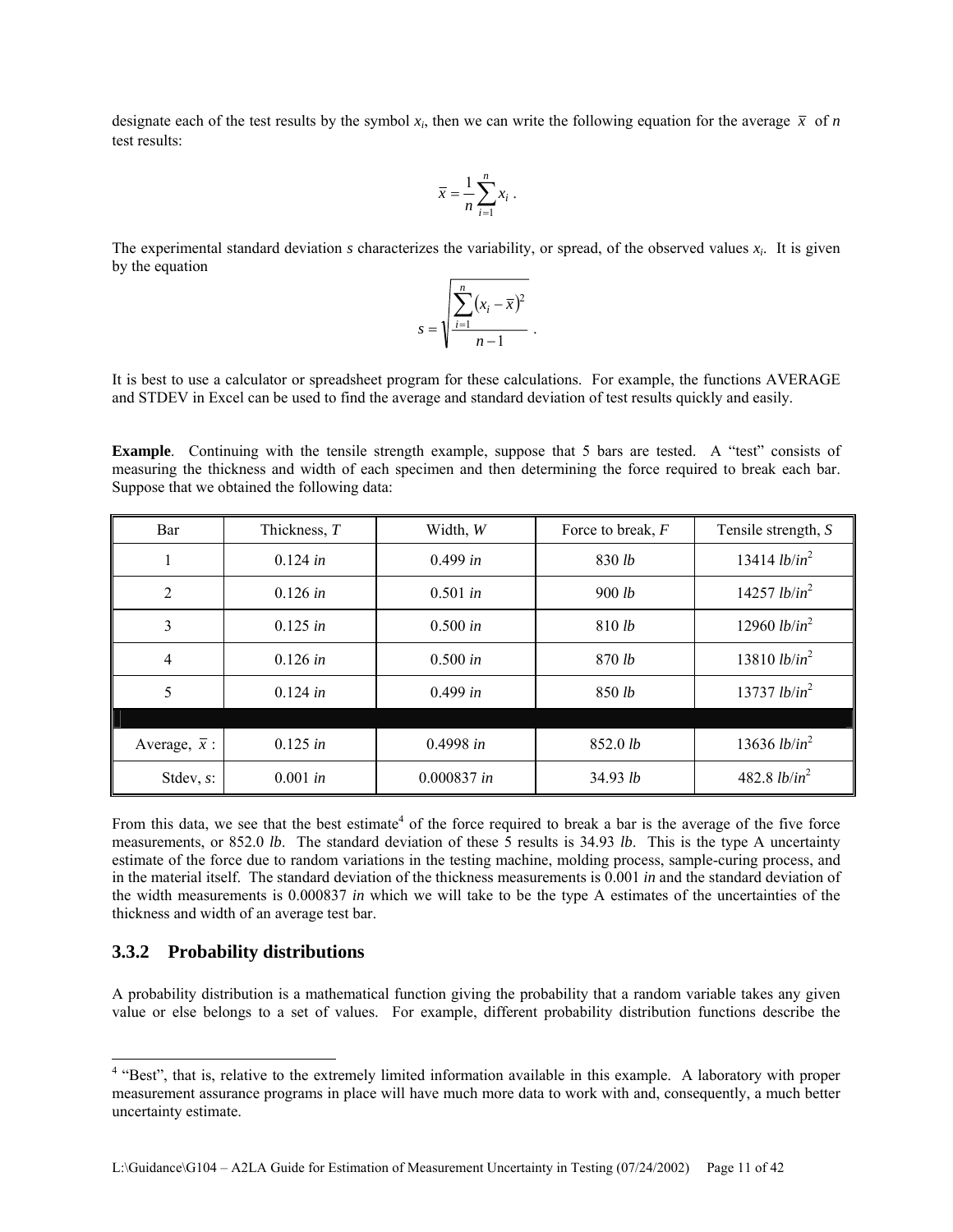probability of rolling a "1" on one roll of a six-sided die, or the probability of drawing the ace of spades from a standard 52-card deck of cards, or the probability of finding the room temperature to be 70°*F*.

There are infinitely many possible distributions but some are more useful for our purposes than others. In this section we'll derive one such distribution, simply present the others, and examine the mathematics behind them; in particular we will show how the variances of the distributions are obtained so that the reader can understand the origins of the "divisors" used in uncertainty budgets. It is assumed that the reader has a basic grasp of calculus, although this isn't necessary to understand the ideas presented.

### **3.3.2.1 Rectangular distribution**

We will start with one of the simplest distributions, the so-called "rectangular" or "uniform" distribution. This distribution is used to model cases where the probability of obtaining any value between two limits is equal to the probability of obtaining any other value. (Discrete versions of this distribution can be used to model the dice roll and card draw examples given above, for example.)

Graphically, in cases where the distribution of possible values is continuous (as opposed to the dice roll and card draw examples), this distribution is just a horizontal line extending between two limits. (Recall that the equation of a horizontal line is  $f(x) = y = c$  where *c* is some constant number corresponding to the point where the line intersects the *y*-axis.)

If the limits are  $\pm a$ , then we know that the probability of obtaining a number between  $+a$  and  $-a$ , inclusive, is equal to 1 (i.e., it is certain that a number between these limits will be obtained since values outside of these limits are not included in the definition of the distribution). This is a fundamental requirement on all probability distribution functions and it is frequently stated by saying that the distribution function must be *normalized*. In order to normalize a distribution function it is necessary to integrate it with respect to the limits imposed with the condition that the integral (the area under the curve) must be equal to 1.

To see how this works, we will normalize the rectangular distribution function  $f(x) = c$  with respect to the containment limits ±*a*. .

$$
\int_{-a}^{+a} f(x)dx = \int_{-a}^{+a} cdx = cx\Big|_{-a}^{+a} = c(a - (-a)) = 2ca = 1.
$$

So, from the normalization condition, we can see that the constant *c* must be equal to  $\frac{1}{2a}$ . Thus the final equation for the rectangular probability distribution function with containment limits ±*a* centered on the *y*-axis (i.e., the center of the distribution is  $x = 0$ ) is simply  $f(x) = \frac{1}{2a}$ .

(We could also have obtained this same result simply by noting that the area of a rectangle is equal to the product of its height, *c*, and its width, 2*a*, and then imposing the normalization requirement to obtain  $2ac = 1$  directly. However, for more complicated probability distribution functions, such simple determinations of area aren't usually possible so it is useful to know how to normalize a function using integrals.)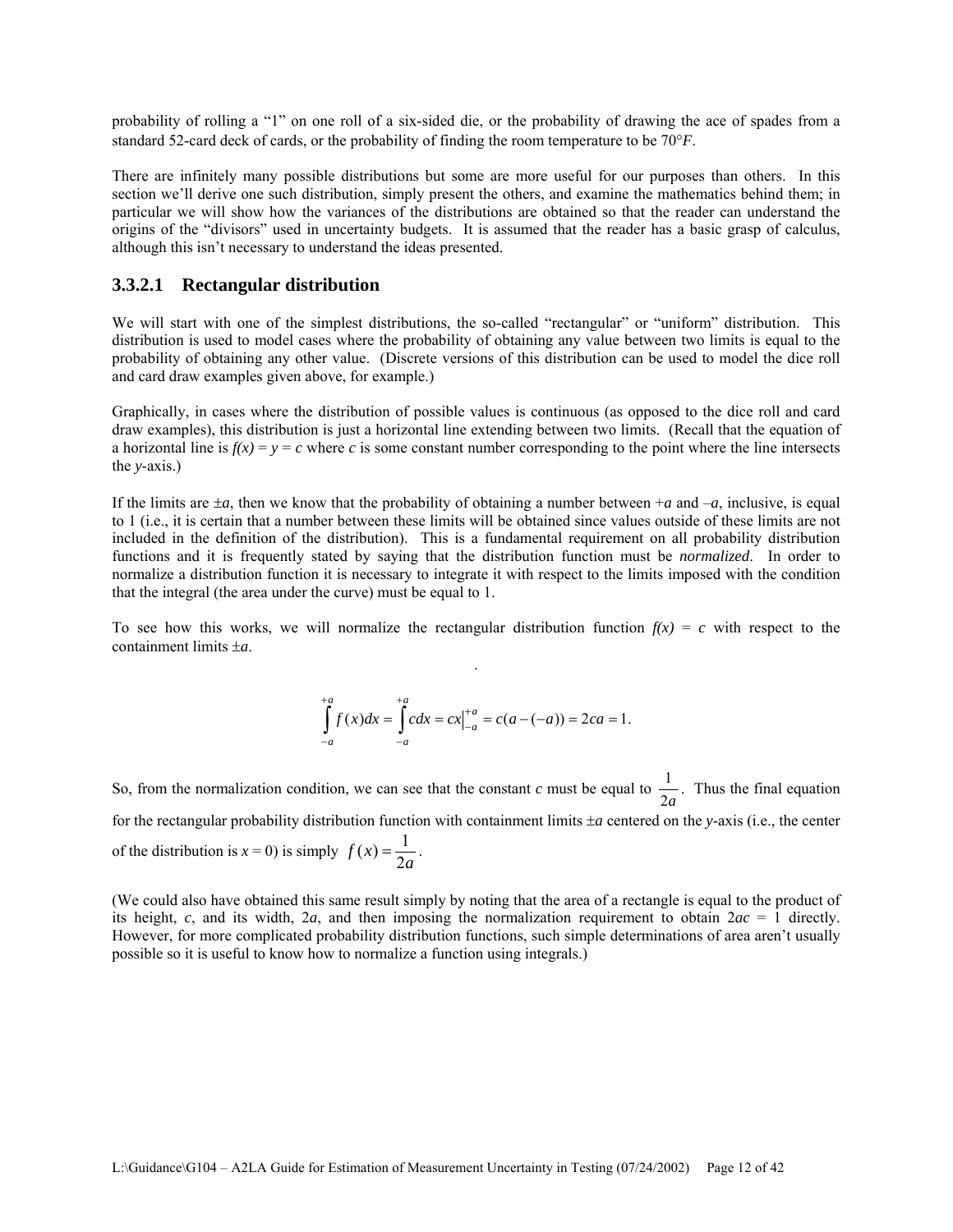

The variance,  $\sigma^2$ , of a probability distribution function is a measure of the dispersion, or "width", of the distribution. Formally, it is obtained from the following integral of the normalized probability distribution function:

$$
\sigma^2 = \int x^2 f(x) dx.
$$

For the rectangular probability distribution function, we obtain the variance as follows:

$$
\sigma^2 = \int_{-a}^{+a} \frac{x^2}{2a} dx = \frac{1}{2a} \left(\frac{x^3}{3}\right)\Big|_{-a}^{+a} = \left(\frac{1}{6a}\right) \left(a^3 - (-a)^3\right) = \frac{2a^3}{6a} = \frac{a^2}{3}.
$$

The standard deviation  $\sigma$  is simply the positive square root of the variance so for the rectangular distribution we obtain 3  $\sigma = \frac{a}{\sqrt{a}}$ .

The rectangular distribution may be used to model the statistical behavior of an uncertainty contributor if and only if all three of the following conditions are fulfilled:

- 1) **Uniform Probability**. By definition, the rectangular distribution assumes that the uncertainty contributor has a uniform probability of occurrence between two limits- in other words, every value between and including the limits is equally probable. Nature usually does not display this sort of behavior except in the case of discrete events (e.g., a roll of the dice, a coin toss) so this is actually a stringent requirement to fulfil.
- 2) **100% Containment**. It follows from the uniform probability criterion that the uncertainty contributor has zero probability of occurrence outside of the limits of the distribution. In other words, every possible value attributable to the uncertainty contributor lies within the two limits.
- 3) **Minimum Limits**. If the limits  $\pm a$  encompass the entire distribution, then so do the limits  $\pm na$  where *n* is any number greater than or equal to 1. It is therefore imperative that the limits we assume for a given uncertainty contributor be the minimum bounding limits. Otherwise we will derive an uncertainty estimate that is too large.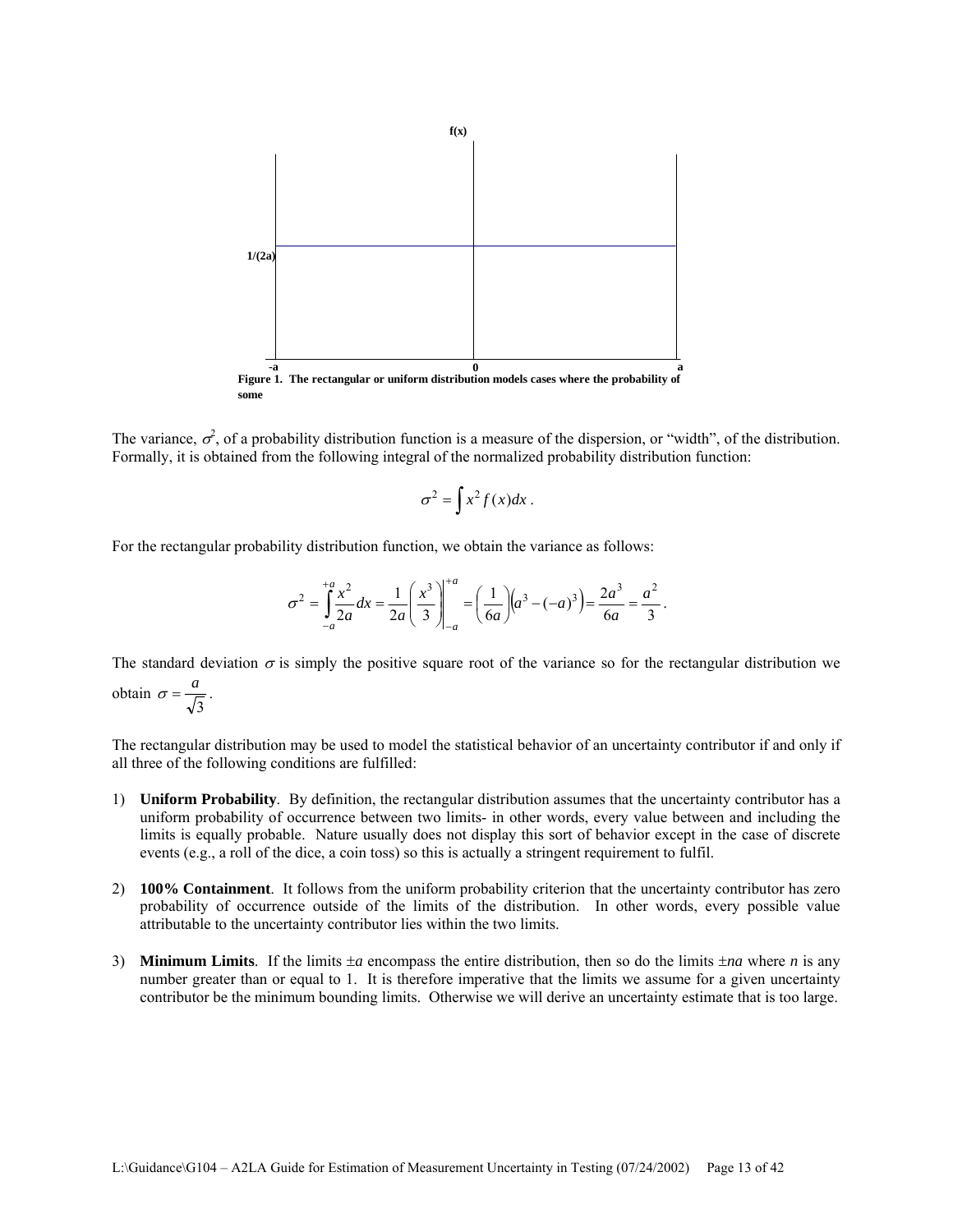With these three criteria in mind, we can identify situations where it is appropriate to model the statistical behavior of an uncertainty contributor by the rectangular distribution.

#### 1) **Digital Resolution**.

The uncertainty due to the finite resolution of digital indicating devices is a common uncertainty contributor. If the resolution of the device is *R* then we know that an indicated value *x* could lie anywhere between  $x \pm 0.5R$ . Further, unless there's some reason to believe otherwise, we can assume that the sensed value has an equal probability of lying anywhere within that interval. In this case the rectangular distribution is a good model for the uncertainty due to finite resolution and the standard uncertainty due to the finite resolution of the indicating device is

$$
u_R = \frac{0.5R}{\sqrt{3}}.
$$

#### 2) **RF Phase Angle**.

RF power incident on a load will be delivered with a phase angle  $\theta$  between  $-\pi$  and  $+\pi$  and the probability of occurrence between these limits is uniform. Consequently the standard uncertainty of the phase angle is

$$
u_{\theta} = \frac{\pi}{\sqrt{3}} \approx 1.81 \, .
$$

#### 3) **As an Expression of Ignorance.**

The rectangular distribution is frequently used in cases where the actual distribution is unknown. This is often the case in type B uncertainty estimates where the value and associated uncertainty of an uncertainty contributor might be taken from a reference book. For example, if we needed the coefficient of linear thermal expansion of a material, we might go to a reference book and find a value of "150  $ppm/in$ °C  $\pm$  20  $ppm/in$ °C". This is the only information given in the book and no information is given on how the uncertainty was derived. In cases like this, one typically treats the uncertainty as a rectangular distribution. (However, if the uncertainty is dominated by such a contributor, it is good practice to obtain more information on how it was derived and, in particular, try to determine the actual distribution that applies.)

#### **3.3.2.2 Triangular distribution**

It may be the case that we have 100% minimum containment limits but we know that there is a tendency for the values of the uncertainty contributor to be near the center of the distribution. For example, imagine two gage blocks soaking together on a soak plate. After they've reached thermal equilibrium, the most likely value for the difference in temperature between them is zero, and the distribution of possible temperatures on either side of zero tails off quickly to some limiting value (determined experimentally). The simplest probability distribution to model this behavior is the triangular distribution, which is given by the following normalized probability distribution function:

$$
f(x) = \begin{cases} \frac{(x+a)}{a^2} & \text{for } -a \le x \le 0\\ \frac{(a-x)}{a^2} & \text{for } 0 \le x \le a. \end{cases}
$$

It can be shown that the variance of this distribution is  $\sigma^2 = \frac{a}{6}$  $\sigma^2 = \frac{a^2}{\sigma^2}$  so the standard uncertainty of an uncertainty

contributor modeled by a triangular distribution with containment limits  $\pm a$  is 6  $u = \frac{a}{\sqrt{a}}$ .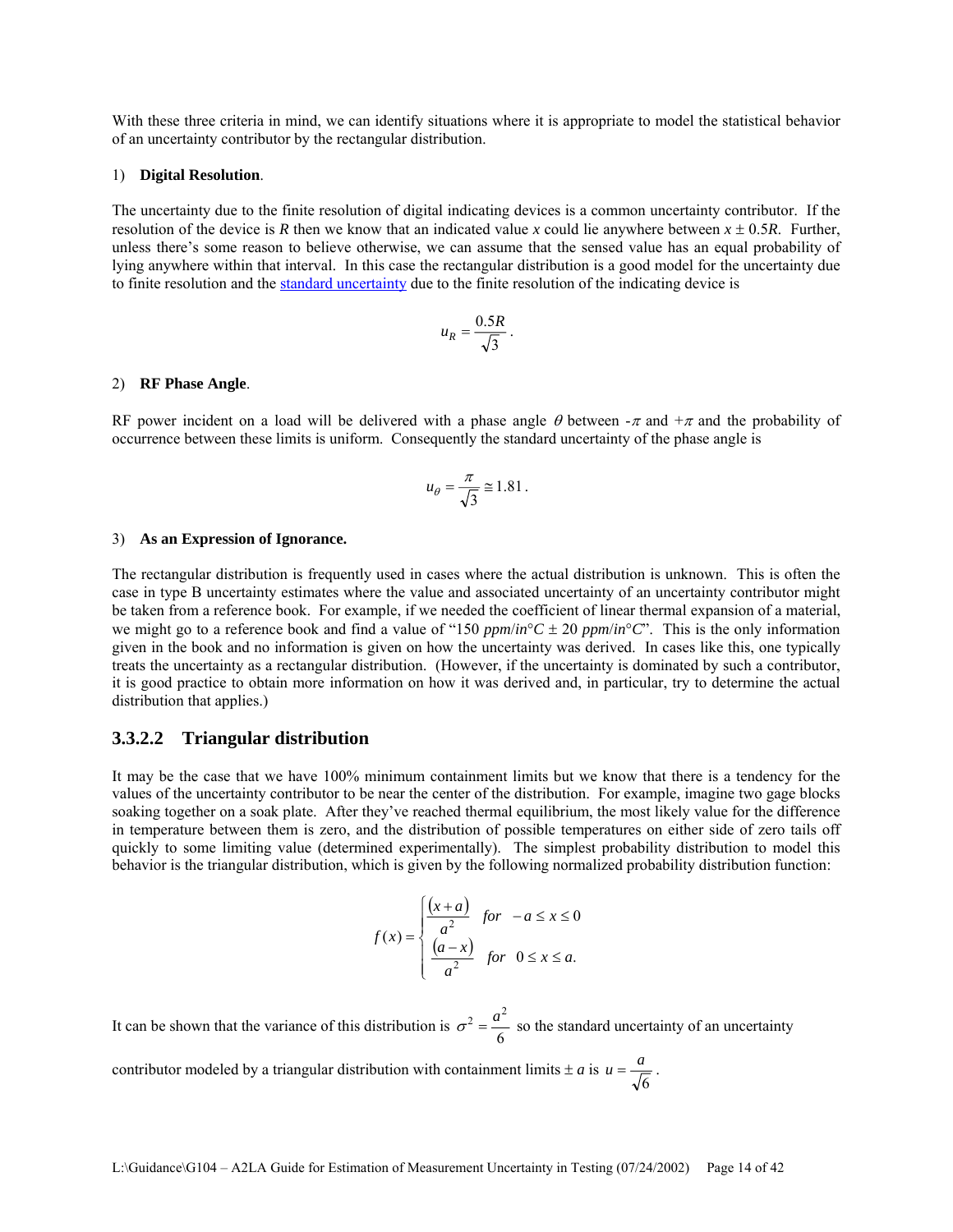In the gage block example above, suppose we know from experiment that temperature differences between the blocks can be as large as 0.1°*F*. Then we would obtain as the estimate for the uncertainty of the temperature difference between the two blocks

$$
u_T = \frac{0.1^\circ F}{\sqrt{6}} = 0.0408^\circ F.
$$

Use of this distribution is subject to the same criteria given for the rectangular distribution except, obviously, the uniform probability criterion.



**known and values are more likely to be near the mean than at the extremes.**

#### **3.3.2.3 Normal distribution**

This distribution is characterized by two parameters: the mean μ, which determines the location of the center of the distribution, and the standard deviation  $\sigma$ , which determines the width of the distribution.

$$
f(x; \mu, \sigma) = \frac{1}{\sqrt{2\pi}\sigma} e^{-\left[\frac{(x-\mu)^2}{2\sigma^2}\right]}
$$

This distribution is of fundamental importance since it represents the statistical behavior of much of what we see in nature.

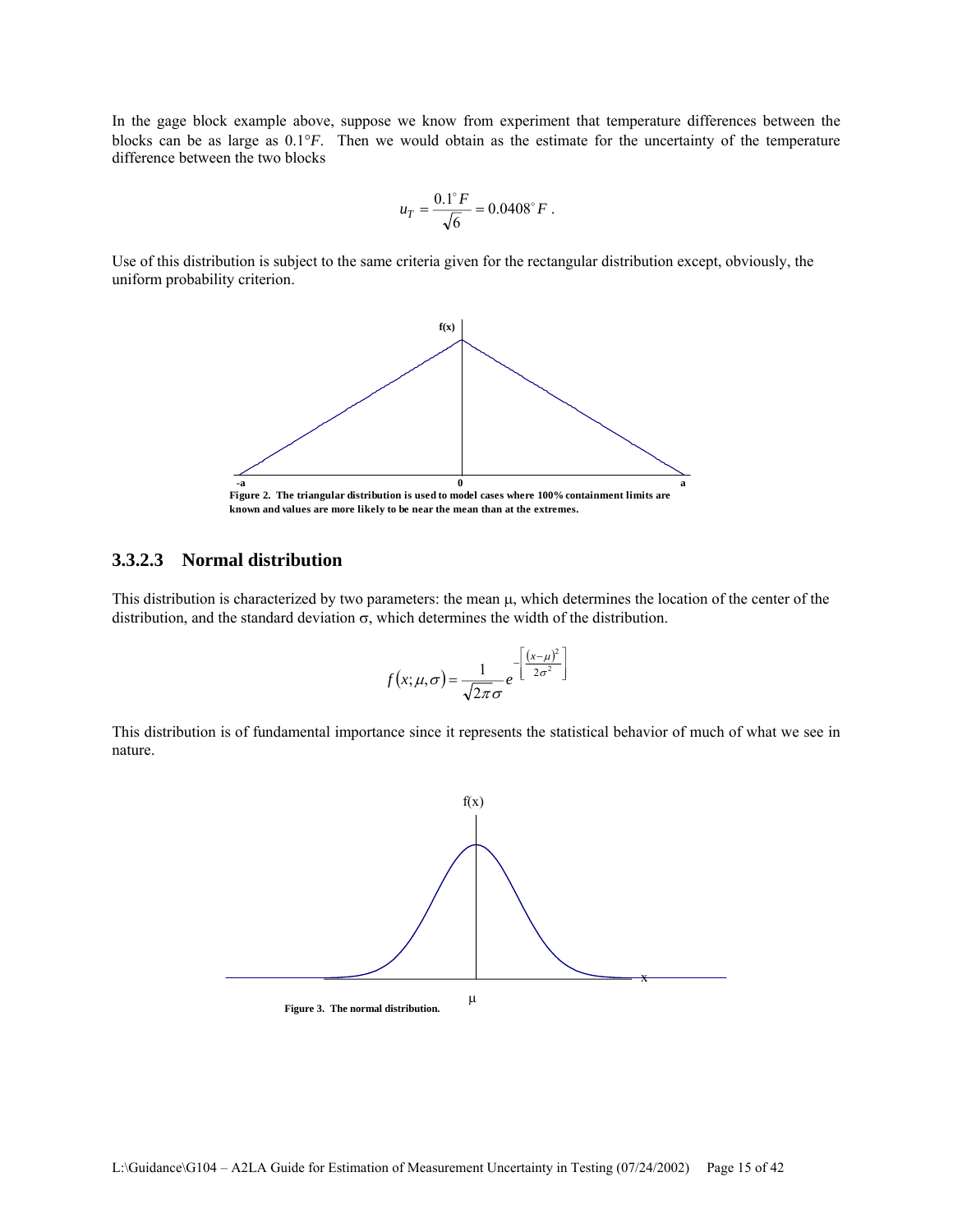#### **3.3.2.4 U distribution**

This distribution models situations where the most likely value of a measurand is at or near the containment limits. For example, because of the way thermostats work, room temperature tends to be near the maximum allowed deviation from the set point, i.e., the room temperature is most likely to be too hot or too cold relative to the set point. The probability distribution function is

$$
f(x) = \frac{1}{\pi \sqrt{a^2 - x^2}} \quad \text{for} \quad -a \prec x \prec a
$$

where  $\pm a$  are the containment limits. The standard deviation is given by  $\sigma = \frac{a}{\sqrt{2}}$ .

For example, suppose that room temperature is an uncertainty contributor and that the temperature is allowed to vary within the limits of  $\pm 5^{\circ}$ C. Then the standard uncertainty due to room temperature variations is given by

$$
u_T = \frac{5^{\circ} C}{\sqrt{2}} = 3.54^{\circ} C.
$$



**Figure 4. The U distribution models cases where the value of a measurand is likely to be near the containment limits.**

#### **3.3.2.5 Poisson distribution**

The Poisson distribution is used to model the number of random occurrences of some event in a given unit of time or space. Examples of situations that can be modeled by this distribution include the number of bad parts produced by a machine in a day, the number of flaws in a bolt of fabric, or the distribution of counts detected from a radioactive sample. There are four necessary conditions under which the Poisson distribution is a good approximation:

- 1) The variable of interest must be a count of events (consequently, the variable of interest must be a positive integer or zero);
- 2) The random events must be separate and independent of each other;
- 3) The random events must be equally likely to occur in a given unit of time or space;
- 4) The random events should be rare relative to the maximum number of events possible.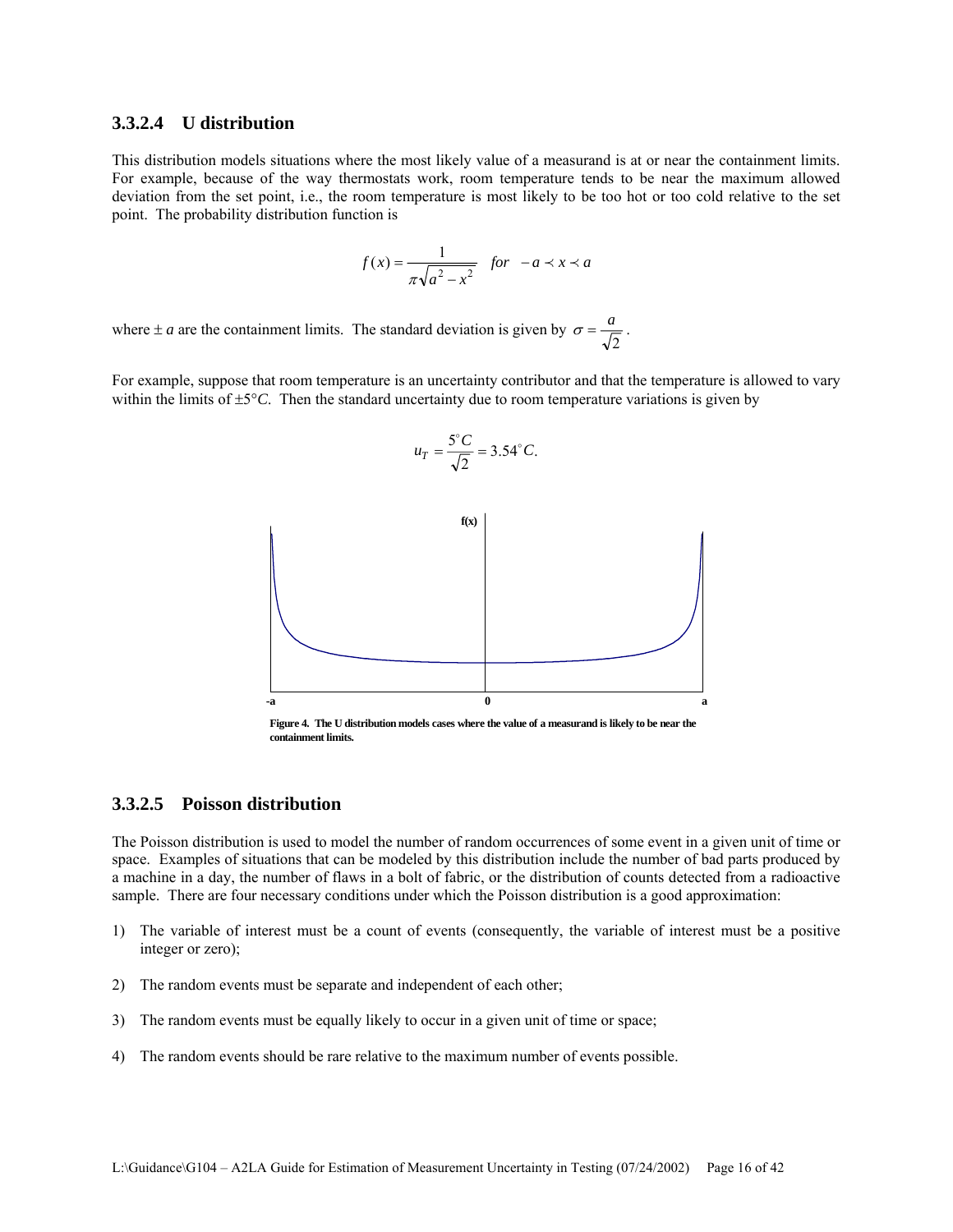If the average number of random events per unit of space or time is  $m$ , then the probability  $P$  of  $x$  events occurring in that unit is $<sup>5</sup>$ </sup>

$$
P(x;m) = \frac{m^x e^{-m}}{x!}
$$

where *e* is the base of natural logarithms (*e* is approximately equal to 2.71828).

Figure 5 shows the Poisson distribution for various values of *m*. Note that as *m* increases, the distribution widens and moves to the right. In addition, as m increases the Poisson distribution approaches the normal distribution. Since the Poisson distribution is concerned with discrete counts of events, it is not actually a smooth curve and should more correctly be visualized as a frequency polygon. For our purposes, however, we have connected the dots to unclutter the graph in order to show the behavior of the distribution with increasing *m*.

Looking at the curve for  $m = 1$  we see that it is extremely narrow and tails off very rapidly to the right illustrating the fact that if an event is truly rare within some specified interval of time or space, then the probability of many occurrences in the same interval is very low. Conversely, as the average number of occurrences increases, the probability of large departures from the average within the specified interval increases. In addition, since the area under the curve must be equal to 1 regardless of the value of *m*, as the distribution widens the probability of obtaining the average number of events decreases (i.e., the height of the curve decreases).



This is one of the more difficult distributions to understand so we shall illustrate its use with several examples. For a more detailed treatment the reader should consult a text on statistics.

**Example 1**. A molding machine produces 1000 washers per hour and on average 10 of those washers are defective. What is the probability of this machine producing 20 defective washers in an hour?

**Solution**. In this case the average number of random occurrences is  $m = 10$  and we would like to find the probability of obtaining  $x = 20$  occurrences. From the equation for the Poisson distribution we find that the probability is

$$
P = \frac{m^x e^{-m}}{x!} = \frac{10^{20} e^{-10}}{20!} \approx 0.019.
$$

 $\overline{\phantom{a}}$ <sup>5</sup> The symbol "!" is used to denote "factorial". The factorial of a number n is equal to the product of the positive integers lesser than or equal to n: n! =  $(1)(2)(3)...(n-1)(n) = \prod i$ *n*  $\prod_{i=1} i$ . By definition,  $0! = 1$ .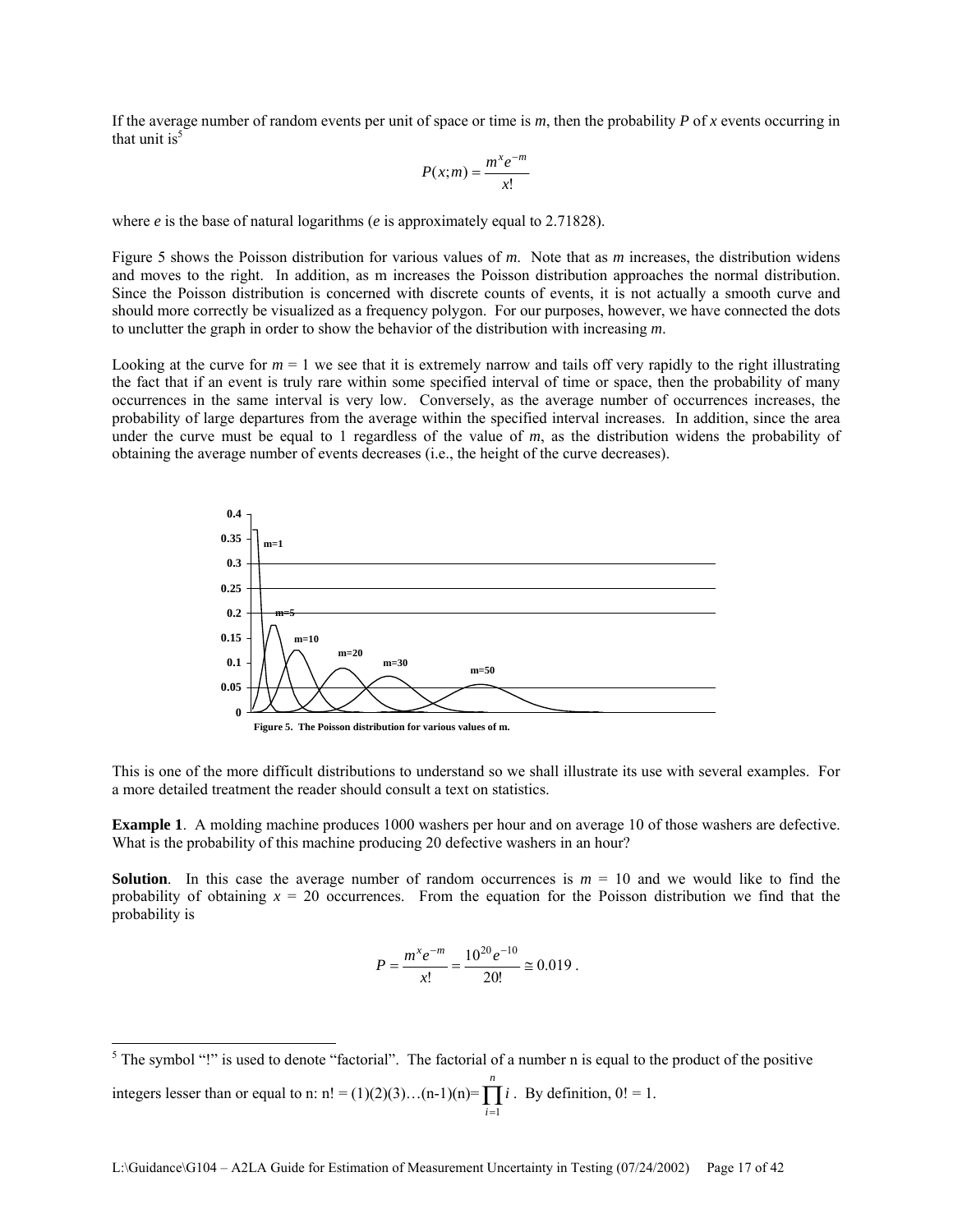This is a pretty low probability, so if 20 defective washers were ever produced in an hour, we can be quite confident that it was not due to chance: we would look to the molding machine, the material, or the operator for the cause.

**Example 2.** The average number of counts detected by a radiation counter is 1 per second. What is the probability of obtaining 5 counts in one second?

**Solution**. This is the same problem as Example 1 but with  $m = 1$  and  $x = 5$ . So the probability of obtaining 5 counts in one second is

$$
P = \frac{m^x e^{-m}}{x!} = \frac{1^5 e^{-1}}{5!} \approx 0.0031.
$$

The Poisson distribution has the interesting property that its standard deviation is equal to the square root of the average number of occurrences:

$$
\sigma=\sqrt{m}.
$$

With this property in mind we can answer such questions as in Example 3.

**Example 3**. 0.1  $ml$  of a 10<sup>5</sup> dilution of a bacterial culture is spread on a nutrient plate. The following day, 57 colonies are observed. How many bacteria were in the original culture?

**Solution**. We would like to express our answer in terms of  $cfu/ml \pm s$ , where *s* is the standard deviation of the probability distribution function governing the distribution of bacterial colonies on the surface of a plate. This distribution is the Poisson distribution so the standard deviation is  $s = \sqrt{57} \approx 7.55$ . The number of "colony forming" units" in the original culture must have been

$$
\frac{(57cftu)(10^5)}{0.1ml} = 5.70x10^7cftu/ml
$$

with a standard deviation of

$$
\frac{(7.55cfu)(10^5)}{0.1ml} \cong 0.76x10^7cfu/ml
$$

so our result is  $(5.7 \pm 0.8) \times 10^7$  *cfu/ml*. We round the final estimate to one decimal place so as not to convey the impression of great accuracy in our estimate.

#### **3.3.2.6 Summary**

For containment limits ±*a*, the standard uncertainty estimates associated with the various probability distributions are as follows:

Rectangular: 
$$
\frac{a}{\sqrt{3}} \approx 0.5774a
$$
  
Triangular:  $\frac{a}{\sqrt{6}} \approx 0.4082a$   
U:  $\frac{a}{\sqrt{2}} \approx 0.7071a$ .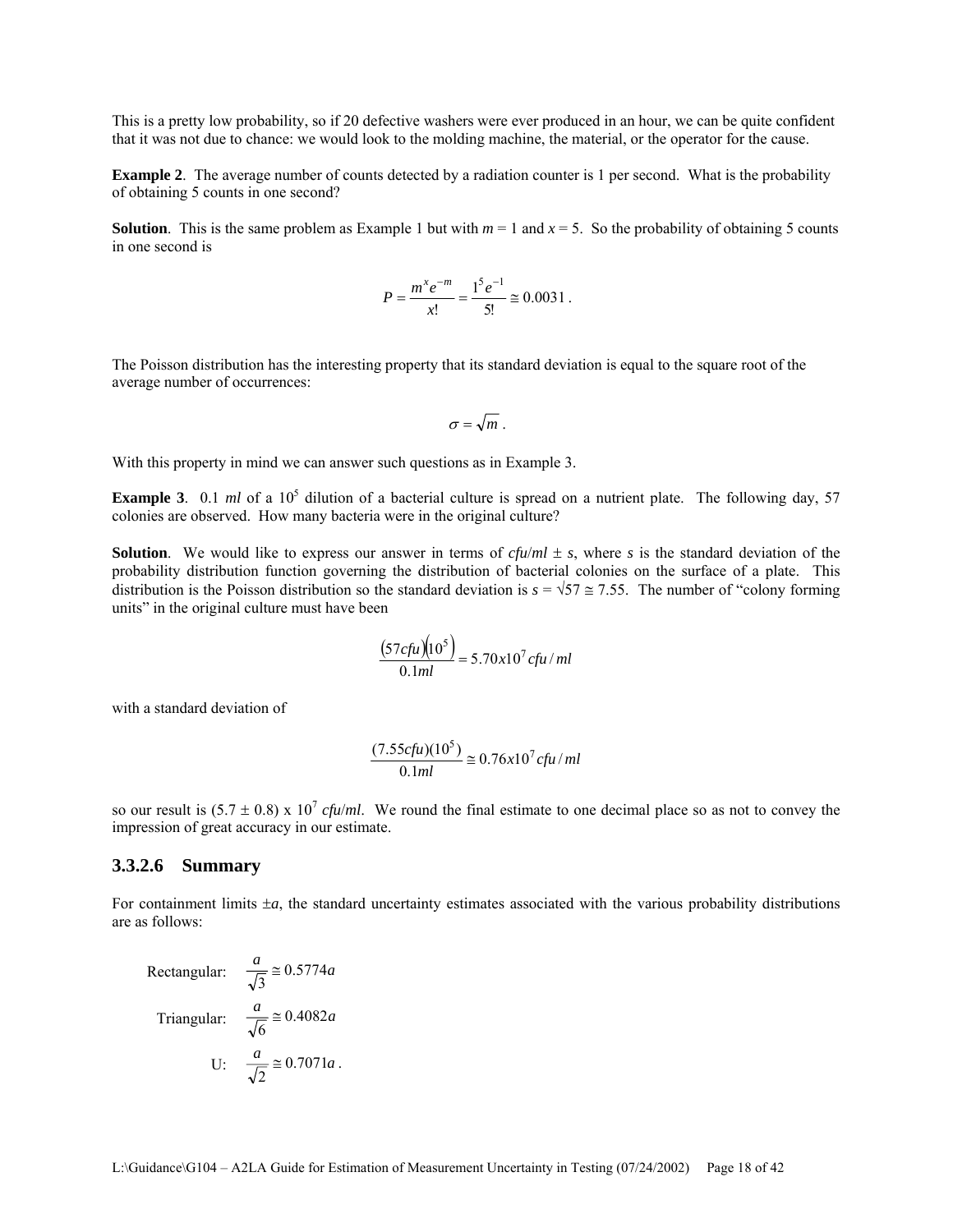For the Poisson distribution, the standard uncertainty estimate is √*m* where *m* is the average number of random occurrences in a given time or space interval.

### **3.3.3 Type B evaluation of standard uncertainty**

Some uncertainty contributors cannot be evaluated statistically, or else a statistical evaluation would be impractical, or a statistical evaluation may simply be unnecessary. In these cases, the magnitude and associated uncertainty of an influence quantity has to be estimated based on past experience, taken from a handbook, extracted from a calibration report, etc. Estimates obtained in this way are called  $\frac{1}{\text{type }B}$  estimates. (As with type A uncertainty estimates, the reader should note that the designation "type B" refers to the *method* by which the uncertainty estimate was obtained. "Type B" does not refer to the nature of the uncertainty contributor itself; in particular, the reader should avoid the temptation to identify type B uncertainty estimates as "systematic" components of uncertainty.)

**Example**. The type B estimates of uncertainties in the tensile strength case we are examining come from the uncertainty due to the finite resolution of the micrometer and the calibration uncertainty of the testing machine.

We record the dimensions of the test bar only to the nearest 0.001 *in*, but suppose that the micrometer can read to 100 μ*in*. We have then a rectangular distribution with containment limits ±50 μ*in* and a standard uncertainty of

$$
u_R = \frac{50 \mu \text{in}}{\sqrt{3}} = 28.9 \mu \text{in}.
$$

The standard deviation of the thickness measurements was 1000 μ*in* and the standard deviation of the width measurements was 837 *μin*. The uncertainty due to the finite resolution of the micrometer is so much smaller than the standard deviation of the thickness and width measurements that we shall ignore it and take as the uncertainty of the thickness and width measurements the standard deviation of these measurements. Clearly, our micrometer is much better than our molding and curing process.

The calibration certificate of the testing machine says only that it meets D638 requirements. D638 requires that the indication of the testing machine has to be correct to within ±1%. The average of the force indications in this example was 852 *lb*, so we know that the average of the force indication is good to within approximately  $\pm 8.5$  *lb*. This is much smaller than the standard deviation of the 5 test results, so we will neglect the calibration uncertainty of the testing machine and take as the uncertainty in the force needed to break the bars the standard deviation of the 5 test results, or 34.93 *lb*. Clearly, variability in the material itself overwhelms any uncertainty contribution from the testing machine.

In this case it turns out that the variability in the material itself, as well as variability in the molding and curing processes, leads to type A estimates of uncertainties that are much larger than possible type B estimates of uncertainties. This is often the case with materials testing, particularly plastics and rubber, but it is not necessarily the case and in general the relative sizes of type A and type B estimates of uncertainties should be at least roughly estimated for different materials before neglecting one or the other.

#### **3.4 Sensitivity coefficients**

Sensitivity coefficients are essentially conversion factors that allow one to convert the units of an input quantity into the units of the measurand. For example, if our measurand is "resistance" (measured in ohms,  $\Omega$ ) and if temperature (measured in degrees Celsius, °*C*) is an input quantity, then we can see immediately that to convert a temperature into a resistance we will have to multiply the temperature by some constant *c* with units of  $Q^{\circ}C$ .

Sensitivity coefficients are also, and more importantly, measures of how much change is produced in the measurand by changes in an input quantity. Mathematically, sensitivity coefficients are obtained from partial derivatives of the model function *f* with respect to the input quantities. In particular, the sensitivity coefficient  $c_i$  of the input quantity  $x_i$  is given by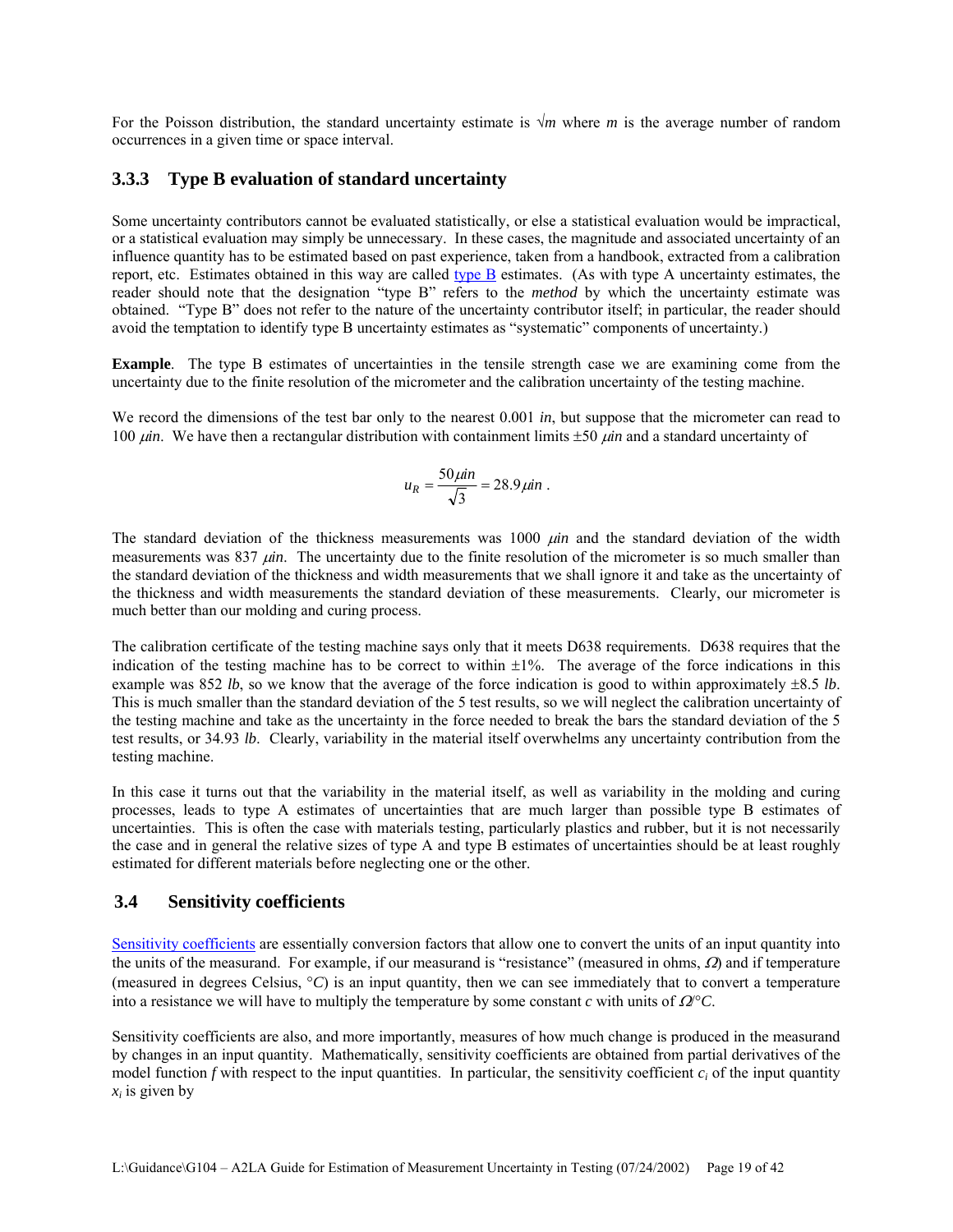$$
c_i = \frac{\partial f}{\partial x_i}
$$

which expresses mathematically how much *f* changes given an infinitesimal change in *xi*.

**Example**. The model function we're using for the tensile strength determination is

$$
S=\frac{F}{TW}
$$

where *S* is the tensile strength, *F* is the force needed to break a test bar, and *T* and *W* are the thickness and width respectively of the test bar. We obtain the sensitivity coefficients as follows:

$$
c_F=\frac{\partial S}{\partial F}=\frac{1}{TW}=\frac{S}{F};~~c_T=\frac{\partial S}{\partial T}=\frac{-F}{T^2W}=\frac{-S}{T};~~c_W=\frac{\partial S}{\partial W}=\frac{-F}{TW^2}=\frac{-S}{W}\,.
$$

The average thickness of the test bars is 0.125 *in*, the average width is 0.4998 *in*, the average force needed to break the bars is 852.0 *lb* and the average tensile strength is 13673 *lb/in*<sup>2</sup>. With these values we can determine the values of each of the sensitivity coefficients:

$$
c_F = \frac{S}{F} = \frac{13637 \frac{lb}{in^2}}{852 lb} = +16.01 \frac{ln^{-2}}{}
$$
\n
$$
c_T = \frac{-S}{T} = \frac{-13637 \frac{lb}{in^2}}{0.125 \frac{ln^2}{in^2}} = -109100 \frac{lb}{in^3};
$$
\n
$$
c_W = \frac{-S}{W} = \frac{-13637 \frac{lb}{in^2}}{0.4998 \frac{ln^2}{in^2}} = -27285 \frac{lb}{in^3}.
$$

Sensitivity coefficients can also be evaluated experimentally. In cases where the model function is not known, obviously it is not possible to determine the sensitivity coefficients mathematically so it would be necessary to devise suitable experiments to determine the sensitivity coefficients. In this tensile strength measurement, for example, we could evaluate experimentally the effect of varying thickness on the tensile strength result on a given material while holding the width and force constant. But experiment has its limits. In this example, holding the thickness and width constant while varying the force would be extremely difficult, if not impossible, since, as we have seen, variability in the material itself is a major factor in the uncertainty of the tensile strength.

In principle, however, the experimental evaluation of sensitivity coefficients is simple and works like this:

If the variable of interest is *x*, we begin by selecting a small range centered on the expected or typical value of *x*. For example, we might vary the thickness of the tensile strength sample over the range 0.124 *in* to 0.126 *in*. Having selected the range and prepared suitable test specimens, perform the complete test method on each of the test samples, and plot the results with the value of *x* on the *x*-axis of the graph and the test results on the *y*-axis. Fit a least-squares line through the data points. The slope of this line will be the desired sensitivity coefficient.

This method will work if the change in test result is approximately linear over the range of varying *x* selected. If the behavior is highly non-linear over the selected range, this method will not work. However, if it is possible to narrow the range over which *x* is varied, then this narrower range will be more nearly linear. (In other words, a suitably small segment of a curve will be approximately linear.)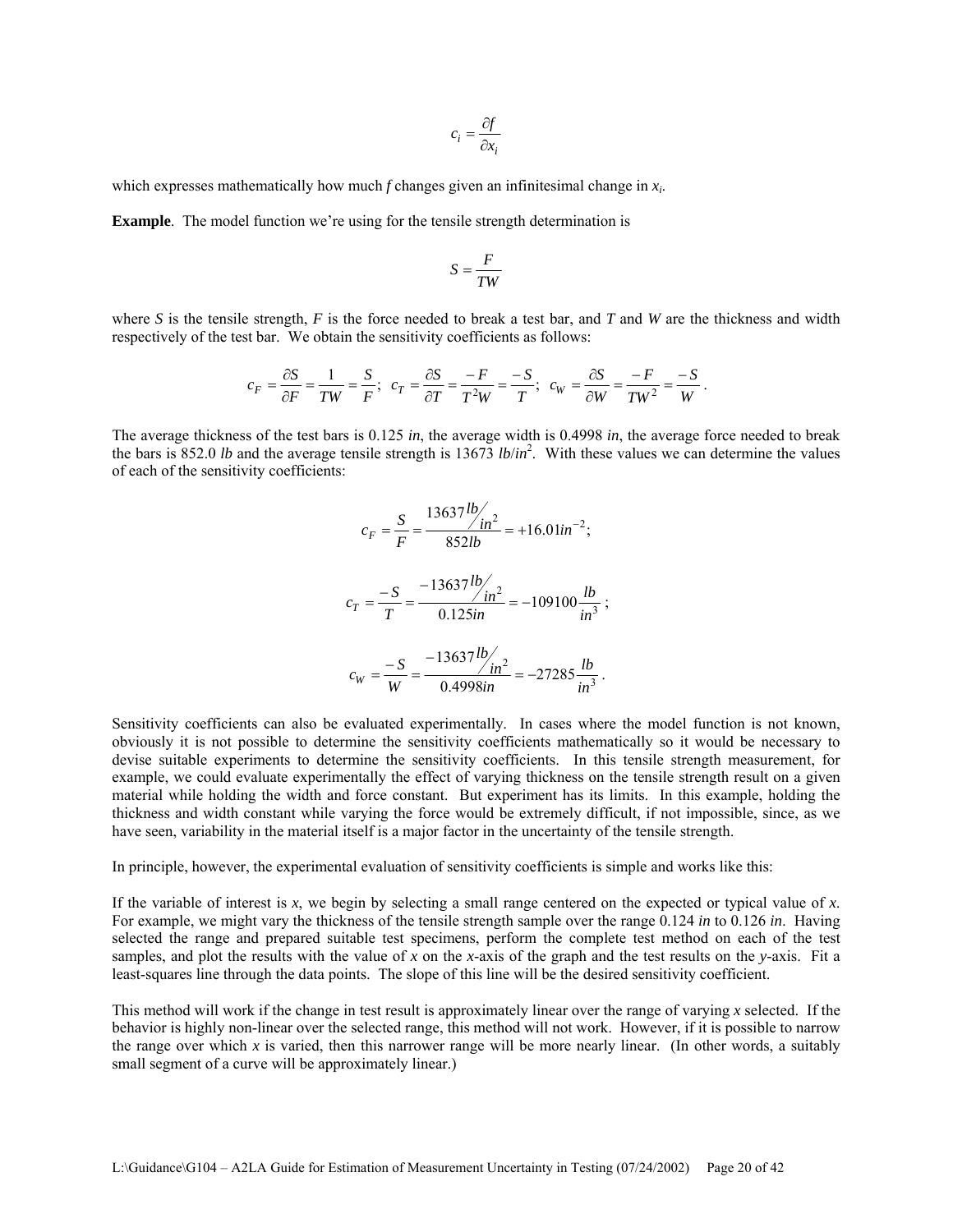Alternatively, sensitivity coefficients can be estimated numerically if the model function is known. Since the partial derivatives given above simply express how much the measurand changes given an infinitesimal change in one of the input quantities, while holding the other input quantities constant, we can numerically estimate the sensitivity coefficients as follow.

#### **1) Estimating the force sensitivity coefficient.**

We are interested in estimating how much the tensile strength changes given small changes in the force, while holding the thickness and width constant. To do this, we can use our model function to determine the tensile strength at the average thickness and width at three different forces: one force will be the average force determined experimentally as above; the other two forces will be slightly lesser and slightly greater than the average force.

The average thickness of the test bars is 0.125 *in*, the average width is 0.4998 *in*, and the average force needed to break the bars is 852 *lb*. With these values, we can determine numerically the value of the force sensitivity coefficient:

| Force  | Tensile<br>Width<br>Thickness<br>Strength |           | Difference                      |                       |
|--------|-------------------------------------------|-----------|---------------------------------|-----------------------|
| 851 lb | 0.125 in                                  | 0.4998 in | 13621 <i>lb/in</i> <sup>2</sup> | 16 lb/in <sup>2</sup> |
| 852 lb | 0.125 in                                  | 0.4998 in | 13637 <i>lb/in</i> <sup>2</sup> |                       |
| 853 lb | 0.125 in                                  | 0.4998 in | 13653 <i>lb/in</i> <sup>2</sup> | 16 lb/in <sup>2</sup> |

From these calculations, we can see that a 1 *lb* change in the force causes a change of 16  $lb/in^2$  in the tensile strength. In other words, the sensitivity coefficient is  $16 (lb/in^2)/lb$ , or  $16 in^2$ . This happens to be almost exactly the same sensitivity coefficient as determined above using the partial derivatives directly.

#### **2) Estimating the thickness sensitivity coefficient.**

To determine the thickness sensitivity coefficient, we proceed exactly as we did with the force: we hold the force and width constant and calculate the tensile strength for small changes in the thickness.

| Force  | Tensile<br>Thickness<br>Width<br>Strength |           |                                 | Difference    |
|--------|-------------------------------------------|-----------|---------------------------------|---------------|
| 852 lb | 0.1249 in                                 | 0.4998 in | 13648 <i>lb/in</i> <sup>2</sup> | $-11 lb/in^2$ |
| 852 lb | 0.1250 in                                 | 0.4998 in | 13637 <i>lb/in</i> <sup>2</sup> |               |
| 852 lb | 0.1251 in                                 | 0.4998 in | 13627 <i>lb/in</i> <sup>2</sup> | $-10 lb/in^2$ |

If we average these two differences, we see that a 0.0001 *in* change in the thickness causes a -10.5 *lb/in*<sup>2</sup> change in the tensile strength. In other words, the thickness sensitivity coefficient is:

$$
c_T = \frac{-10.5 \frac{lb}{m^2}}{0.0001 in} = -105000 \frac{lb}{m^3}.
$$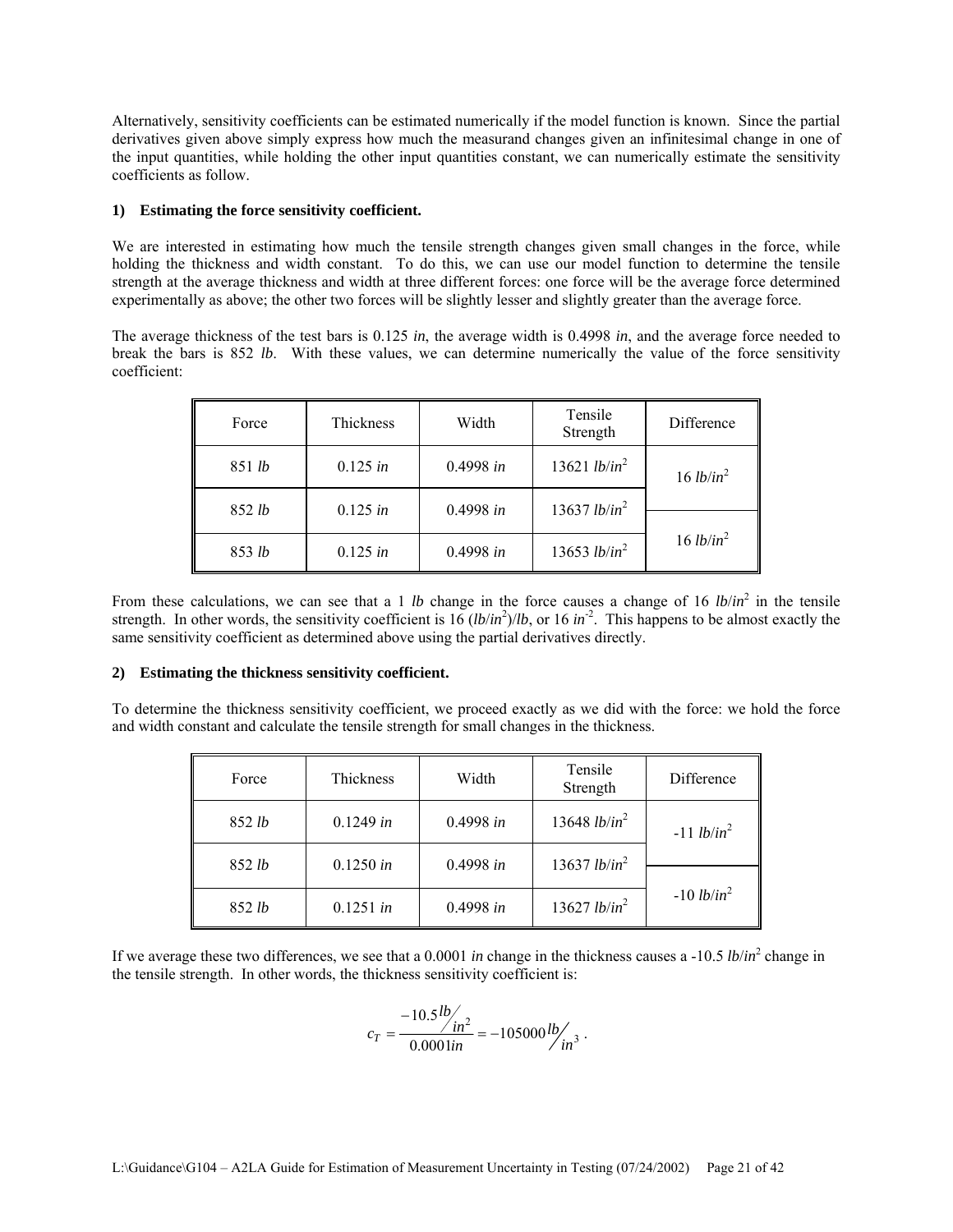This estimate differs from the estimate obtained above using partial derivatives by less than 4%. This is pretty good, but we could improve this estimate by considering smaller changes in the thickness and retaining more significant figures in the intermediate calculations as follows:

| Force  | Thickness  | Width     | Tensile<br>Strength                | Difference                        |
|--------|------------|-----------|------------------------------------|-----------------------------------|
| 852 lb | 0.12499 in | 0.4998 in | 13638.55 <i>lb/in</i> <sup>2</sup> | $-1.10$ lb/in <sup>2</sup>        |
| 852 lb | 0.12500 in | 0.4998 in | 13637.45 $lb/in^2$                 |                                   |
| 852 lb | 0.12501 in | 0.4998 in | 13636.36 <i>lb/in</i> <sup>2</sup> | $-1.09$ <i>lb/in</i> <sup>2</sup> |

Averaging these two differences, we see that a 0.00001 *in* change in the thickness produces a change in the tensile strength of -1.095 *lb/in*<sup>2</sup>. So this estimate of the thickness sensitivity coefficient is -109500 *lb/in*<sup>3</sup>. The estimate obtained using partial derivatives was -109100 *lb/in*<sup>3</sup>, so we can see that just by considering smaller changes in the input quantity and retaining more significant figures in the intermediate calculations we can greatly improve the numerical estimate of a sensitivity coefficient. We could go even further considering ever-smaller changes in the thickness and retaining more significant figures in the intermediate calculations:

| Force  | Thickness     | Width     | Tensile Strength    | Difference                  |
|--------|---------------|-----------|---------------------|-----------------------------|
| 852 lb | $0.124999$ in | 0.4998 in | 13637.564 $lb/in^2$ | $-0.109$ lb/in <sup>2</sup> |
| 852 lb | 0.125000 in   | 0.4998 in | 13637.455 $lb/in^2$ |                             |
| 852 lb | $0.125001$ in | 0.4998 in | 13637.346 $lb/in^2$ | $-0.109$ lb/in <sup>2</sup> |

This yields an estimate of the thickness sensitivity coefficient of -109000 *lb*/*in*<sup>3</sup> .

#### **3) Estimating the width sensitivity coefficient.**

To determine the width sensitivity coefficient, we proceed exactly as we did with the force and thickness: we hold the force and thickness constant and calculate the tensile strength for small changes in the width:

| Force  | Thickness                                    | Width      | Tensile<br>Strength        | Difference      |
|--------|----------------------------------------------|------------|----------------------------|-----------------|
| 852 lb | 13637.73 $lb/in^2$<br>0.49979 in<br>0.125 in |            | $-0.28$ lb/in <sup>2</sup> |                 |
| 852 lb | 0.125 in                                     | 0.49980 in | 13637.45 $lb/in^2$         |                 |
| 852 lb | 0.125 in                                     | 0.49981 in | 13637.18 $lb/in^2$         | $-0.27 lb/in^2$ |

(In this example, we have retained more significant figures than in the previous two examples because the tensile strength is relatively insensitive to small changes in width, as can be seen in the table.)

Averaging these two differences, we see that a 0.00001 *in* change in the width causes a -0.275 *lb*/*in*2 change in the tensile strength. Therefore, the width sensitivity coefficient is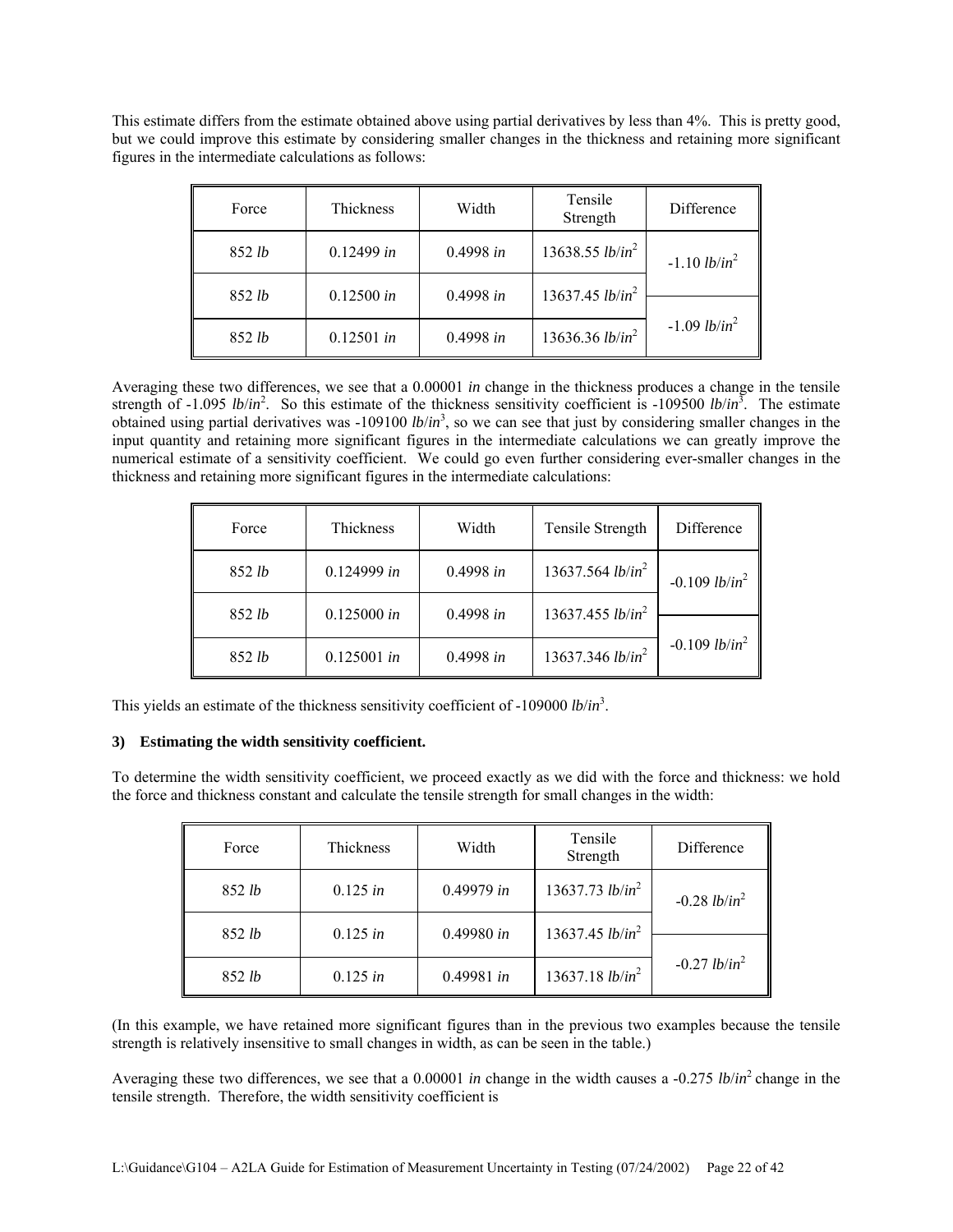$$
c_W = \frac{-0.275 \frac{lb}{in^2}}{0.00001 in} = -27500 \frac{lb}{in^3}.
$$

This differs from the estimate obtained using partial derivatives by less than 1%.

The important things to remember when evaluating sensitivity coefficients numerically are:

1) Evaluate the sensitivity coefficients using *small* changes in the parameter of interest. It would not do, for example, to evaluate the tensile strength at 0.025, 0.125, and 0.225 inches when estimating the thickness sensitivity coefficient: these changes are far too gross to approximate the infinitesimal changes presupposed in the determination by partial derivatives. For example, using these numbers, we might try to estimate the thickness sensitivity coefficient as follows:

| Force  | Thickness                                                |           | Tensile<br>Strength             | Difference      |
|--------|----------------------------------------------------------|-----------|---------------------------------|-----------------|
| 852 lb | 68187 <i>lb/in</i> <sup>2</sup><br>0.4998 in<br>0.025 in |           | $-54550 lb/in^2$                |                 |
| 852 lb | $0.125$ in                                               | 0.4998 in | 13637 <i>lb/in</i> <sup>2</sup> |                 |
| 852 lb | 0.225 in                                                 | 0.4998 in | 7576 $lb/in^2$                  | $-6061 lb/in^2$ |

Averaging these differences shows that a 0.1 *in* change in the thickness produces a change in the tensile strength of -30306 *lb*/*in*<sup>2</sup> for a sensitivity coefficient of -303060 *lb*/*in*<sup>3</sup> , which is almost three times larger than the estimate obtained using partial derivatives.

On the other hand, this stricture is important only when the measurand is sensitive to changes in an input quantity. For example, tensile strength is not very sensitive to changes in the force. If we had estimated the force sensitivity coefficient at 752 *lb*, 852 *lb*, and 952 *lb* we would still have obtained a sensitivity coefficient of about 16  $in^2$ . Still, to be safe, it is best to consider small changes in the input quantity.

2) Retain enough significant figures in the intermediate calculations so that small changes in the measurand can be detected, as in the width and thickness examples above. Using width as an example, suppose that we used the following data obtained simply by rounding the tensile strength estimate to the nearest pound per square inch:

| Force  | Thickness<br>Width                                        |            | Tensile<br>Strength             | Difference           |
|--------|-----------------------------------------------------------|------------|---------------------------------|----------------------|
| 852 lb | 13638 <i>lb/in</i> <sup>2</sup><br>0.49979 in<br>0.125 in |            | $-1 lb/in2$                     |                      |
| 852 lb | 0.125 in                                                  | 0.49980 in | 13637 <i>lb/in</i> <sup>2</sup> |                      |
| 852 lb | 0.125 in                                                  | 0.49981 in | 13637 <i>lb/in</i> <sup>2</sup> | 0 lb/in <sup>2</sup> |

Then we would obtain as our estimate of the width sensitivity coefficient  $-50000$  *lb/in*<sup>3</sup>, which is clearly an inadequate estimate given what we already know about its best estimated value. The reason this estimate is so poor is that we didn't retain enough significant figures in the intermediate calculations of tensile strength to see accurately the small changes that changes in width produce in the tensile strength.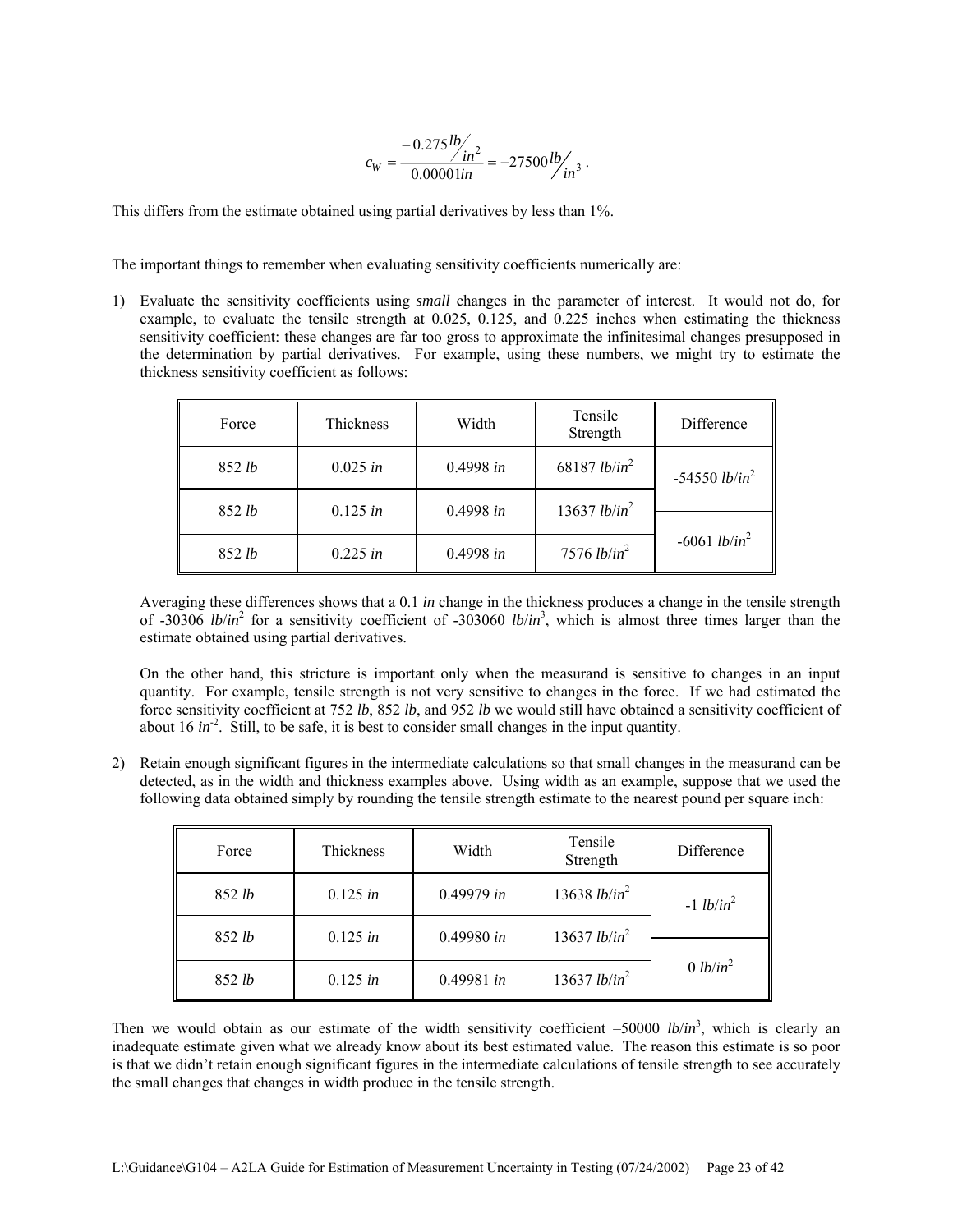If the model function is known, it is probably simpler just to obtain the sensitivity coefficients directly from the partial derivatives. However, if the model function is complex then numerical approximation may be simpler. For example, the function defining Brinell hardness *B* in terms of applied force *F*, diameter of the indenter *D*, and diameter of the indentation *d*

$$
B = \frac{0.204F}{\pi D \left(D - \sqrt{D^2 - d^2}\right)}
$$

is differentiable in *D* and *d*, but a good deal of work is involved and the probability of making a mistake when taking the partial derivatives of *B* with respect to *D* and *d* is not negligible. (See Appendix 3, however, for an example of an uncertainty estimate for Brinell hardness. It would be a good exercise for the reader to estimate numerically the sensitivity coefficients in that example.)

#### **3.5 Combining the contributors**

#### **3.5.1 Non-correlated input quantities**

Once all of the values of the uncertainty contributors  $u_i$  have been estimated and reduced to one standard deviation, and the sensitivity coefficients *ci* have been determined, it is usually necessary only to "root-sum-square" their products, i.e., take the square root of the sum of the squares of the uncertainty estimates multiplied by the squares of their corresponding sensitivity coefficients, in order to determine the combined standard uncertainty *uc*:

$$
u_c = \sqrt{\sum_i c_i^2 u_i^2} \ .
$$

Alternatively, we can determine the combined variance, which is simply the square of the combined standard uncertainty<sup>6</sup>:

$$
u_c^2 = \sum_i c_i^2 u_i^2.
$$

In what follows, the equations will be simpler if we look at the combined variance.

#### **3.5.2 Correlated input quantities**

 $\overline{\phantom{a}}$ 

An important complication arises when input quantities are correlated. Correlation occurs when the values of input quantities are not independent. For example, in the tensile strength measurement we've been examining, the measurements of the thickness and width of the test bar are correlated because both quantities are measured with the same micrometer. Or suppose that a load cell is calibrated with a set of 10-pound deadweights all calibrated at the same calibration laboratory. In this case, amongst the input quantities are the uncertainties of the various combinations of deadweights and these uncertainties are correlated- the errors from the calibration lab are passed on to the calibration uncertainty of each of the weights which in turn impact the uncertainty of the load cell calibration. Correlated input quantities are common in testing so, although the subject is complicated, we have no choice but to examine how to handle them. For a more detailed treatment of the subject, the reader is urged to consult the GUM.

In the case of correlated input quantities, the combined variance is given by

$$
u_c^2 = \sum_{i=1}^n c_i^2 u_i^2 + 2 \sum_{i=1}^{n-1} \sum_{j=i+1}^n c_i c_j u_i u_j r(x_i, x_j).
$$

 $6$  A simplified derivation of this expression can be found in the GUM section E.3.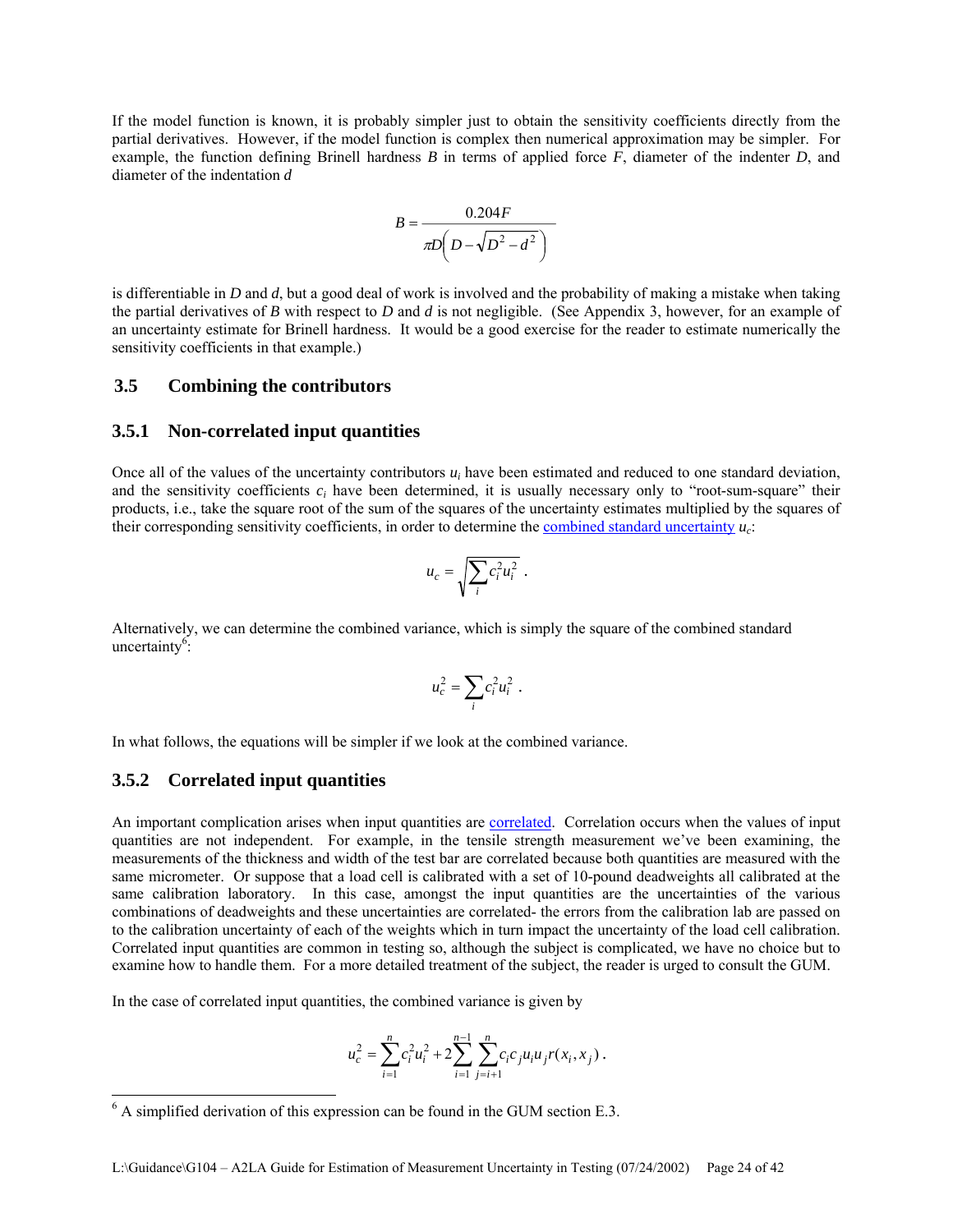The correlation coefficient  $r(x_i, x_j)$  characterizes the degree of correlation between the input quantities  $x_i$  and  $x_j$ . For noncorrelated (independent) input quantities, *r* will be equal to zero. For perfectly correlated input quantities *r* will equal  $\pm 1$ . For varying degrees of correlation, *r* will vary between  $+1$  and  $-1$ .

To estimate the correlation coefficient, we first must estimate the "covariance" of the two correlated input quantities. The covariance of the means of two correlated input quantities is estimated by

$$
s(\overline{q},\overline{r})=\frac{1}{n(n-1)}\sum_{k=1}^n(q_k-\overline{q})(r_k-\overline{r}).
$$

The correlation coefficient is then given by

$$
r(\overline{x}_i, \overline{x}_j) = \frac{s(\overline{x}_i, \overline{x}_j)}{s(\overline{x}_i)s(\overline{x}_j)}
$$

where  $s(\bar{x}_i, \bar{x}_j)$  is as given above, and  $s(\bar{x}_i)$  and  $s(\bar{x}_j)$  are the experimental standard deviations of the input quantities *xi* and *xj*.

**Example**. The measurements of the thickness and width of the test bars are correlated, as discussed above, since *T* and *W* are measured independently and nearly simultaneously by the same micrometer. Since we are dealing with correlated input quantities we must use the full expression for the combined variance:

$$
u_c^2 = \sum_{i=1}^N c_i^2 u_i^2 + 2 \sum_{i=1}^{N-1} \sum_{j=i+1}^N c_i c_j u_i u_j r(x_i, x_j).
$$

Consequently, we have to determine the estimated correlation coefficients from the means and standard deviations of the thickness, width, and force:

$$
\overline{T} = 0.125
$$
in;  $\overline{W} = 0.4998$ in;  $s_T = 0.001$ in;  $s_W = 8.37 \times 10^{-4}$ in

$$
s(\overline{T}, \overline{W}) = \frac{1}{n(n-1)} \sum_{i=1}^{n} (T_i - \overline{T})(W_i - \overline{W}) = 1.5 \times 10^{-7} in^2
$$

$$
r(\overline{T}, \overline{W}) = \frac{s(\overline{T}, \overline{W})}{s(\overline{T})s(\overline{W})} = \frac{1.5x10^{-7}in^2}{(0.001in)(8.37x10^{-4}in)} = 0.179
$$

(Although these quantities are indeed correlated, an examination of the correlation coefficient  $r(\overline{T}, \overline{W})$  shows that the degree of correlation is fairly small. We could probably ignore correlation effects without greatly changing the final uncertainty estimate, but we will proceed to consider correlation effects. Later, we'll see how the final estimate compares to an estimate that ignores correlation effects.)

Using the information we've gathered so far, we find that the combined variance is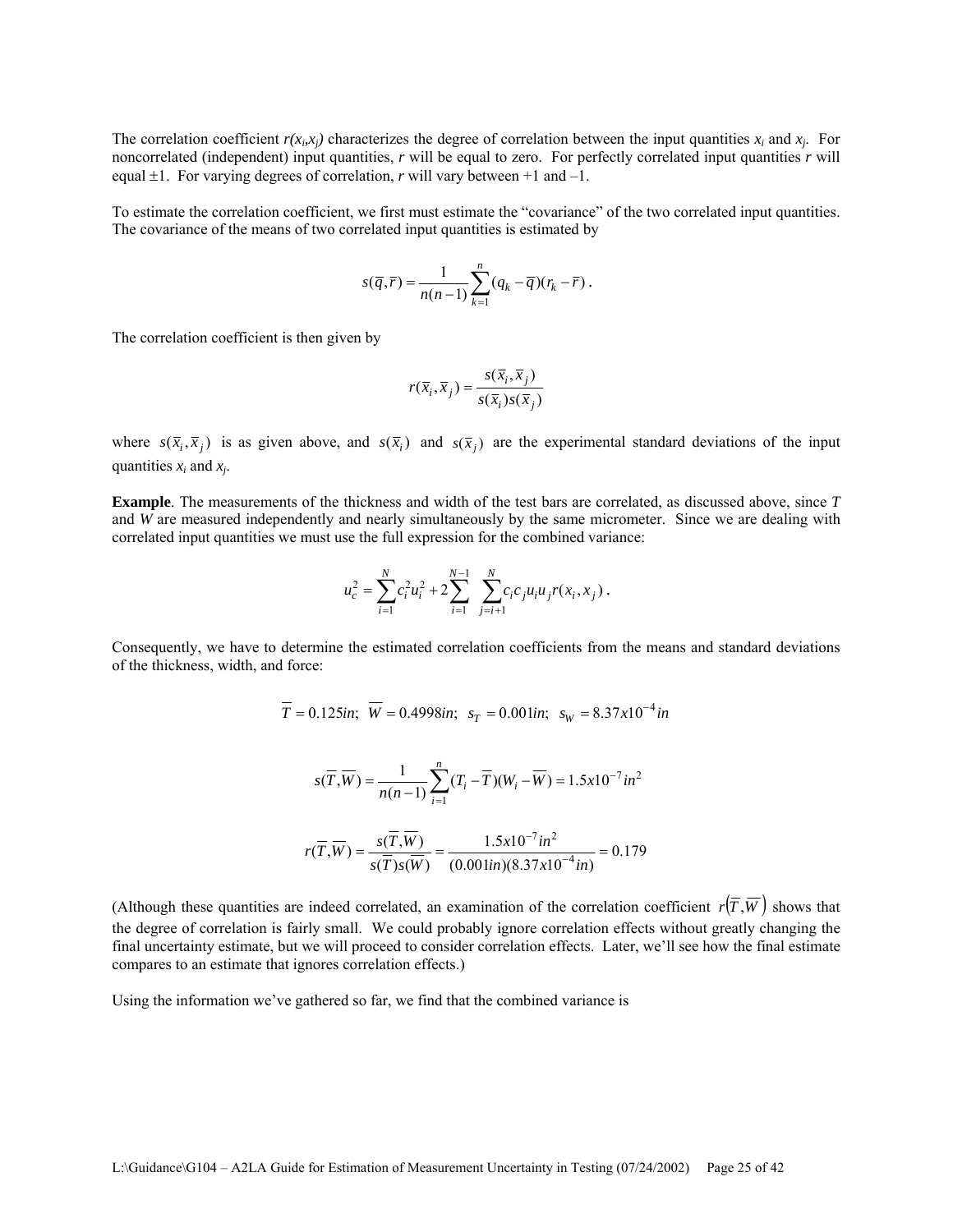$$
u_c^2 = c_F^2 u_F^2 + c_T^2 u_T^2 + c_W^2 u_W^2 + 2c_T c_W u_T u_W r(\overline{T}, \overline{W})
$$
  
= (312570 + 11902.73 + 521.1613 + 893.0621) $\frac{lb^2}{in^4}$   
= 325887  $\frac{lb^2}{in^4}$ 

which yields a combined standard uncertainty of

$$
u_c = 571 \frac{lb}{in^2}.
$$

As noted above, although we are dealing with correlated input quantities, the degree of correlation is small and it may be safe to ignore the correlation. If we ignore correlation, and simply root-sum-square the contributors and their associated sensitivity coefficients, as in section 3.5.1 above, then we obtain for the combined standard uncertainty

$$
u_c = \sqrt{c_F^2 u_F^2 + c_T^2 u_T^2 + c_W^2 u_W^2}
$$
  
=  $\sqrt{(16.01)^2 (34.93)^2 + (-109100)^2 (0.001)^2 + (-27286)^2 (0.000837)^2}$   
=  $570 \frac{lb}{in^2}$ .

This differs from the more complete estimate by less than 0.2%. This is not meant to imply that it is always safe to ignore correlation effects. It just happens that in this example it is a safe approximation.

#### **3.5.3 Relative combined variance**

If the model function *f* is of the form

$$
f = cx_1^{p_1} x_2^{p_2} \dots x_n^{p_n}
$$

and the exponents  $p_i$  are known positive or negative numbers, and if the uncertainty contributors are not correlated, then the *relative combined variance* can be determined from

 $\overline{a}$ 

$$
\left[\frac{u_c(y)}{y}\right]^2 = \sum_{i=1}^n \left[\frac{p_i u(x_i)}{x_i}\right]^2.
$$

**Example.** The model function for our tensile strength measurement is

$$
S=\frac{F}{TW}
$$

which can also be written as

$$
S = FT^{-1}W^{-1}.
$$

Since we know that the degree of correlation between the thickness and width measurements is small, we can ignore correlation effects and find the relative combined variance and relative combined standard uncertainty as follows: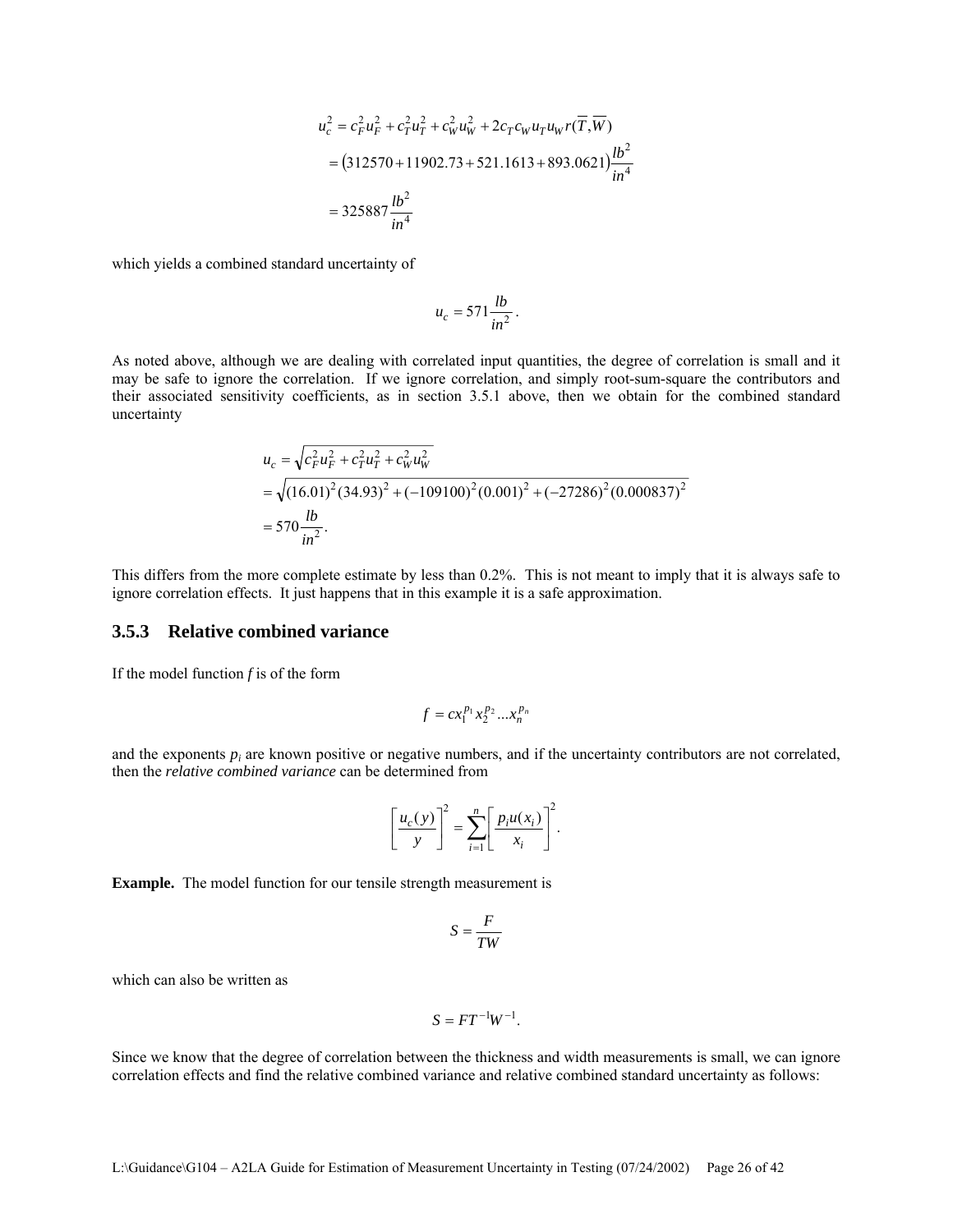$$
\left[\frac{u_c(S)}{S}\right]^2 = \left[\frac{(1)(34.93)}{852}\right]^2 + \left[\frac{(-1)(0.001)}{0.125}\right]^2 + \left[\frac{(-1)(0.000837)}{0.4998}\right]^2 \approx 0.001748;
$$

$$
\frac{u_c(S)}{S} = \sqrt{0.001748} \approx 0.042 = 4.2\%.
$$

The estimate of the tensile strength result was 13636 lb/in<sup>2</sup> and 4.2% of this is equal to about 570 lb/in<sup>2</sup> as expected.

#### **3.6 Calculating the expanded uncertainty**

The GUM method of uncertainty estimation relies on identifying and quantifying the uncertainties of the input quantities and expressing those uncertainties as one standard deviation. The combined standard uncertainty is consequently a standard deviation and for a normal distribution one standard deviation encompasses approximately 68% of possible values of the measurand.

Although the combined standard uncertainty can be used to express the uncertainty of a measurement result, in some commercial, industrial, or regulatory applications, or when health and safety are concerned, it is often necessary to give a measure of uncertainty that defines an interval about the measurement result that may be expected to encompass a larger fraction of the values that could reasonably be attributed to the measurand than does a single standard deviation.

The additional measure of uncertainty that encompasses a large fraction of expected values of the measurand is called expanded uncertainty and is denoted by *U*. The expanded uncertainty *U* is obtained by multiplying the combined standard uncertainty by a coverage factor *k*:

$$
U = k u_c(y).
$$

The procedure for determining the coverage factor will simply be presented here. The reader is urged to consult the GUM for more information and the rationale behind the procedure.

#### **3.6.1 Estimating the coverage factor** *k***.**

To obtain the value of the coverage factor *k*, it is necessary to take into account the uncertainty of the estimate of the combined standard uncertainty  $u_c(y)$ . This uncertainty is characterized by the "effective degrees of freedom"  $v_{eff}$  of  $u_c(y)$  which is a measure of how much information was available to make the estimate of  $u_c(y)$ . A large number of degrees of freedom implies that more information was available for the estimate of  $u_c(y)$ .

To encompass approximately 95% of the possible values of the measurand (95% is just a conventional level of confidence), it is usually the case that the coverage factor  $k$  will be a number in the range of 2 to 3. For large values of  $v_{eff}$ , *k* will be close to 2. This corresponds to the fact that two standard deviations encompass approximately 95% of a normal distribution. If limited information was available in making the uncertainty estimate, so that the uncertainty of the estimate is large, this will be reflected by a small number of degrees of freedom and a large value of  $k$ .

The four-step procedure for calculating *k* is:

- 1) Obtain the estimate of the measurand *y* and the estimate of the combined standard uncertainty  $u_c(y)$ .
- 2) Estimate the effective degrees of freedom  $v_{eff}$  using the Welch-Satterthwaite formula: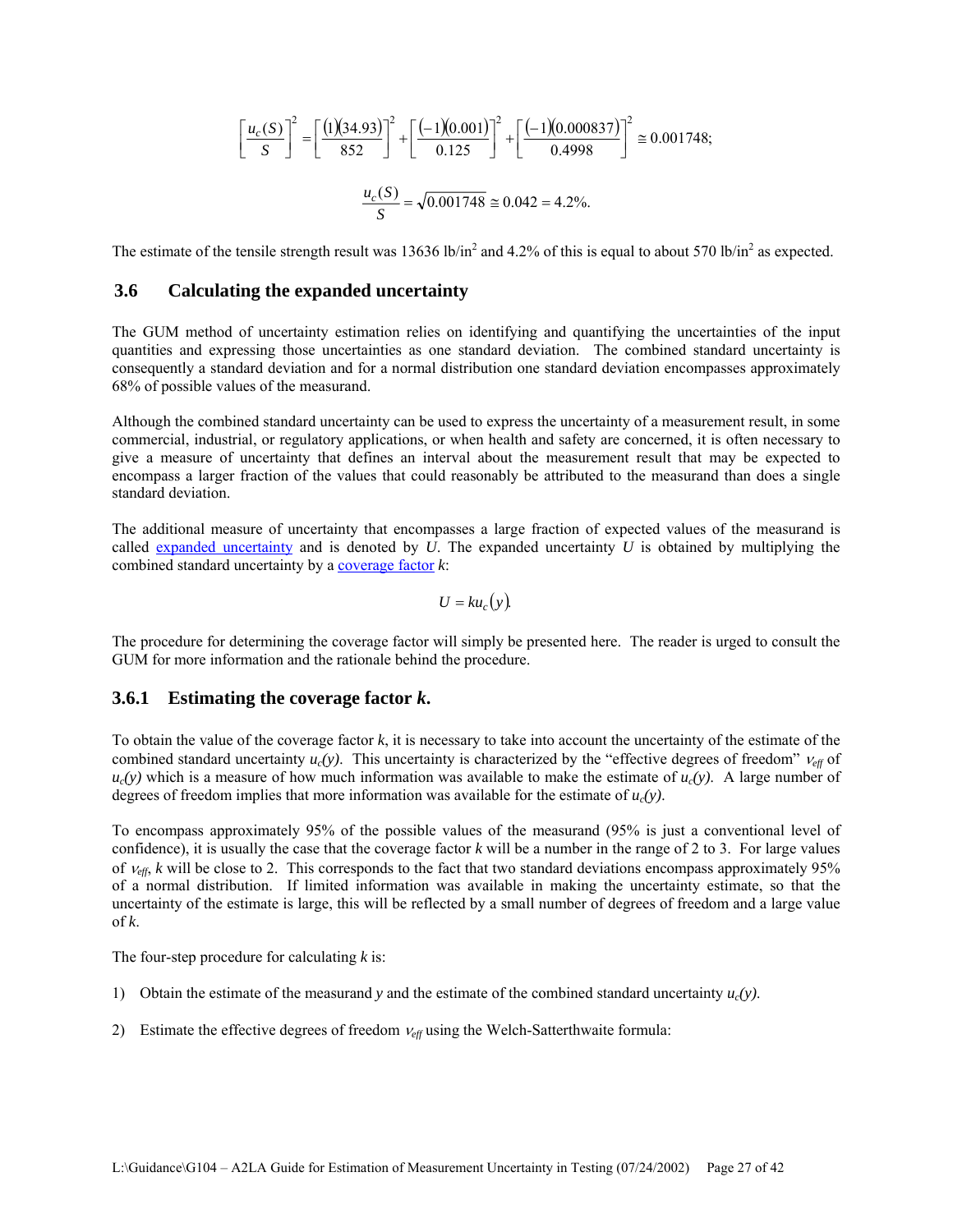$$
V_{eff} = \frac{u_c^4(y)}{\sum_{i=1}^n \frac{c_i^4 u^4(x_i)}{v_i}}
$$

where <sup>ν</sup>*i* is the degrees of freedom of the estimate of the magnitude of the uncertainty contributor *xi*. The degrees of freedom of a Type A evaluation based on *n* repeated measurements is simply  $v = n - 1$ . If *n* independent observations are used to determine both the slope and intercept of a straight line by the least squares method, then the degrees of freedom of their respective standard uncertainties is  $v = n - 2$ . In general, for a least-squares fit of *m* parameters to *n* data points the degrees of freedom of the standard uncertainty of each parameter is  $v = n - m$ .

Estimating the degrees of freedom of a type B estimate of uncertainty can be quite difficult but the GUM gives an expression that can be used to estimate it<sup>7</sup>.

$$
V = \frac{1}{2} \left[ \frac{\Delta u(x_i)}{u(x_i)} \right]^{-2}.
$$

The quantity in large brackets is just the relative uncertainty of the estimate of  $u(x_i)$ . For a Type B evaluation of standard uncertainty, it is a subjective quantity that may be estimated based on professional judgement.

This is an important problem since, for example, the uncertainty of virtually every test will be affected by the calibration uncertainty of a testing machine or measuring device. This calibration uncertainty is obtained as a Type B estimate since its value is obtained from the calibration report. However, few calibration labs will report the number of degrees of freedom associated with their estimate of the calibration uncertainty, and it should not simply be assumed that it is "infinite" (as is often done) since estimates of calibration uncertainties might be good only to within 25% - maybe better, maybe worse - depending on the calibration lab. (This doesn't necessarily mean that the calibration lab is not doing a good job, it does mean that uncertainty estimates are themselves subject to uncertainty.)

Although this is the procedure recommended by the GUM, there are serious concerns about the idea of trying to quantify the uncertainty of an uncertainty estimate<sup>8</sup>. While such an idea is certainly intellectually tractable, as a practical matter it should be recognized that it can be difficult enough to evaluate the uncertainty of a measurement result in a meaningful way, let alone the uncertainty of that uncertainty. The authors of the CODATA paper base their concerns on three points:

- i) "… although carrying out Type B evaluations of uncertainty is rarely easy, … such evaluations are usually done reliably for known effects. The difficulty with [an uncertainty estimate] most often arises from an unrecognized effect, that is, an effect for which no component of uncertainty has been evaluated because its existence was not realized. Trying to assign an 'uncertainty to an uncertainty' based only on known components of uncertainty is not necessarily reliable.
- ii) "… if there are doubts about the reliability of an initially assigned uncertainty, then one should use the information on which the doubts are based to reevaluate it (which in most cases means increasing the uncertainty) so that the doubts are removed. In short, all available information should be used in the evaluation of components of uncertainty.
- iii) "The third and final observation concerns the possibility of including a margin of safety in the [uncertainty estimates] as is sometimes suggested. In particular, should the [uncertainty estimates] include an extra component so that they are 'certain' to be correct? … [such extra components of

 $\overline{\phantom{a}}$ 

 $7$  GUM G.4.2.

<sup>8</sup> P. J. Mohr and B. N. Taylor, *CODATA recommended values of the fundamental physical constants: 1998*, Rev. Mod. Phys., Vol. 72, No. 2, April 2000, p. 358.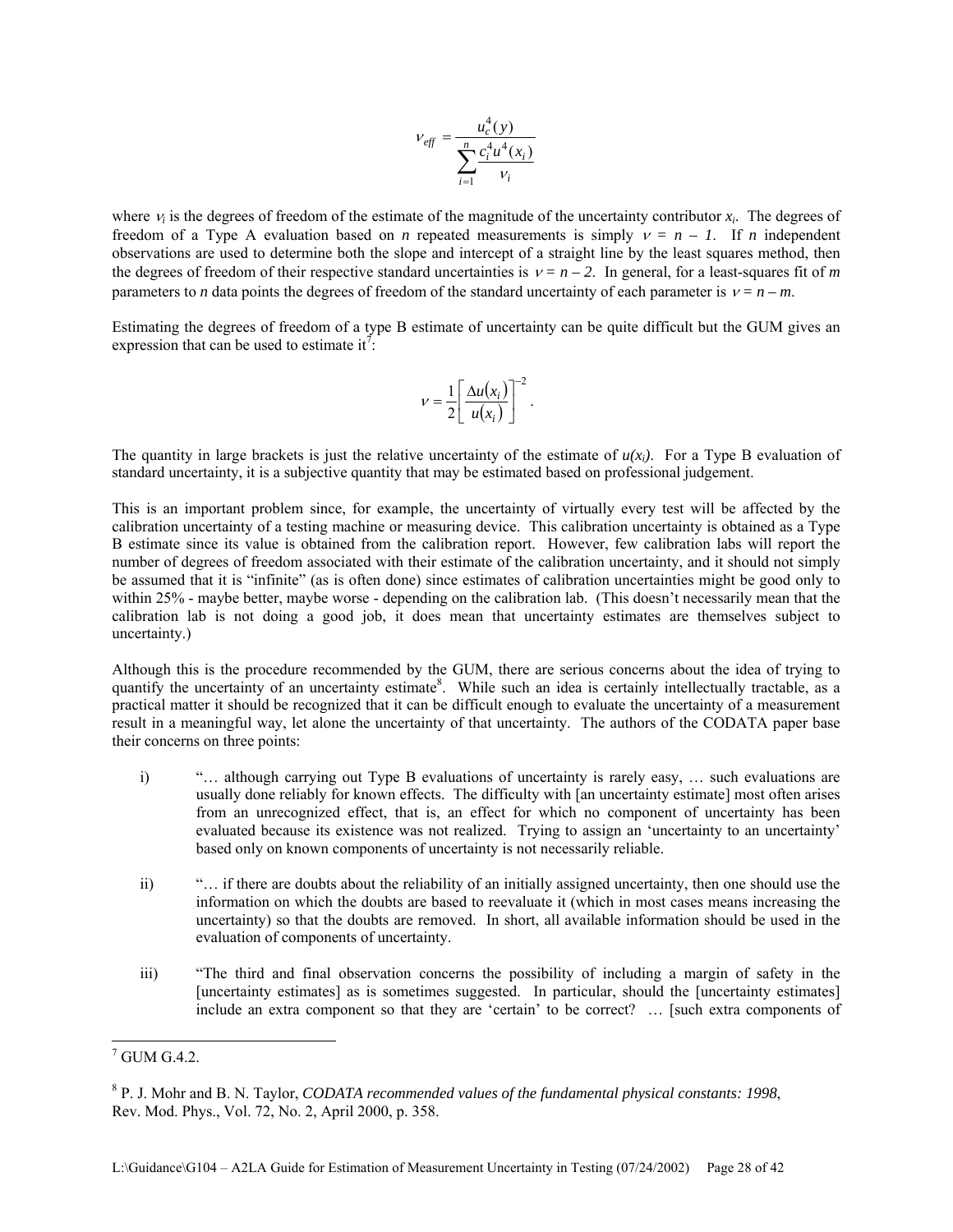uncertainty should not be included] but rather, the best values based on all the available information [should be used], which in some cases means relying on the validity of the result of a single experiment or calculation. This approach … provides a faithful representation of our current state of knowledge with the unavoidable element of risk that that knowledge may include an error or oversight."

So, while it is best to expend some effort in determining the best value of a type B estimate of uncertainty and associated degrees of freedom to the degree commensurate with the importance and intended use of the uncertainty estimate, we shall illustrate the GUM method with an example.

**Example.** Suppose that one's knowledge of how input quantity estimate  $x_i$  was determined and how its standard uncertainty was evaluated leads one to judge that the value of  $u(x<sub>i</sub>)$  is good to within about 10%. This may be taken to mean that the relative uncertainty is 0.10 and so we obtain as the estimate of the degrees of freedom of this uncertainty estimate

$$
v = \frac{(0.10)^{-2}}{2} = 50.
$$

If the available information leads one to conclude that the estimate was good to within only about 25%, then one would have obtained

$$
v = \frac{(0.25)^{-2}}{2} = 8.
$$

In the case of type B estimates of the uncertainties of input quantities modeled by probability distribution functions with finite containment limits  $\pm a$ , the equation for estimating the degrees of freedom of the uncertainty estimate implies that  $v_i \rightarrow \infty$  since the containment limits  $-a$  and  $+a$  are chosen in such a way that the probability of the quantity in question lying outside the limits is extremely small or zero. Allowing *vi* to approach infinity poses no difficulty in applying the Welch-Satterthwaite formula since we have the following well-known limit:

$$
\lim_{\nu \to \infty} \frac{1}{\nu} = 0.
$$

If all of the uncertainty contributors are obtained via Type B estimates with infinite degrees of freedom, the estimate of the combined standard uncertainty will also have infinite degrees of freedom.

- 3) Obtain the *t*-factor  $t_p(V_{\text{eff}})$  from the Student's *t*-table (see Appendix 2) corresponding to the degrees of freedom  $v_{\text{eff}}$  and the required level of confidence *p*. If  $v_{\text{eff}}$  is not an integer, as will usually be the case, one should round or truncate  $v_{\text{eff}}$  down to the nearest integer.
- 4) Take  $k = t_p(v_{\text{eff}})$  and find the expanded uncertainty  $U = ku_c(y)$ .

**Example**. Continuing with the tensile strength example, we calculate the number of effective degrees of freedom <sup>ν</sup>*eff* as follows:

Recall that the combined standard uncertainty  $u_c$  was found to be 571 *lb*/*in*<sup>2</sup>. The uncertainties of the force, thickness and width measurements were 34.93 *lb*, 0.001 *in*, and 0.000837 *in* respectively. Each of these three uncertainties were estimated on the basis of 5 repeat measurements. Consequently, we have Type A estimates of uncertainties with  $n = 5$  and  $v_i = n - 1 = 4$  degrees of freedom. Finally, the sensitivity coefficients of these input quantities were found to be  $c_F = 16.01 \text{ in}^2$ ,  $c_T = -109100 \text{ lb/in}^3$ , and  $c_W = -27286 \text{ lb/in}^3$ .

Using the Welch-Satterthwaite equation we obtain the following estimate of the effective degrees of freedom of the estimate of the combined standard uncertainty: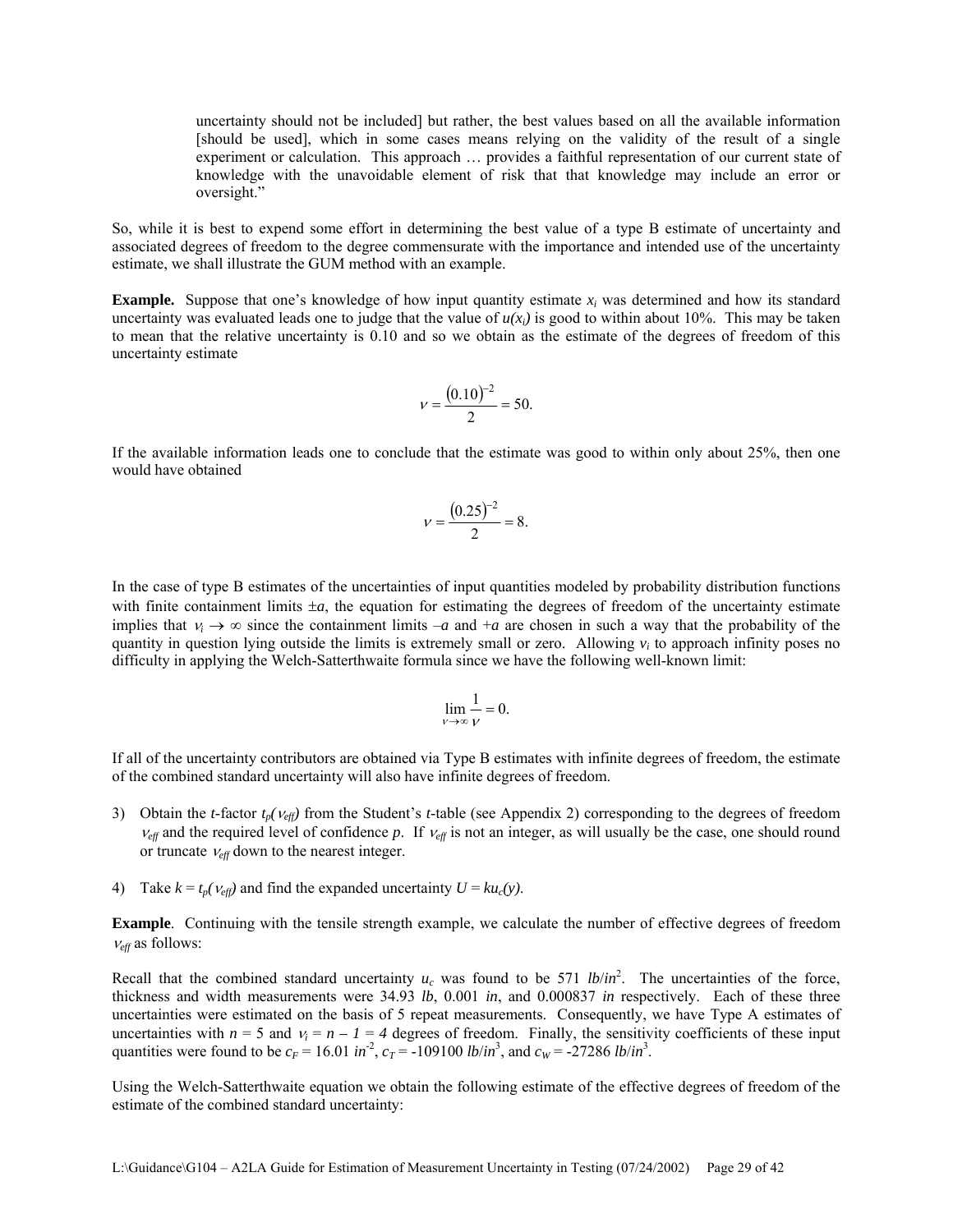$$
v_{eff} = \frac{u_c^4}{\frac{c_F^4 u_F^4}{v_F} + \frac{c_T^4 u_T^4}{v_T} + \frac{c_W^4 u_W^4}{v_W}}
$$
  
= 
$$
\frac{(571)^4}{(16.01)^4 (34.93)^4 + (-109100)^4 (0.001)^4 + (-27286)^4 (0.000837)^4} \approx 4
$$

Consulting the Student's *t*-table (see Appendix 2), we find that the value of *t* corresponding to 4 degrees of freedom at the 95% level of confidence is  $t = 2.78$ . So the expanded uncertainty of the tensile strength result is

$$
U = ku_c = (2.78)(571 \frac{lb}{in^2}) = 1587 \frac{lb}{in^2} \approx 1600 \frac{lb}{in^2}.
$$

This is about 12% of our test result of 13600 psi. We round the final uncertainty estimate to no more than two significant figures so as not to convey the impression of greater accuracy than is warranted. Standard rounding practice such as the one found in section 6.4 of ASTM E29 should be followed, although it is common practice always to round uncertainty estimates *up* to one or two significant figures so as to obtain a "conservative" estimate. Guidelines for retaining significant figures in test results can be found in section 7 of E29. It is best to do these uncertainty calculations on a spreadsheet so that intermediate-rounding errors can be avoided. In this case, rounding errors were negligible.

### **3.7 Reasonability**

Although this uncertainty estimate involved a good deal of work, we can be reasonably confident that we have the best estimate of the final tensile strength result given the available information. For a material destined for a critical automotive component, for example, we may be justified in investing such effort in our uncertainty estimation. (Of course, in such a case it would be even more important to collect far more data than we did in this example.) However, it is often the case that, even for critical components, engineering tolerances are established such that the finished product can withstand fairly large variations in material component properties. Which is to say that we are unlikely ever to need to devote such effort to an uncertainty analysis as we have done here.

The above is not meant to trivialize the need for rigorous estimation of measurement uncertainty, but let's take a "cruder" approach to the estimation of the uncertainty of our tensile strength result and see how it compares to the more rigorous approach:

Suppose that we know, from long experience with the mechanical properties of plastics, that the calibration uncertainties of the testing machine and micrometer, as well as the finite resolution of these devices, are negligible compared to the variability of the material itself. Then, as a quick first approximation to the uncertainty of a tensile strength measurement, we might look to the standard deviation of the 5 test results. In this case, we have the standard deviation as  $482.8 \text{ lb/in}^2$ . This standard deviation was derived based on 5 measurements, so we know that we have 4 degrees of freedom. Consulting the Student's *t*-table for 4 degrees of freedom we find that *k* = 2.78 is the coverage factor corresponding to the 95% level of confidence. Multiplying the standard deviation of the tensile strength results by 2.78 we obtain a quick uncertainty estimate of approximately 1300 lb/in<sup>2</sup>.

This estimate is 19% smaller than the more rigorous estimate of 1600 lb/in<sup>2</sup>- the price we pay for estimating uncertainty based on limited information<sup>9</sup>. However, depending on the application and the needs of the customer, it

<sup>&</sup>lt;sup>9</sup> Although this is often the case, it isn't a general rule. It could be the case that uncertainty estimates based on limited information could be too large. In this case, it happens that the estimate is too small.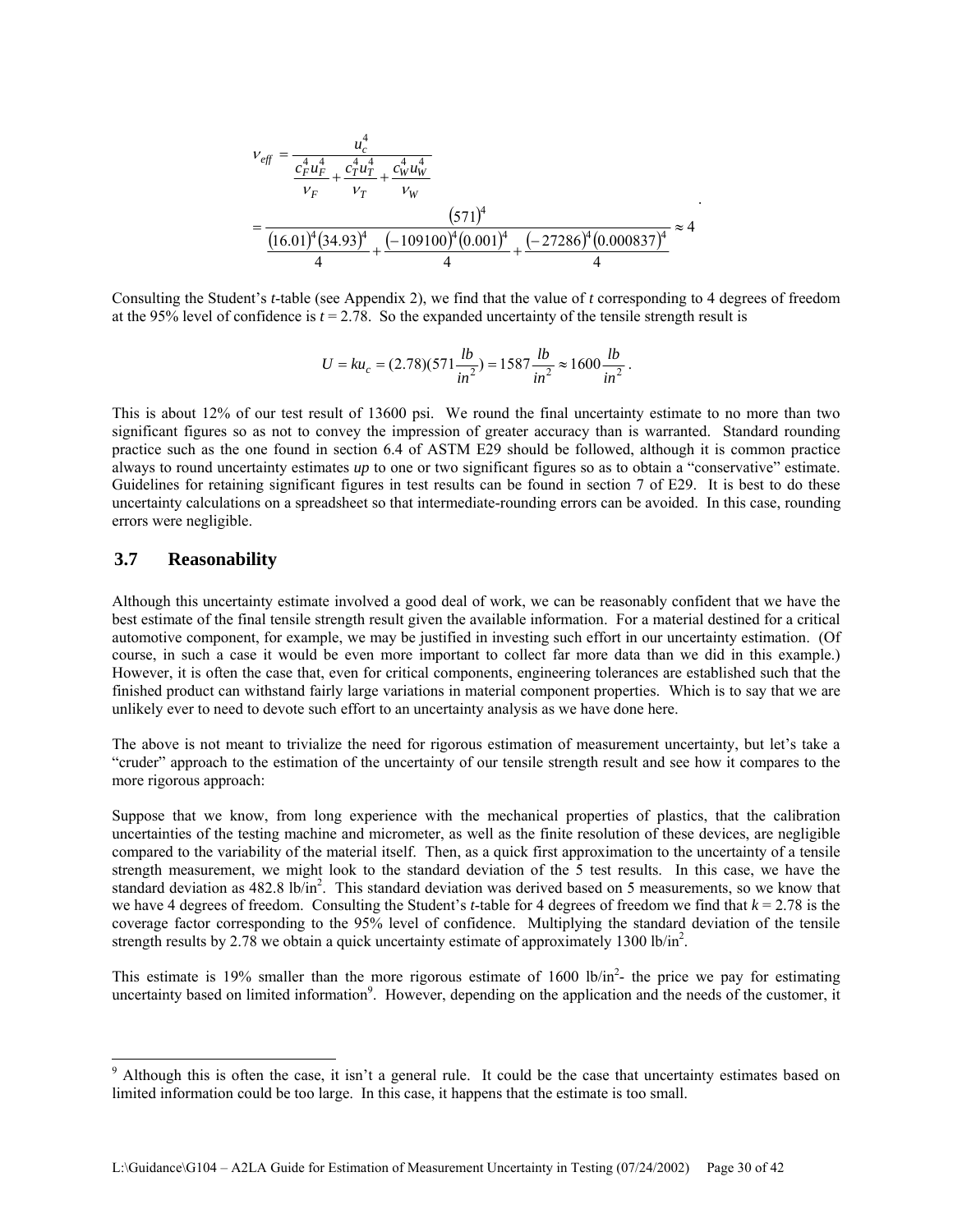could be entirely adequate<sup>10</sup>. The amount of effort invested in an uncertainty estimate must be dictated by the needs of the user of the measurement result and associated uncertainty estimate. If the user is satisfied with a quick estimate then he also must accept the fact that he is assuming the risks associated with making decisions based on an uncertainty estimate that is itself quite uncertain. The important thing is that the uncertainty must be reported correctly, without exaggerating its reliability, and with as much information as is needed to tell the user of the uncertainty how it was estimated. This way, the user can form his own judgements concerning the nature of the estimate and its reliability.

In the end, every uncertainty estimate should be subjected to a "reasonability check". The analyst should ask questions such as "Is this estimate reasonable?" "Is this estimate in line with what I know about the nature of the measurement and of the material?" "Can this estimate be supported with proficiency testing data, or data accumulated as part of a measurement assurance program?" Uncertainty estimates that look strange- either too big or too small- should be re-evaluated, looking first for mathematical blunders, second for uncertainty contributors whose magnitudes may have been poorly estimated or completely neglected. Finally, it may be necessary to revise the mathematical model.

In this tensile strength example, the reasonability test is based on a comparison of the rigorous estimate with the quick estimate and on our own experience with tensile strength determinations of plastic compounds. Based on these criteria, we conclude that either estimate obtained in this example is equally reasonable. Other situations may involve different criteria. But in all cases, reasonability is finally based on "gut feel" and experience $1$ .

# **3.8 Reporting uncertainty**

 $\overline{\phantom{a}}$ 

When reporting the result of a measurement, at a minimum one should

- 1) Give a full description of how the measurand *Y* is defined;
- 2) State the result of the measurement as  $Y = y \pm U$  and give the units of *y* and *U*;
- 3) Give the value of the coverage factor *k* used to obtain *U*;
- 4) Give the approximate level of confidence associated with the interval  $y \pm U$  and state how it was determined.

The numerical values of the estimates of the measurand and expanded uncertainty should not be given with an excessive number of significant digits. It usually suffices to quote uncertainty estimates to no more than two significant figures.

When stating measurement results and uncertainty estimates it is always advisable to err on the side of providing too much information rather than too little and this information must be stated as clearly as possible.

**Example**. The statement of our tensile strength result might take the following form:

<sup>&</sup>lt;sup>10</sup> In fact, we could have dispensed with the rigorous analysis entirely and looked only to the quick estimate. If the quick estimate is not overly optimistic, and if it satisfies the customer's tolerance requirements, we need go no further. If the estimate is felt to be too optimistic based on our experience with the measurement in question, or if it is unsuitable for customer requirements, then we must delve into a more rigorous estimate.

<sup>&</sup>lt;sup>11</sup> The reader should not allow this fact to lead him to question the "mathematical objectivity" of uncertainty estimates. Although there is undoubtedly a large element of subjectivity involved, a rigorous uncertainty estimate is based on objective mathematical machinery (albeit presented in essentially "recipe" form in this document). But mathematics is just as subject to the "garbage in, garbage out" syndrome as is, for example, computer programming. Human judgement based on sound technical experience and professional integrity is of paramount importance in evaluating the merits of any uncertainty estimate.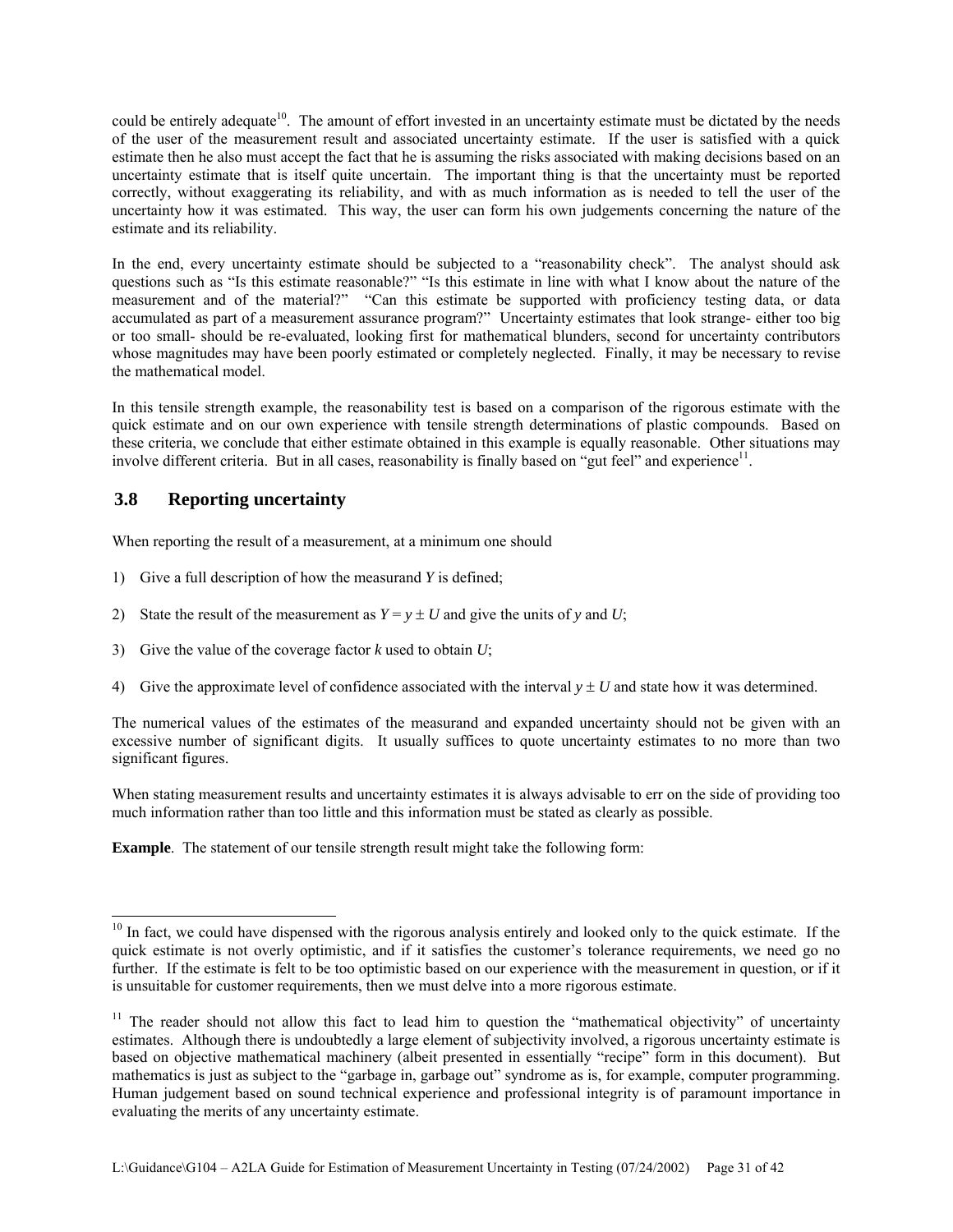"The tensile strength at break of this material as defined by ASTM D638 was found to be  $(13600 \pm 1600)$  pounds per square inch. The number after the  $\pm$  symbol is the numerical value of an expanded uncertainty  $U = k u_c$ , with *U* determined from a combined standard uncertainty  $u_c = 571$  pounds per square inch using a coverage factor of  $k =$ 2.78 and defines an interval estimated to have a level of confidence of 95 percent with 4 effective degrees of freedom."

#### **3.9 Summary of the method**

1. Specify the measurand

Clearly specify the quantity to be determined and the method by which it is to be determined. This specification must include all of the factors that could significantly affect the measurement result including but not limited to environmental conditions, sampling procedures, sample preparation procedures, as well as the test or calibration method to be used.

2. Derive the mathematical model

Express mathematically the relationship between the measurand and all of the input quantities upon which the measurand depends. This mathematical model should contain every quantity, including all corrections, that can contribute significantly to the uncertainty of the result of the measurement.

3. Quantify the influence quantities

Estimate the value of each input quantity either by the statistical analysis of repeated observations or by other means such as taking the uncertainty of a reference standard from a calibration certificate, estimating temperature effects on test or calibration results based on theoretical predictions, estimating the uncertainty of physical constants based on data in reference books and so on.

4. Evaluate the standard uncertainty of each influence quantity

Evaluate the standard uncertainty of the estimates of the values for the input quantities. For the uncertainty of an input estimate based on the statistical analysis of repeated observations, the estimate is made as described in section 2.3.1 (Type A). For estimates obtained by other means, the standard uncertainty is evaluated as described in section 2.3.3 (Type B).

5. Evaluate sensitivity coefficients and covariances

For noncorrelated input quantities, evaluate their respective sensitivity coefficients either directly by differentiation of the function used to model the measurement or indirectly by experiment. For correlated input quantities, evaluate the associated covariances.

6. Calculate the measurement result

Calculate the result of the measurement based on the mathematical model adopted and the estimates of the input quantities.

7. Determine the combined standard uncertainty

Determine the combined standard uncertainty of the measurement result from the standard uncertainties and covariances of the input estimates.

8. Determine the expanded uncertainty

If it is necessary to provide an expanded uncertainty, first estimate the effective degrees of freedom of the estimate of the combined standard uncertainty. Consulting a t-table, multiply the combined standard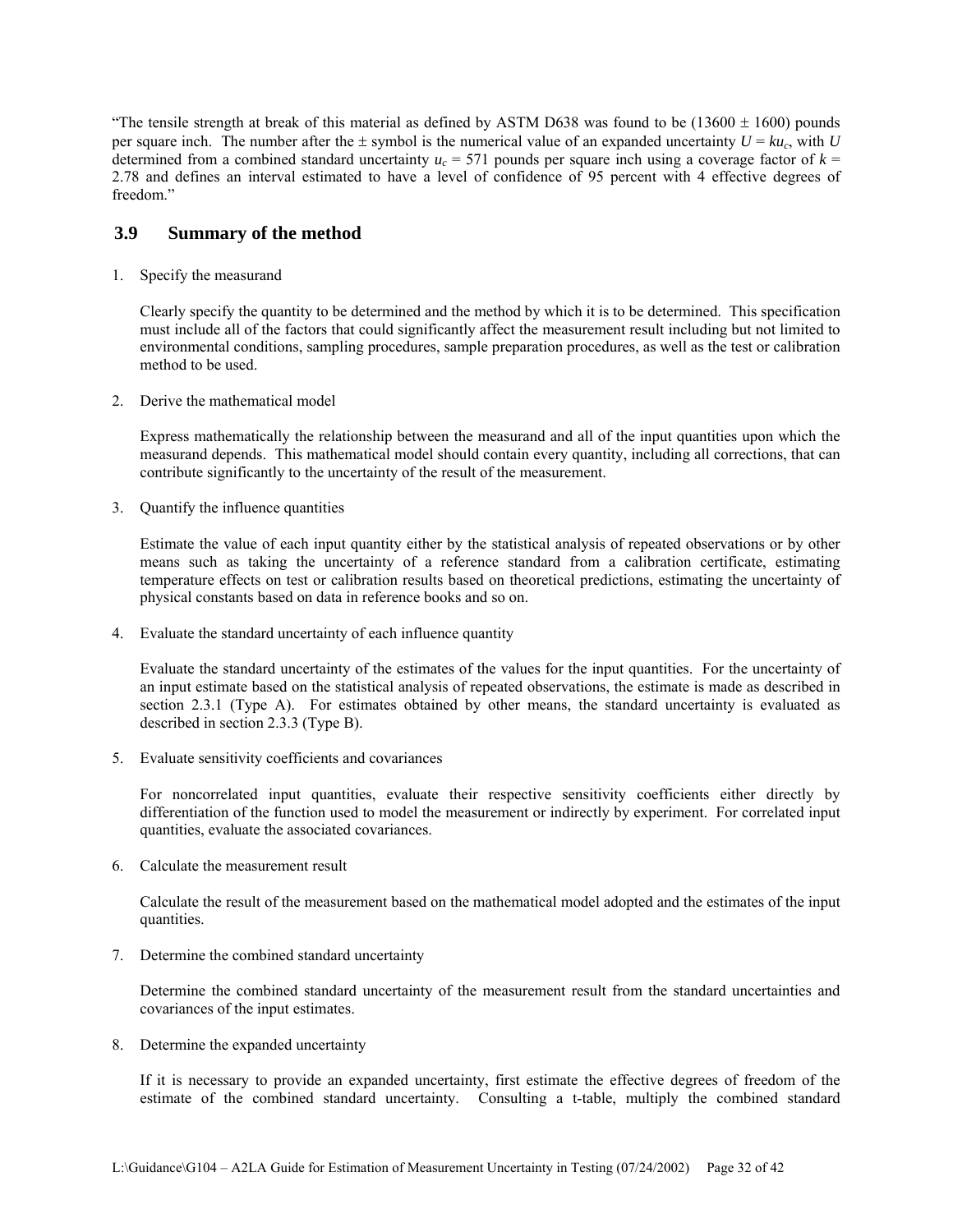uncertainty by the coverage factor associated with the estimated degrees of freedom and desired level of confidence.

9. Report the measurement result and associated uncertainty estimate

Report the measurement result and either the combined standard uncertainty or the expanded uncertainty as described in section 2.8.

## **3.10 Uncertainty "budgets"**

It should be apparent by now that uncertainty analysis is not a trivial task. Even for the simplest measurements it is often the case that a great deal of thought must go into the estimate of the measurement uncertainty. The person who undertakes an uncertainty analysis has to be thoroughly familiar with the principles of the measurement in question- familiarity with the requirements of the test procedure or standard alone is not sufficient- otherwise significant uncertainty contributors are likely to be poorly estimated or else missed entirely.

Every uncertainty analysis will include some assumptions and it is important that these assumptions be documented and justified. Uncertainty contributors taken to be negligible must still be documented and justified.

It is, unfortunately, common practice to regard uncertainty analysis as the pursuit of an "uncertainty budget", the ubiquitous tables appearing in guidance documents such as UKAS M3003 and even in the GUM itself.

The tables found in these documents are the least important part of the analysis. They merely summarize the data in a convenient format. What is most important is that a clear, well-documented narrative be available for each uncertainty analysis. Such a detailed exposition of an uncertainty analysis is not needed every time an analysis is undertaken, however. If the conditions and assumptions used to estimate an uncertainty are the same in one case as they were in a past case, then the narrative developed for a past case is applicable to the present case and need not be duplicated. At most what may be necessary is to update the values of specific uncertainty contributors if new information becomes available.

Specifically, what is not acceptable as documentation of an uncertainty estimate is a table, often generated by commercially available uncertainty analysis software or freeware, with no indication of any of the assumptions embodied in the table, and/or no indication of where the data in the table came from. In addition, since it is often the case that software developers will use differing terminologies, a narrative accompanying the table is even more vital since part of the narrative will have to be devoted to explaining the terminology used by the software's author.

At a minimum, a well-documented uncertainty evaluation will contain the following elements:

- 1) The identity and value of each input estimate and its standard uncertainty together with a description of how they were obtained;
- 2) The estimated covariances or estimated correlation coefficients (preferably both) associated with all input estimates that are correlated, and the methods used to obtain them, or a statement to the effect that they were assumed or found to be negligible and were omitted;
- 3) The degrees of freedom for the standard uncertainty of each input estimate and how they were obtained and, where appropriate, a calculation of the effective degrees of freedom of the calculated combined standard uncertainty;
- 4) The functional relationship between the measurand and the input quantities and, if deemed useful, the partial derivatives or sensitivity coefficients, or a statement that they were assumed or found to be negligible. Any experimentally determined coefficients should always be given together with a description of how they were obtained.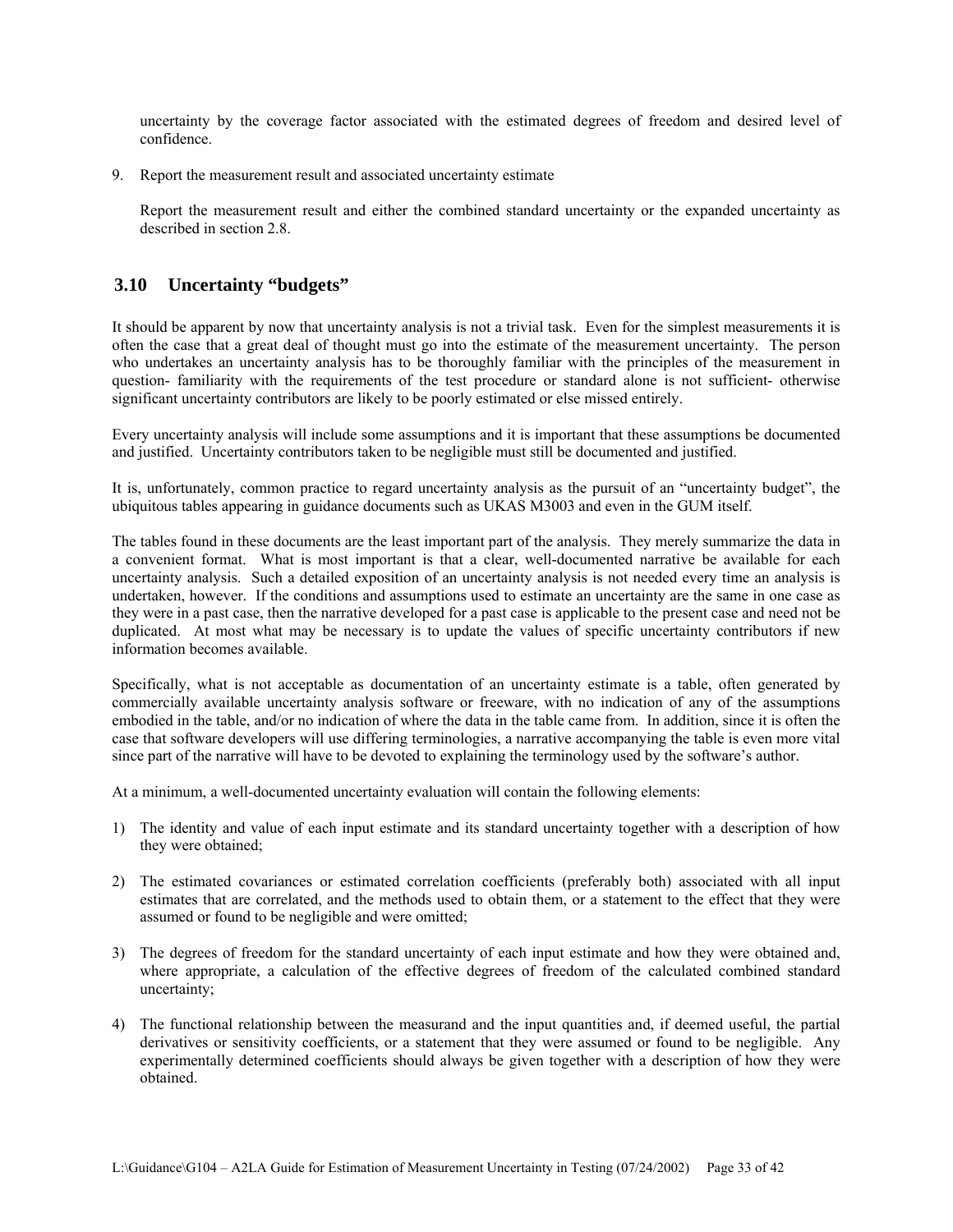# **Appendix 1. Definitions**

**accuracy (of measurement)** (VIM 3.5): closeness of the agreement between the result of a measurement and a true value of the measurand

NOTES:

- 1. "Accuracy" is a qualitative concept
- 2. The term precision should not be used for "accuracy".

{Author's note: "an accepted reference value" may be used in place of "a true value" in this definition.}

**bias** (ISO 3534-1): the difference between the expectation of the test results from a particular laboratory and an accepted reference value

NOTE: Bias is the total systematic error as contrasted to random error. There may be one or more systematic error components contributing to the bias. A larger systematic difference from the accepted reference value is reflected by a larger bias value.

**combined standard uncertainty** (GUM 2.3.4): standard uncertainty of the result of a measurement when that result is obtained from the values of a number of other quantities, equal to the positive square root of a sum of terms, the terms being the variances or covariances of these other quantities weighted according to how the measurement result varies with changes in these quantities

**correlation** (ISO 3534-1): the relationship between two or several random variables within a distribution of two or more random variables

NOTE: Most statistical measures of correlation measure only the degree of linear relationship.

**coverage factor** (GUM 2.3.6): numerical factor used as a multiplier of the combined standard uncertainty in order to obtain an expanded uncertainty

NOTE: A coverage factor, *k*, is typically in the range of 2 to 3.

**error (of measurement)** (VIM 3.10): result of a measurement minus a true value of the measurand

NOTES:

- 1. Since a true value cannot be determined, in practice a conventional true value is used.
- 2. When it is necessary to distinguish "error" from "relative error", the former is sometimes called "absolute error of measurement". This should not be confused with "absolute value of error", which is the modulus of the error.

{Author's note: "an accepted reference value" may be used in place of "a true value" in this definition.}

**expanded uncertainty** (GUM 2.3.5): quantity defining an interval about the result of a measurement that may be expected to encompass a large fraction of the distribution of values that could reasonably be attributed to the measurand

NOTES:

- 1. The fraction may be viewed as the coverage probability or level of confidence of the interval.
- 2. To associate a specific level of confidence with the interval defined by the expanded uncertainty requires explicit or implicit assumptions regarding the probability distribution characterized by the measurement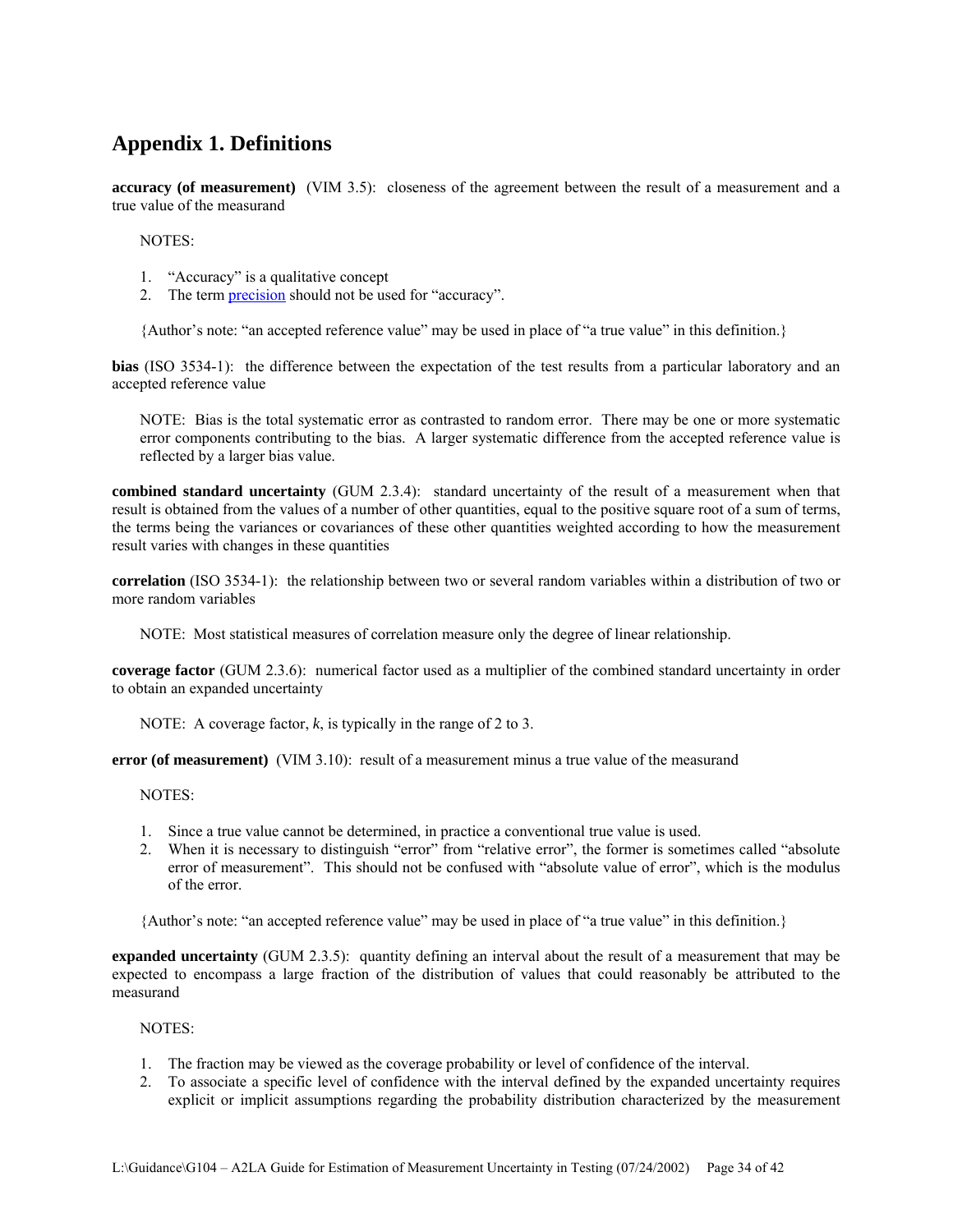result and its combined standard uncertainty. The level of confidence that may be attributed to this interval can be known only to the extent to which such assumptions may be justified.

**influence quantity** (VIM 2.7): quantity that is not the measurand but that affects the result of the measurement

Examples:

- a) temperature of a micrometer used to measure length;
- b) frequency in the measurement of the amplitude of an alternating electric potential difference;
- c) bilirubin concentration in the measurement of hemoglobin concentration in a sample of human blood plasma.

**level of confidence** (GUM C.2.29): The value of the probability associated with a confidence interval or a statistical coverage interval

NOTE: The value is often expressed as a percentage.

**measurand** (VIM 2.6): particular quantity subject to measurement

Example: Vapor pressure of a given sample of water at 20°*C*.

NOTE: The specification of a measurand may require statements about quantities such as time, temperature, and pressure.

**measurement** (VIM 2.1): set of operations having the object of determining a value of a quantity

**precision** (ISO3534-1): the closeness of agreement between independent test results obtained under stipulated conditions

NOTES:

- 1. Precision depends only on the distribution of random errors and does not relate to the true value or the specified value.
- 2. The measure of precision is usually expressed in terms of imprecision and computed as a standard deviation of the test results. Less precision is reflected by a larger standard deviation.
- 3. "Independent test results" means results obtained in a manner not influenced by any previous result on the same or similar test object. Quantitative measures of precision depend critically on the stipulated conditions. Repeatability and reproducibility conditions are particular sets of extreme conditions.

**repeatability** (VIM 3.6): closeness of the agreement between the results of successive measurements of the same measurand carried out under the same conditions of measurement

NOTES:

- 1. The conditions are called repeatability conditions.
- 2. Repeatability conditions include: the same measurement procedure; the same observer; the same measuring instrument used under the same conditions; the same location; repetition over a short period of time.
- 3. Repeatability may be expressed quantitatively in terms of the dispersion characteristics of the results.

**reproducibility** (VIM 3.7): closeness of the agreement between the results of measurements of the same measurand carried out under changed conditions of measurement

NOTES:

1. A valid statement of reproducibility requires specification of the conditions changed.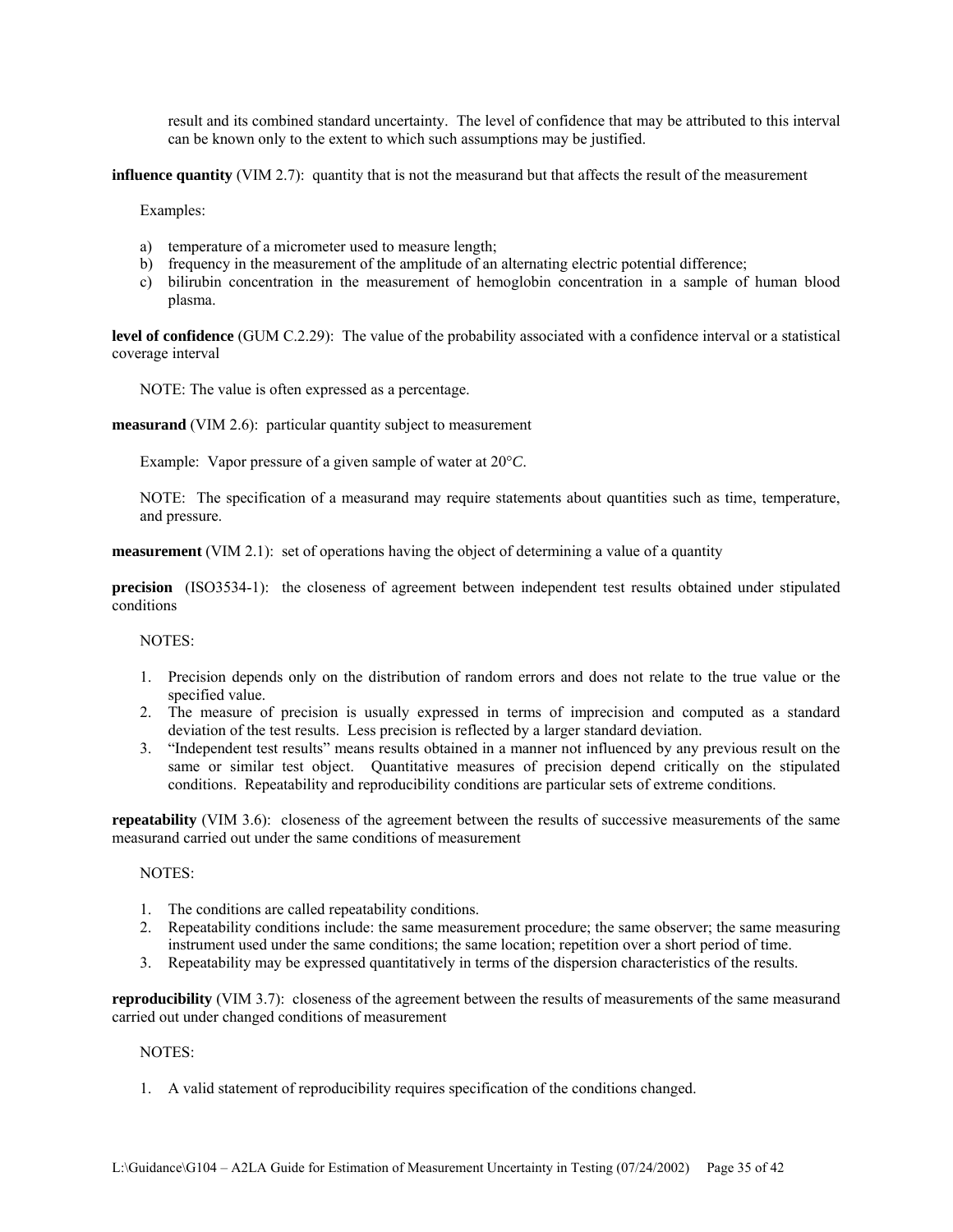- 2. The changed conditions may include but are not limited to: principle of measurement; method of measurement; observer; measuring instrument; reference standard; location; conditions of use; time.
- 3. Reproducibility may be expressed quantitatively in terms of the dispersion characteristics of the results.
- 4. Results are here usually understood to be corrected results.

**standard uncertainty** (GUM 2.3.1): uncertainty of the result of a measurement expressed as a standard deviation

**trueness** (ISO 3534-1): the closeness of agreement between the average value obtained from a large series of test results and an accepted reference value

#### NOTES:

- 1. The measure of trueness is usually expressed in terms of bias.
- 2. Trueness has been referred to as "accuracy of the mean". This usage is not recommended.

**type A evaluation of uncertainty** (GUM 2.3.2): method of evaluation of uncertainty by the statistical analysis of observations

**type B evaluation of uncertainty** (GUM 2.3.3): method of evaluation of uncertainty by means other than the statistical analysis of a series of observations

**uncertainty of measurement** (VIM 3.9): parameter, associated with the result of a measurement, that characterizes the dispersion of the values that could reasonably be attributed to the measurand

#### NOTES:

- 1. The parameter may be, for example, a standard deviation (or a given multiple of it), or the half-width of an interval having a stated level of confidence.
- 2. Uncertainty of measurement comprises, in general, many components. Some of these components may be evaluated from the statistical distribution of the results of series of measurements and can be characterized by experimental standard deviations. The other components, which can also be characterized by standard deviations, are evaluated from assumed probability distributions based on experience or other information.
- 3. It is understood that the result of the measurement is the best estimate of the value of the measurand, and that all components of uncertainty, including those arising from systematic effects, such as components associated with corrections and reference standards, contribute to the dispersion.

This definition is that of the "Guide to the expression of uncertainty in measurement" in which its rationale is detailed (see in particular 2.2.4 and Annex D).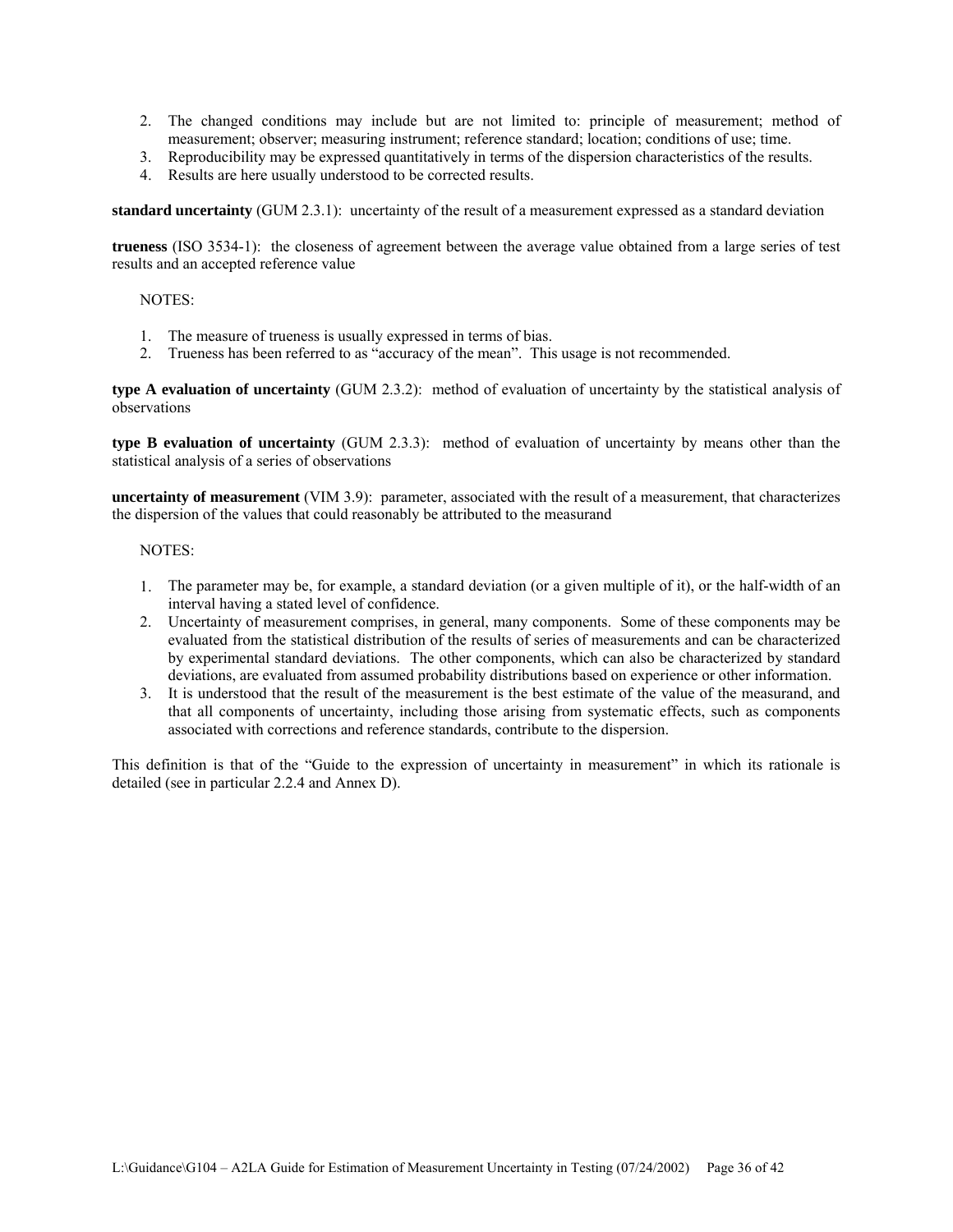# **Appendix 2. Student's** *t***-distribution**

| Degrees of       |               |       | Fraction $p$ in percent |               |       |               |
|------------------|---------------|-------|-------------------------|---------------|-------|---------------|
| freedom $\nu$    | $68.27^{(a)}$ | 90.00 | 95.00                   | $95.45^{(a)}$ | 99.00 | $99.73^{(a)}$ |
| $\mathbf{1}$     | 1.84          | 6.31  | 12.71                   | 13.97         | 63.66 | 235.8         |
| $\overline{2}$   | 1.32          | 2.92  | 4.30                    | 4.53          | 9.92  | 19.21         |
| $\overline{3}$   | 1.20          | 2.35  | 3.18                    | 3.31          | 5.84  | 9.22          |
| $\overline{4}$   | 1.14          | 2.13  | 2.78                    | 2.87          | 4.60  | 6.62          |
| 5                | 1.11          | 2.02  | 2.57                    | 2.65          | 4.03  | 5.51          |
| 6                | 1.09          | 1.94  | 2.45                    | 2.52          | 3.71  | 4.90          |
| $\boldsymbol{7}$ | 1.08          | 1.89  | 2.36                    | 2.43          | 3.50  | 4.53          |
| 8                | 1.07          | 1.86  | 2.31                    | 2.37          | 3.36  | 4.28          |
| 9                | 1.06          | 1.83  | 2.26                    | 2.32          | 3.25  | 4.09          |
| $10\,$           | 1.05          | 1.81  | 2.23                    | 2.28          | 3.17  | 3.96          |
| 11               | 1.05          | 1.80  | 2.20                    | 2.25          | 3.11  | 3.85          |
| 12               | 1.04          | 1.78  | 2.18                    | 2.23          | 3.05  | 3.76          |
| 13               | 1.04          | 1.77  | 2.16                    | 2.21          | 3.01  | 3.69          |
| 14               | 1.04          | 1.76  | 2.14                    | 2.20          | 2.98  | 3.64          |
| 15               | 1.03          | 1.75  | 2.13                    | 2.18          | 2.95  | 3.59          |
| 16               | 1.03          | 1.75  | 2.12                    | 2.17          | 2.92  | 3.54          |
| 17               | 1.03          | 1.74  | 2.11                    | 2.16          | 2.90  | 3.51          |
| 18               | 1.03          | 1.73  | 2.10                    | 2.15          | 2.88  | 3.48          |
| 19               | 1.03          | 1.73  | 2.09                    | 2.14          | 2.86  | 3.45          |
| 20               | 1.03          | 1.72  | 2.09                    | 2.13          | 2.85  | 3.42          |
| 25               | 1.02          | 1.71  | 2.06                    | 2.11          | 2.79  | 3.33          |
| 30               | 1.02          | 1.70  | 2.04                    | 2.09          | 2.75  | 3.27          |
| 35               | 1.01          | 1.70  | 2.03                    | 2.07          | 2.72  | 3.23          |
| 40               | 1.01          | 1.68  | 2.02                    | 2.06          | 2.70  | 3.20          |
| 45               | 1.01          | 1.68  | 2.01                    | 2.06          | 2.69  | 3.18          |
| 50               | 1.01          | 1.68  | 2.01                    | 2.05          | 2.68  | 3.16          |
| 100              | 1.005         | 1.660 | 1.984                   | 2.025         | 2.626 | 3.077         |
| $\infty$         | 1.000         | 1.645 | 1.960                   | 2.000         | 2.576 | 3.000         |

Value of  $t_p(v)$  from the *t*-distribution for degrees of freedom *v* that defines an interval  $-t_p(v)$  to  $+t_p(v)$  that encompasses the fraction *p* of the distribution.

<sup>(a)</sup>For a quantity *z* described by a normal distribution with expectation  $\mu$ <sub>z</sub> and standard deviation  $\sigma$ , the interval  $\mu_z \pm k\sigma$  encompasses  $p = 68.27$ , 95.45, and 99.73 percent of the distribution for  $k = 1, 2$ , and 3 respectively.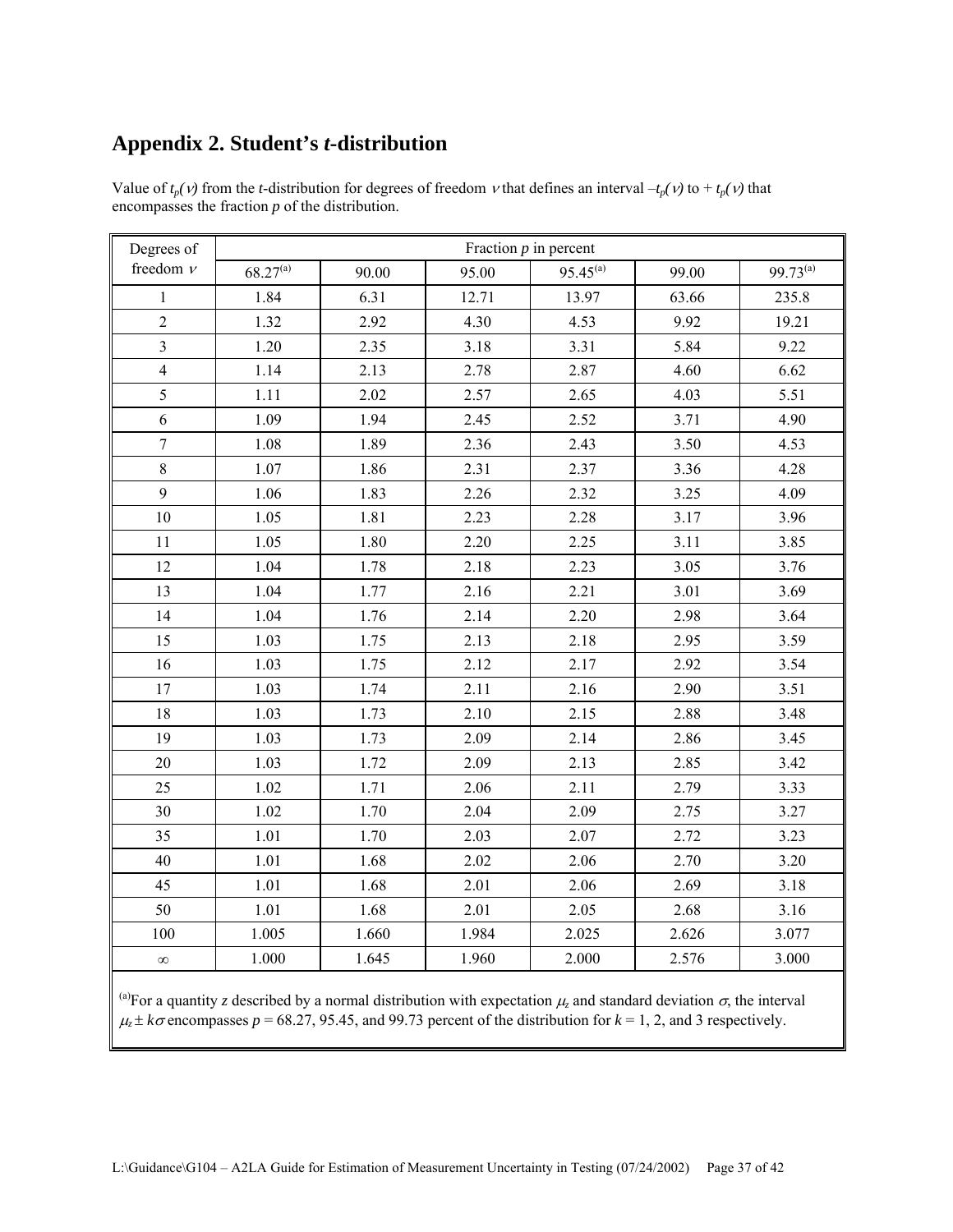## **Appendix 3. Uncertainty Estimate for a Brinell Hardness Test**

ASTM E10 equation 1 defines Brinell hardness (designated as B for the purposes of this example) as a function of the test force (F, measured in newtons), the diameter of the indenter (D, measured in mm), and the mean diameter of the indentation (d, measured in mm):

$$
B = \frac{0.204F}{\pi D\left(D - \sqrt{D^2 - d^2}\right)}
$$

The unit for Brinell hardness is thus  $N/mm^2$ . The combined variance is

$$
u^{2}(B) = \left(\frac{\partial B}{\partial F}\right)^{2} u^{2}(F) + \left(\frac{\partial B}{\partial D}\right)^{2} u^{2}(D) + \left(\frac{\partial B}{\partial d}\right)^{2} u^{2}(d)
$$

and the sensitivity coefficients  $c_i$  are given by:

$$
c_F = \frac{\partial B}{\partial F} = \frac{0.204}{\pi D \left(D - \sqrt{D^2 - d^2}\right)} \text{ , with unit of mm}^2,
$$
  

$$
c_D = \frac{\partial B}{\partial D} = \frac{0.204 F \left(\frac{D^2}{\sqrt{D^2 - d^2}} + \sqrt{D^2 - d^2} - 2D\right)}{\pi D^2 \left(D - \sqrt{D^2 - d^2}\right)^2}, \text{ with unit of N/mm}^3, \text{ and}
$$

$$
c_d = \frac{\partial B}{\partial d} = \frac{-0.204 F d}{\pi D \sqrt{D^2 - d^2} \left(D - \sqrt{D^2 - d^2}\right)^2}, \text{ also with units of N/mm}^3.
$$

For the purpose of this model budget we'll make the following assumptions:

- 1) Assume that, according to the calibration certificate, the force indication of the testing machine "meets ASTM E10 tolerances". Section 15.1.1 of E10 specifies that "a Brinell hardness testing machine is acceptable for use when the test force error does not exceed  $\pm 1\%$ ." With a 3000 kgf (29400 N) test force, the uncertainty in the indication is then 294 N.
- 2) Let's assume that the test is performed with a nominally 10 mm diameter steel ball. Section 5.2.1 of E10 specifies that the maximum permitted deviation from this nominal value in any diameter is 0.005 mm and the calibration certificate states that the ball "meets ASTM E10 tolerances". We'll take 0.005 mm as the uncertainty in the diameter of the ball.
- 3) In the Brinell hardness test, two perpendicular diameters of the indentation are measured and the mean value of those two diameters is used as the value of d in equation (1). Since one reading is not necessarily representative of the test piece as a whole, let's assume that, in this case, 5 indentations were made on the test piece and that the mean diameters obtained for each indentation were 3.00, 3.10, 2.90, 3.05, and 2.95 mm. The mean of these five results is 3.00 mm and the standard deviation is 0.079 mm. We'll use the standard deviation of 0.079 mm as the uncertainty of the mean of the diameter of any given indentation.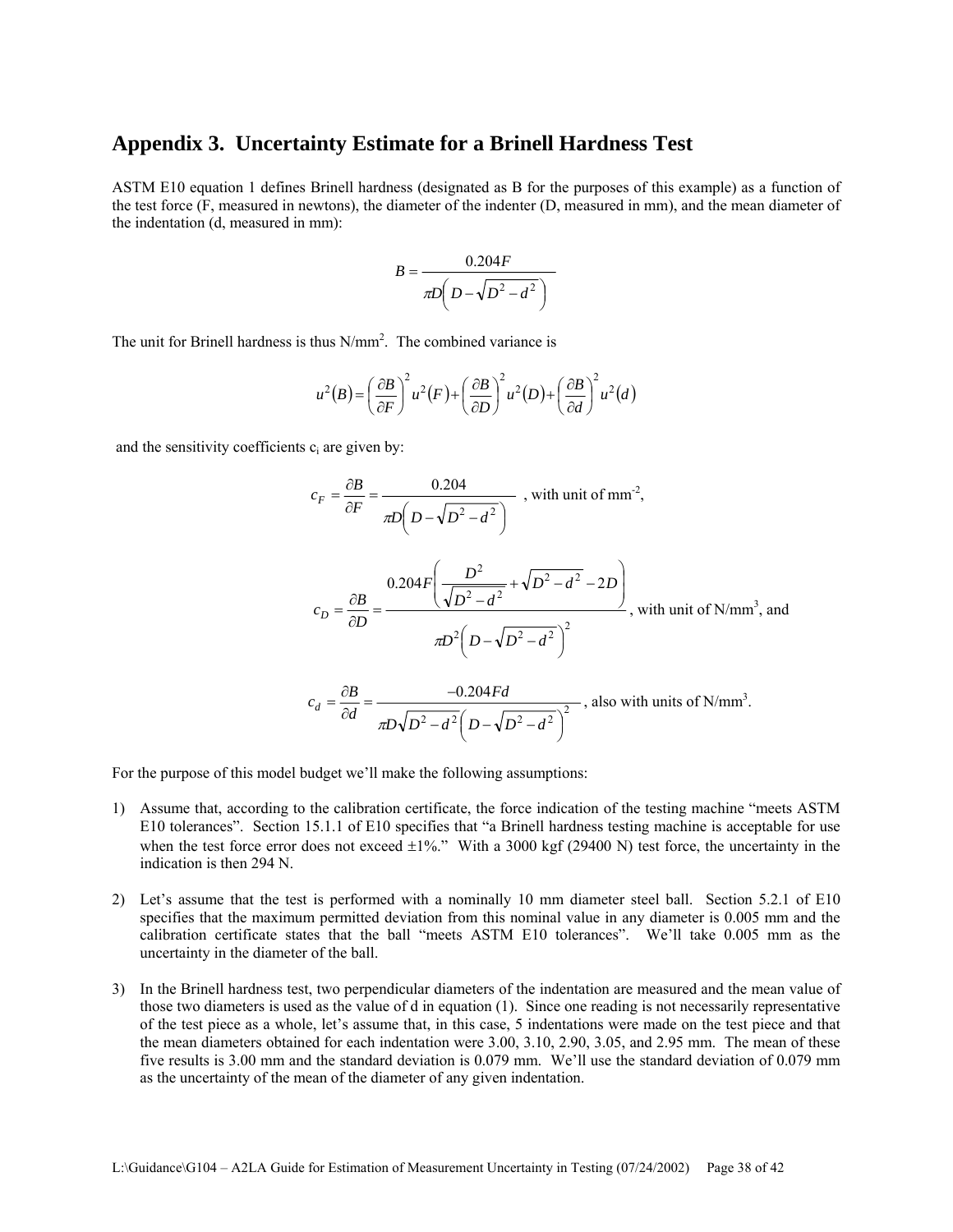Given these assumptions, we see that, for a 10 mm indenter with a 3000 kgf test force and a 3.00 mm diameter mean indentation, the Brinell hardness number comes out to 415 HBS. We can also evaluate the sensitivity coefficients:

$$
c_F = \frac{\partial B}{\partial F} = 0.0141 \text{mm}^{-2}; \ c_D = \frac{\partial B}{\partial D} = 2.001N \cdot \text{mm}^{-3}; \text{ and } c_d = \frac{\partial B}{\partial d} = -283.0N \cdot \text{mm}^{-3}.
$$
 The combined variance is

then  $u^2(B) = 505.6 N^2 \cdot mm^{-4}$  which yields a combined standard uncertainty of  $u(B) = 22.5 N \cdot mm^{-2}$ .

To determine the appropriate coverage factor to use to find the expanded uncertainty we have to determine the effective degrees of freedom ν<sub>eff</sub> using the Welch-Satterthwaite equation. For the test force and ball diameter we'll assume infinite degrees of freedom, but for the indentation diameter we have four degrees of freedom so that

$$
v_{\text{eff}} = \frac{u^4(B)}{\frac{c_F^4 u^4(F)}{\infty} + \frac{c_D^4 u^4(D)}{\infty} + \frac{c_d^4 u^4(d)}{4}} = 4 * \frac{22.5^4}{(-283.0)^4 (0.079)^4} \approx 4
$$
 (6).

Referring to the t-table, we find that the coverage factor k corresponding to four degrees of freedom at the 95% confidence level is 2.78. We then obtain for the expanded uncertainty U

$$
U = k \cdot u(B) = (2.78)(22.5N \cdot mm^{-2}) \approx 63N \cdot mm^{-2}
$$
 (7).

We can now state our measurement result as follows:

*"The Brinell hardness of this material as defined in ASTM E10 was found to be 415 HBS*  $\pm$  *63 HBS. The stated uncertainty of 63 HBS is an expanded uncertainty expressed at approximately the 95% confidence level using a coverage factor of k=2.78 corresponding to 4 effective degrees of freedom."*

| Uncertainty<br>Source                                                           | <b>Estimated Value</b> | Distribution/<br>Divisor      | Sensitivity<br>Coefficient         | Degrees of<br>Freedom | Standard<br>Uncertainty   |
|---------------------------------------------------------------------------------|------------------------|-------------------------------|------------------------------------|-----------------------|---------------------------|
| Force Indication                                                                | 294 N                  | Rectangular/<br>$\sqrt{3}$    | $0.0141$ mm <sup>-2</sup>          | $\infty$              | 2.393 $N/mm^2$            |
| <b>Ball Diameter</b>                                                            | $0.005$ mm             | Rectangular/<br>$\sqrt{3}$    | $2.001$ N/mm <sup>3</sup>          | $\infty$              | $0.006$ N/mm <sup>2</sup> |
| Indentation<br>Diameter                                                         | $0.079$ mm             | Normal/1                      | $-283$ N/mm <sup>3</sup>           | 4                     | 22.36 $N/mm^2$            |
|                                                                                 |                        |                               |                                    |                       |                           |
| Effective Degrees of Freedom / Coverage Factor<br>(for 95% level of confidence) |                        |                               | 4/2.78                             |                       |                           |
|                                                                                 |                        | Combined Standard Uncertainty | 22.5 $N/mm^2$                      |                       |                           |
|                                                                                 |                        | <b>Expanded Uncertainty</b>   | 63 N/mm <sup>2</sup> $\approx$ 15% |                       |                           |

Table 1. Summary Uncertainty Budget.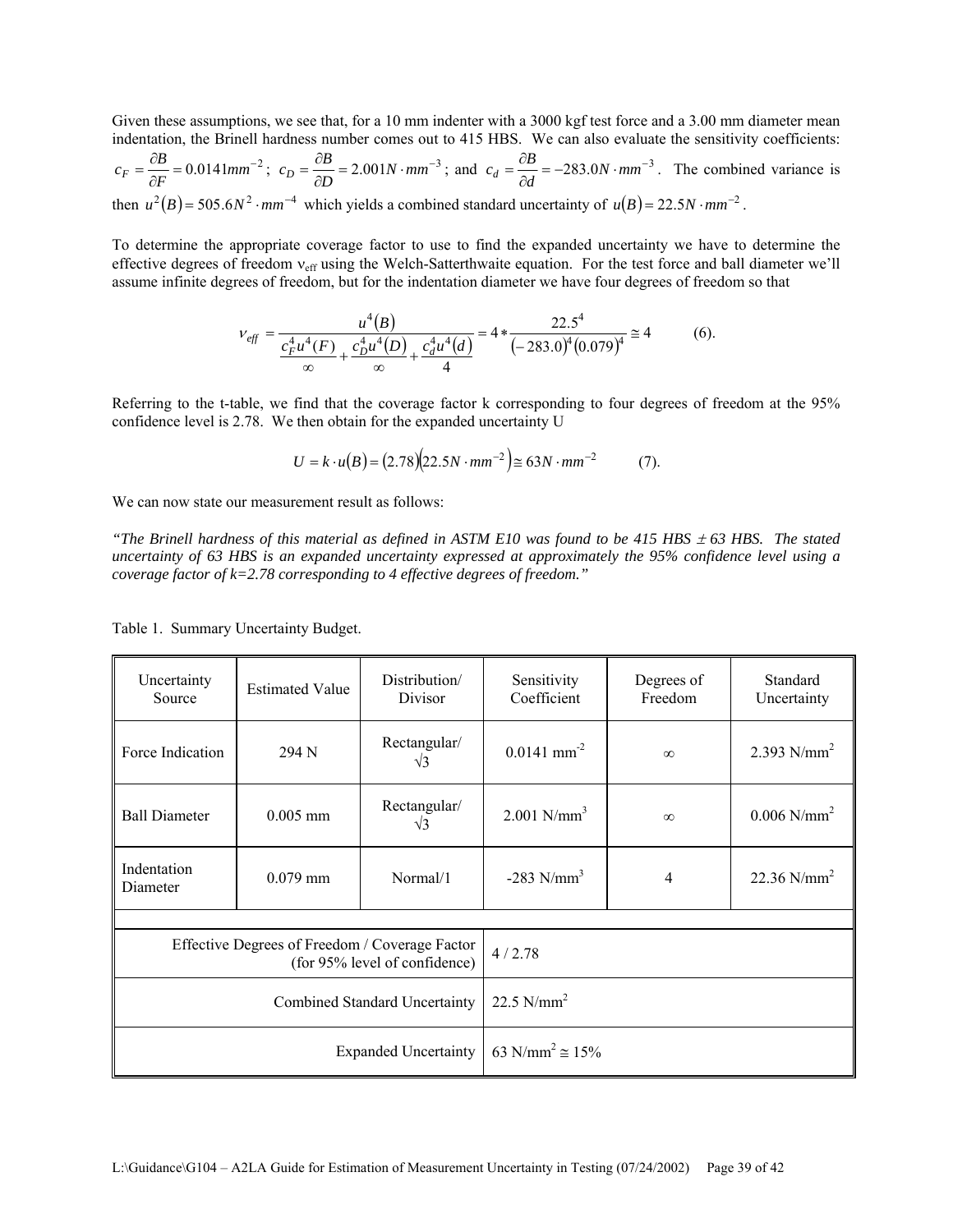Looking at this table, we can see that the greatest uncertainty contributor by far is the diameter of the indentation (about 10 times larger than the next largest contributor which is the uncertainty due to the force indication), reflecting the fact that, in this example at least, variability in the material itself is the greatest contributor to the uncertainty. Therefore, we can obtain an uncertainty estimate based on just the standard deviation of the 5 hardness determinations.

In this example, the diameters obtained were 3.00, 3.10, 2.90, 3.05, and 2.95 mm corresponding to Brinell hardness values of 414, 388, 444, 401, and 429 HBS. The standard deviation of these 5 hardness values is 22 HBS. Assuming that these 5 results were drawn from a normal distribution with mean 415 HBS and standard deviation 22 HBS, and applying the coverage factor  $k = 2.78$  from the Student's t-table for 4 degrees of freedom at the 95% level of confidence yields an expanded uncertainty of 62 HBS, which is only 1.6% smaller than the initial estimate of 63 HBS.

The lesson to be learned here is that when material variability is the largest uncertainty contributor, it is usually unnecessary to exert all of the effort needed to determine sensitivity coefficients, etc., as we have done in this example. The statistics of the test results will usually provide a sufficient basis for forming a reasonable uncertainty estimate. In this case, the dominant influence quantity can reasonably be described by a normal distribution.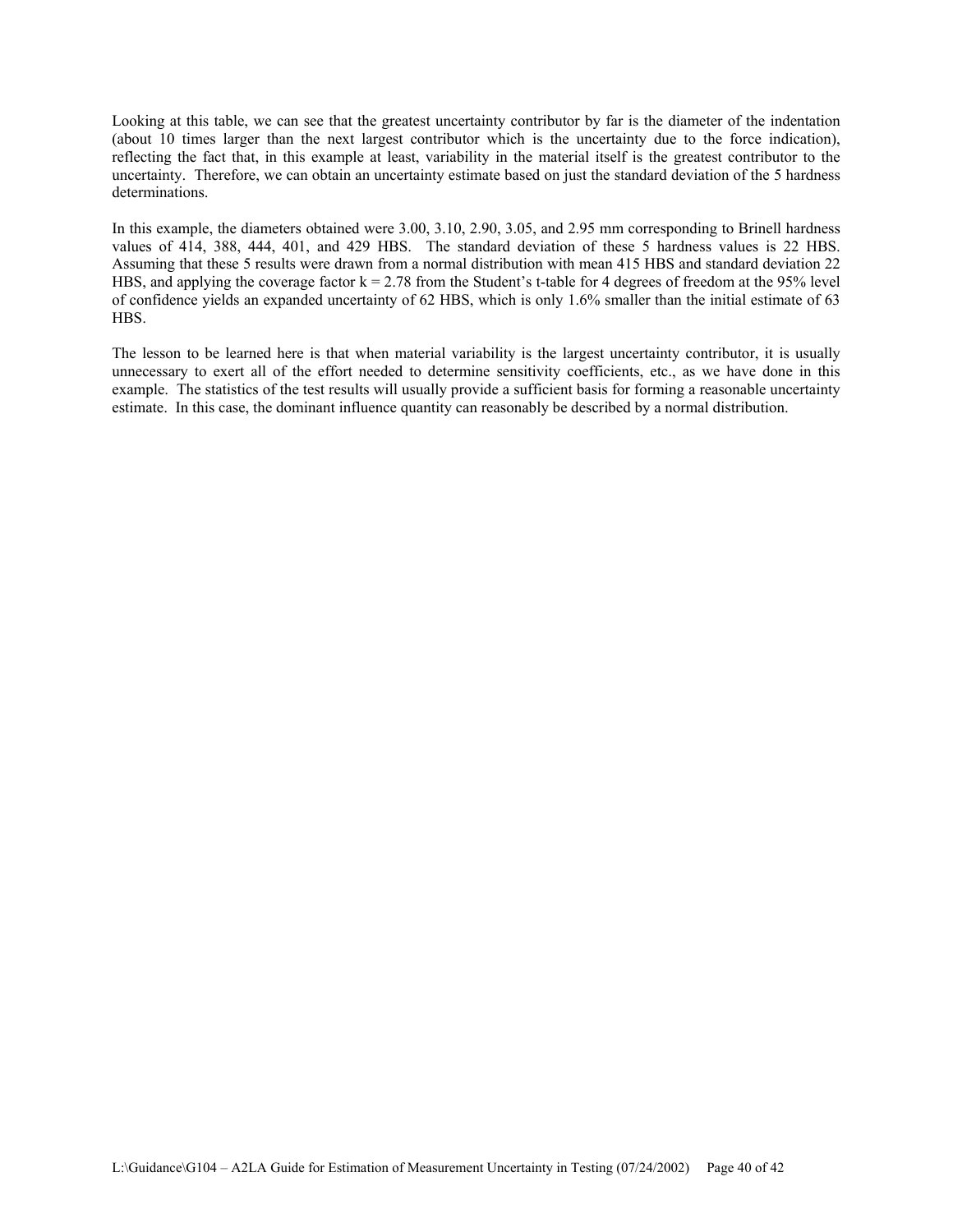# **References and Useful Web Sites**

### **References:**

ANSI/NCSL, Z540-2-1997, "U.S. Guide to the Expression of Uncertainty in Measurement", 1st ed., October 1997.

Eurachem/CITAC, "Quantifying Uncertainty in Analytical Measurement", 2<sup>nd</sup> edition, 2000.

European cooperation for Accreditation, EA-3/02, "The Expression of Uncertainty in Quantitative Testing".

European cooperation for Accreditation, EA-4/02, "Expression of the Uncertainty of Measurement in Calibration", December 1999. (Replaces EAL-R2).

ILAC-G17:2002 Introducing the Concept of Uncertainty of Measurement in Testing in Association with the Application of the Standard ISO/IEC 17025

ISO, "International Vocabulary of Basic and General Terms in Metrology" (VIM), 2nd ed., 1993.

ISO 3534-1, "Statistics - Vocabulary and symbols – Part 1: Probability and general statistical terms".

ISO 3534-2, "Statistics – Vocabulary and symbols – Part 2: Statistical quality control".

ISO 3534-3, "Statistics – Vocabulary and symbols – Part 3: Design of experiments

ISO 5725-1, "Accuracy (trueness and precision) of measurement methods and results – Part 1: General principles and definitions".

ISO 5725-2, "Accuracy (trueness and precision) of measurement methods and results – Part 2: Basic method for the determination of repeatability and reproducibility of a standard measurement method".

ISO 5725-3, "Accuracy (trueness and precision) of measurement methods and results – Part 3: Intermediate measures of the precision of a standard measurement method".

ISO 5725-4, "Accuracy (trueness and precision) of measurement methods and results – Part 4: Basic methods for the determination of the trueness of a standard measurement method".

ISO 5725-5, "Accuracy (trueness and precision) of measurement methods and results – Part 5: Alternative methods for the determination of the precision of a standard measurement method".

ISO 5725-6, "Accuracy (trueness and precision) of measurement methods and results – Part 6 Use in practice of accuracy values".

ISO/DTS 21748, "Guide to the use of repeatability, reproducibility and trueness estimates in measurement uncertainty estimation".

ISO/IEC Guide 33:1989, "Uses of certified reference materials".

ISO/IEC 17025:1999, "General requirements for the competence of calibration and testing laboratories".

United Kingdom Accreditation Service, "The Expression of Uncertainty in Testing", UKAS publication ref: LAB 12,  $1<sup>st</sup>$  ed., September 2000.